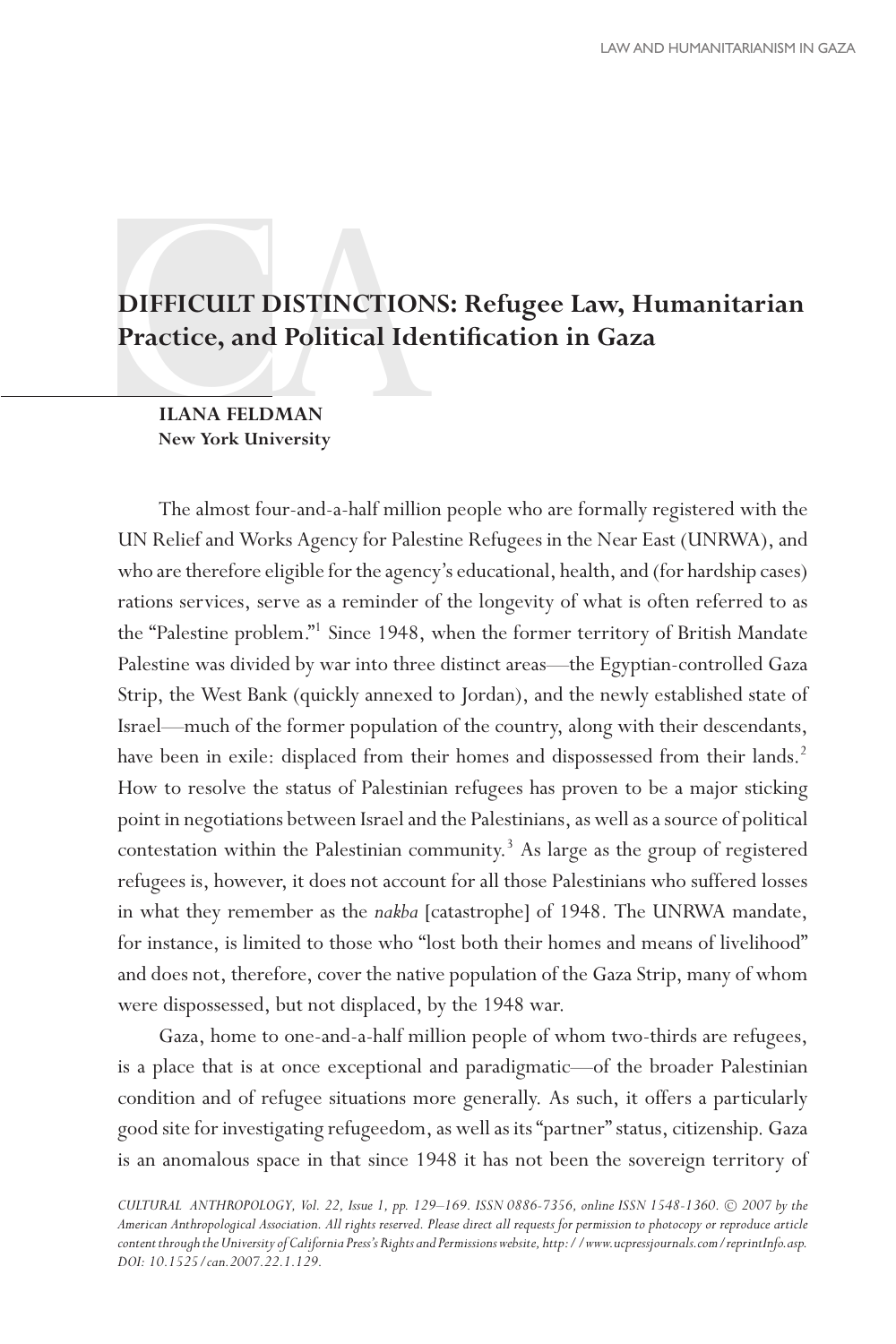any state—a condition that has meant that its residents have not been citizens of any existing state. Egypt, which governed the territory until 1967, saw itself as a caretaker of a Palestinian space and never claimed sovereignty.<sup>4</sup> It is further distinguished by its demographics. The fact that refugees far outnumber the native inhabitants is only one of its unique features. Unlike many other refugee situations, in which refugees are "out of place" not only because they are away from home, but also because they have different nationalities, ethnicities, and/or material conditions from the native population, in Gaza the entire population is Palestinian.

Gaza's transformation from a provincial district of Palestine under the British Mandate  $(1917-48)^5$  to a new almost indefinable sort of territory (the Gaza Strip) also threw its population categories into confusion. During the British Mandate, Gaza City was a reasonably prosperous town, not Jerusalem or Jaffa, but a major trade port for the southern part of the country and the administrative capital of the region. In the course of the 1948 war, the approximately 80 thousand original inhabitants of the area were joined by nearly 250 thousand refugees. Whereas many Palestinian refugees went to neighboring countries like Lebanon, Syria, or Jordan, fleeing to Gaza or the West Bank constituted a temporal rather than geographic border crossing. It was after the fact, with the signing of armistice agreements, that a boundary line was marked between people's home villages and their space of refuge. At the war's end, the Egyptian army was in control of the small portion of the Gaza district that became the Gaza Strip; its borders were delimited in the 1949 armistice agreement between Egypt and Israel. The rest of the Gaza district, including the land of many native Gazans, came under Israeli control. To this day, the Gazan landscape remains dominated by refugee camps—there are eight major camps in the Strip—even as only half the refugees have ever lived in them.

Given the contraction of Gazan space, the enormous influx of people, and its isolation from its former hinterland, it is not surprising that the economy of the area was utterly devastated in 1948. There was almost no one in Gaza who was not in need of assistance in the aftermath of the war. And, yet, the aid regimes that were emerging at the same time—both the international refugee regime and the Palestine-specific assistance program—depended on making distinctions among people in terms that were patently inadequate to capture these conditions. Although identifying people as "refugees" (displaced and dispossessed) or "natives/citizens" (the "merely" dispossessed) did not say anything about their level of need, these were the terms that governed relief.

Beyond these distinctive features, the Gazan case illuminates the difficult decisions that are part of any humanitarian operation and indicates their long-lasting effects on the population. Some of these effects were evident to me when I was doing fieldwork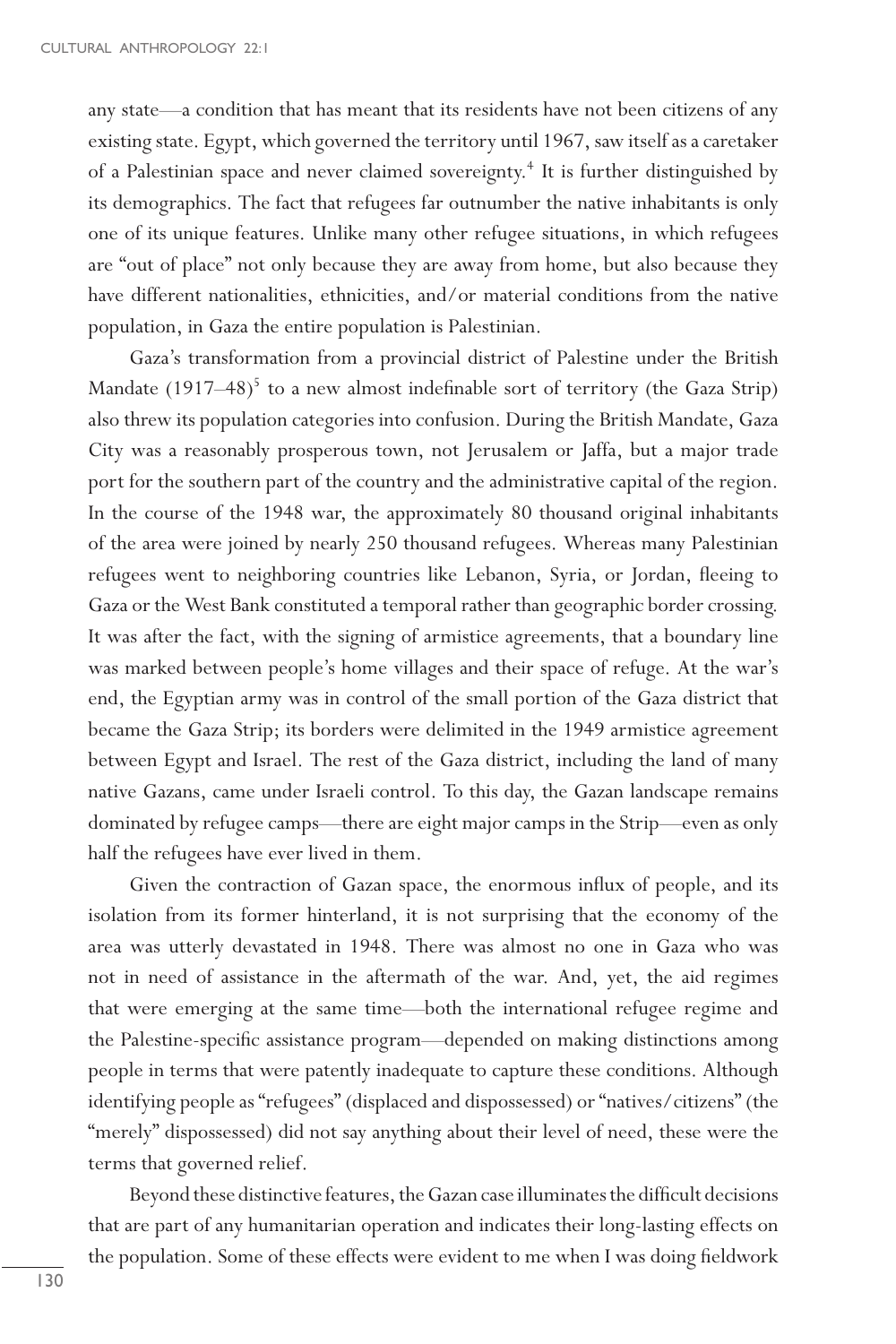in Gaza in the late-1990s, particularly in the ongoing significance of "refugee" and "native" as categories of identification. I tried to explore strains in these relations in my conversations with people, with varying degrees of success.<sup>6</sup> Some people were reluctant to acknowledge any problem, insisting that "we received the refugees as brothers" or "all of us are Palestinians. There is no difference between a refugee and a citizen." Others, however, were quite explicit about tensions. As one native Gazan commented: "When the boys of the camps were throwing stones (during the first intifada), they said that the boys of the city (i.e., nonrefugees) cover the stone with tissue before they throw it at the Israelis." Even as Hanan wondered why refugees would judge harshly those who had aided them, her own view of refugees as "wretched" and from the "most backward class in Palestine" suggests a scorn that might explain some of the hostility.

It is important to note that, despite this claim to a preexisting difference, before 1948 these two groups did not exist as such. Palestinian society during the British Mandate was highly stratified, but these distinctions do not correspond with precision to the post-1948 categories "refugee" and "native." Natives included both urbanites from Gaza City and villagers from places like Deir Belah and Jabalya. Refugees likewise came both from cities like Jaffa and small towns like Hammama and Yibna. Some were financially secure; others lived in more precarious conditions.7 The largest majority among both groups was formerly dependent on agriculture for their livelihoods, whether working their own land or employed as farmworkers on others. It was the accidents of geography and war (and the subsequent humanitarian projects), rather then preexisting distinctions, that divided the population of the former Gaza District of Palestine into refugees and natives.<sup>8</sup>

As I have sought to better understand these distinctions among Palestinians in Gaza, it has become clear to me that they can not be explained simply by the difficulties of the nakba, or of life, in overcrowded Gaza but are also rooted in the early relief provided to Palestinian refugees, relief guided, albeit in a somewhat unusual manner, by the emerging post-WWII international humanitarian regime. Population distinctions have been central to the international regime and, as refugee law developed in the postwar era, citizenship was the normative condition against which the exceptional status of being a refugee was defined. To explore the emergence of these distinctions in Gaza, as well as their relation to the wider humanitarian endeavor, in this article I turn my attention to the first years after the massive Palestinian dispossession the period before new legal and bureaucratic apparatuses were codified—and explore the first organized relief in Gaza, a project managed by the American Friends Service Committee (AFSC) from late 1948 to 1950 at the behest of the United Nations.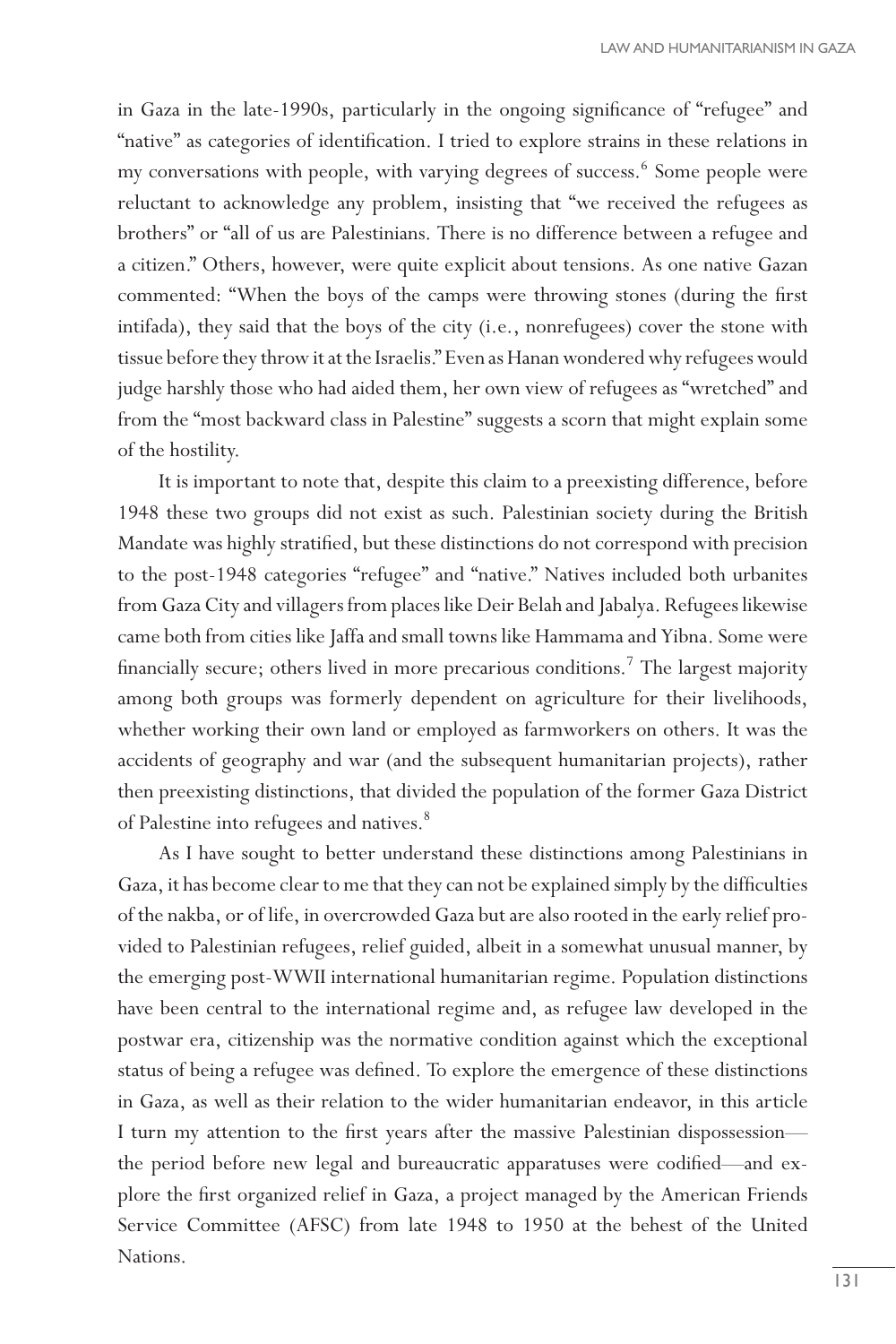This liminal period, which was a crucial moment for both refugee law and Palestinians, provides an opportunity to examine how humanitarian practice, the relief projects that sought to provide assistance to those in need, participated in the development of distinguishing population categories.<sup>9</sup> It further shows how dependent this practice was on categorizations that were not always—and in the Gazan case not at all—adequate to the tasks of defining need. In this exploration, I make use of both archival records of this early relief work and ethnographic research I conducted in Gaza in 1998 and 1999. Both conversations held long after the fact and documents produced in the moment reflect the tremendous uncertainties and anxieties that accompanied this relief work.

Although neither AFSC volunteers nor the people they came to aid had the authority to determine humanitarian policy, their on-the-ground negotiations and interactions were crucial for shaping the refugee condition. Humanitarian practices were self-consciously narrow in their focus—intended to respond to immediate need, to avert full-blown crisis, rather than to define social policy—but their effects were often far reaching. The categorization of population for relief purposes, for instance, contributed to developments in political vocabulary and identification. Close investigation of the experiences of this period highlights the emergence not only of enduring distinctions within the Gazan population, but also of tentative enactments of political claims about rights, community, and citizenship that have had broad import for Palestinians.<sup>10</sup> In these enactments, the category of "refugee" proved to be important not only for managing relief, but also for the rearticulation of Palestinian political identity in the aftermath of dispossession.

### **THE DEVELOPING POSTWAR REFUGEE REGIME**

Palestinian exile occurred in a moment that witnessed a number of significant population displacements. Europe was still dealing with WWII displaced persons. Independence for India and Pakistan in 1947 was accompanied by one of the largest population movements in history. Fighting between nationalist and communist forces in China created significant refugee flows into Hong Kong. Although European refugees received the most attention, population instability was a global phenomenon, and potentially a global crisis. Hannah Arendt, writing at precisely this moment, believed that these conditions posed a fundamental challenge to the nation-state and to the idea of the "the Rights of Man." These rights, she suggested, turned out to be so entangled in the rights of citizenship as to be "unenforceable—even in countries whose constitutions were based upon them—whenever people appeared who were no longer citizens of any sovereign state" (Arendt 1973:293). It was in part to contain the effects of this crisis, as well as to formalize mechanisms for providing assistance to these masses of people, that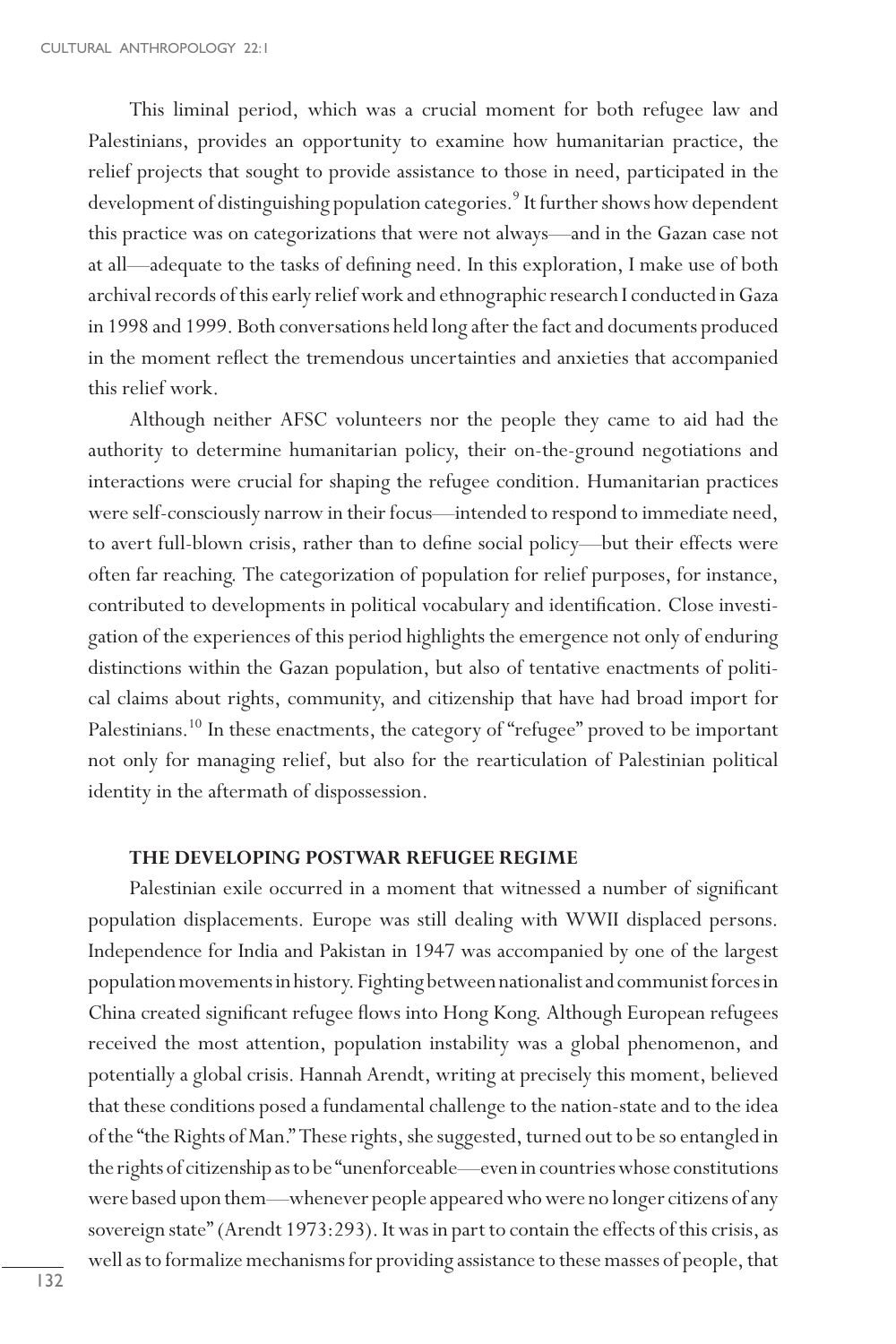postwar humanitarian apparatuses such as the 1951 International Convention Relating to the Status of Refugees and the UN High Commission for Refugees (UNHCR) were established.

In this development, beyond the identification of a "well-founded fear of persecution," it was the departure from one's home country that most defined refugee status.<sup>11</sup> As Michael Barnett argues in a study of the UNHCR, "Only a world of sovereign states that had categories of people called 'citizens' and were intent on regulating population flows could produce a legal category of 'refugees' " (2001:251). Not only did the category "refugee" require its counterpart citizen to be a sensible account of loss, the elaboration of this category seemed to be a way to limit the dangers such people might pose to states. Limiting relief to people who had left their countries served "to limit [states'] obligations and honor their sovereignty, restricting the numbers that might ask for international assistance and prohibiting the international body from intruding on domestic affairs" (Barnett 2001:252).<sup>12</sup>

The years of the AFSC project in Gaza coincided with international efforts to develop a new general definition of a refugee. Before WWII, refugees—Armenian, Russian, and German (Jewish), for example—and the regimes designed to aid them had been defined by particular circumstances (Hathaway 1984; Skran 1995).<sup>13</sup> In its aftermath, efforts were made to provide a universal definition of a *refugee,* efforts that culminated in the 1951 Convention.<sup>14</sup> Despite the move from particular to general in refugee law, the Convention was far from universal. Faced with the threat of limitless obligations to accept displaced persons, the drafters developed clearly specified parameters for acquiring refugee status (persecution on the basis of race, religion, nationality, or membership in a particular social group) and limited the Convention's applicability to those who left their countries "as a result of events occurring before 1 January 1951," with individual signatories given the option of interpreting that clause to mean "events occurring in Europe" or "events occurring in Europe or elsewhere" (Takkenberg 1998:56).<sup>15</sup> It was not until the convention was amended in 1967 that temporal and geographic restrictions were removed.<sup>16</sup>

Although aid to Palestinians was in large part governed by this international refugee regime, it is important to note that Palestinians have an awkward place within it. After protracted discussions about the importance of acknowledging special UN responsibility for the Palestinian refugee problem, as well as concerns about extending the convention beyond European populations, the 1951 Convention "temporarily" excluded Palestinian refugees.<sup>17</sup> Given the restrictions built into the convention, Palestinian exclusion does not appear so exceptional but, rather, was an experience they shared with other non-European refugee populations.<sup>18</sup> They did not come under the authority or protection of the UNHCR but, instead, received aid from UNRWA,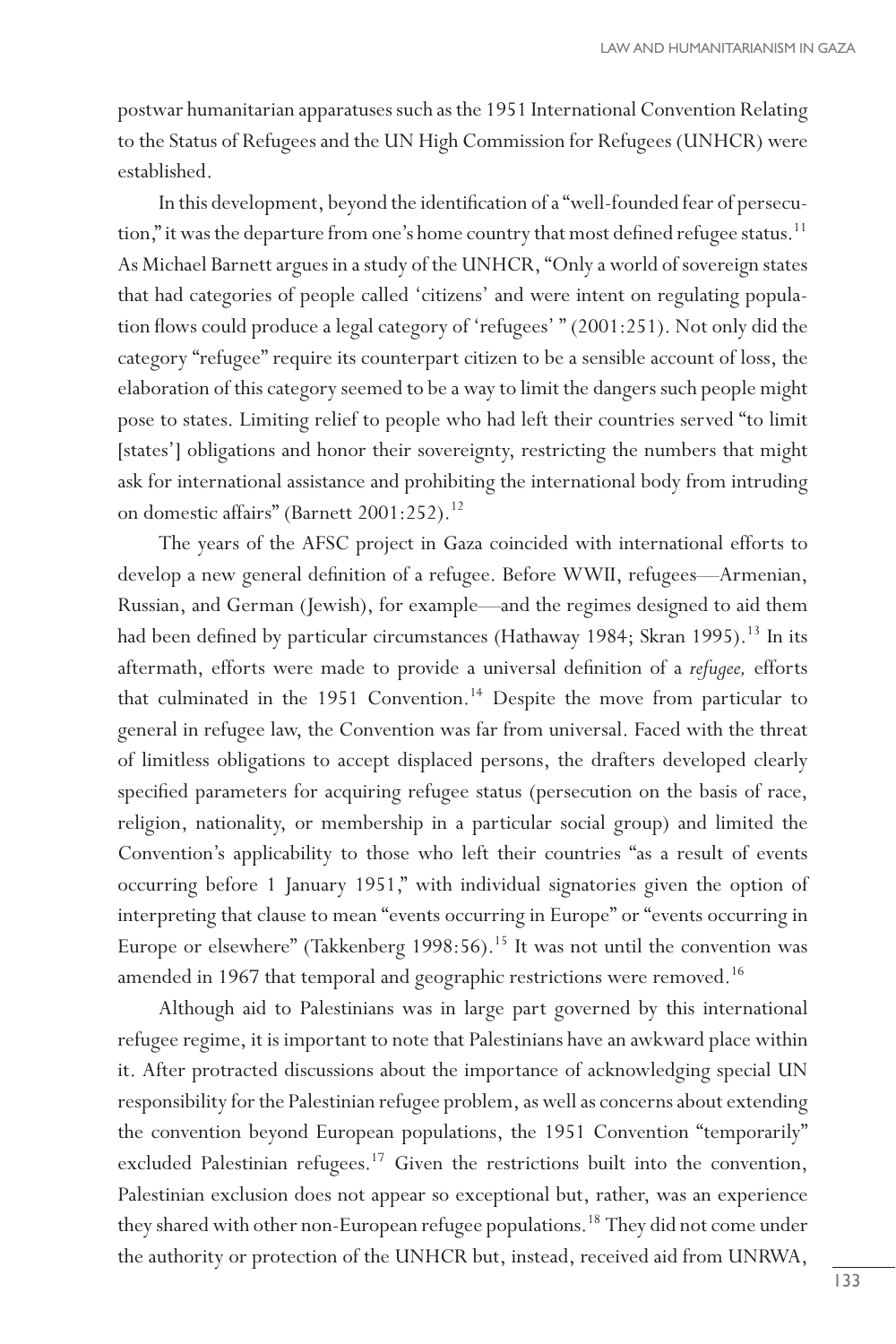which was established in 1950. To the extent that Palestinians receive legal protection, and it is a very limited extent, this protection is derived from UN Resolution 19419 and its demand for a resolution of the refugee condition.<sup>20</sup>

Furthermore, there is no legal definition of a Palestinian refugee, just the working definition formalized by UNRWA in 1952 to determine eligibility for relief. The definition states that "a Palestine refugee is a person whose normal residence was Palestine for a minimum of two years preceding the outbreak of the conflict in 1948 and who, as a result of this conflict, has lost both his home and his means of livelihood" (UNRWA 1955).<sup>21</sup> This definition of eligibility for relief does not, and was not intended to, cover all those who were displaced from their homes and who might qualify for return. It did not, for instance, include those persons who either left the area of UNRWA operations or who were not in need.<sup>22</sup> Rather, it was an instrumental definition, intended to assist UNRWA in responding to the enormous humanitarian crisis among displaced Palestinians. In the absence of anything else though, it has de facto served to define Palestinian refugee status. The longevity of what might seem like a stopgap measure is a common feature of the Palestinian experience.<sup>23</sup>

The Gazan instance thus illuminates a more general capacity of legal regimes to order conditions that fall outside their direct control. Despite all the ways Palestine has been rendered exceptional to the broader international refugee regime, the terms of this regime—with its emphasis on making clear distinctions between refugees and citizens—profoundly shaped the Palestinian experience. Gaza's population categories have been derived from legal definitions that do not quite apply in this territory (international refugee conventions), shaped by institutions that do not have jurisdiction over it (UNHCR), and influenced by long absent political forms (the sovereign state). That these instruments are not exactly applicable has had important consequences for the ways they have affected Gaza, but it has not been a relation of simple exclusion. My focus here is precisely on these consequences—on the ways that Gazans came to see themselves in the terms used by humanitarian practitioners and, in turn, on the ways that these practitioners were guided not just by the concrete needs of the situation but also by the demands of an emerging arena of international humanitarian law.

### **THE AFSC IN GAZA**

In Gaza, the first organized relief program was run by the AFSC, which was commissioned by the United Nations. The AFSC was founded in 1917 and in its first years it sent conscientious objectors to Europe to provide assistance to WWI refugees.24 After the war, the organization continued to provide relief in Europe (in Russia, Poland, and Serbia). In 1948, the AFSC was in Palestine to investigate the possibility of assisting in mediation efforts between Jews and Palestinians. When the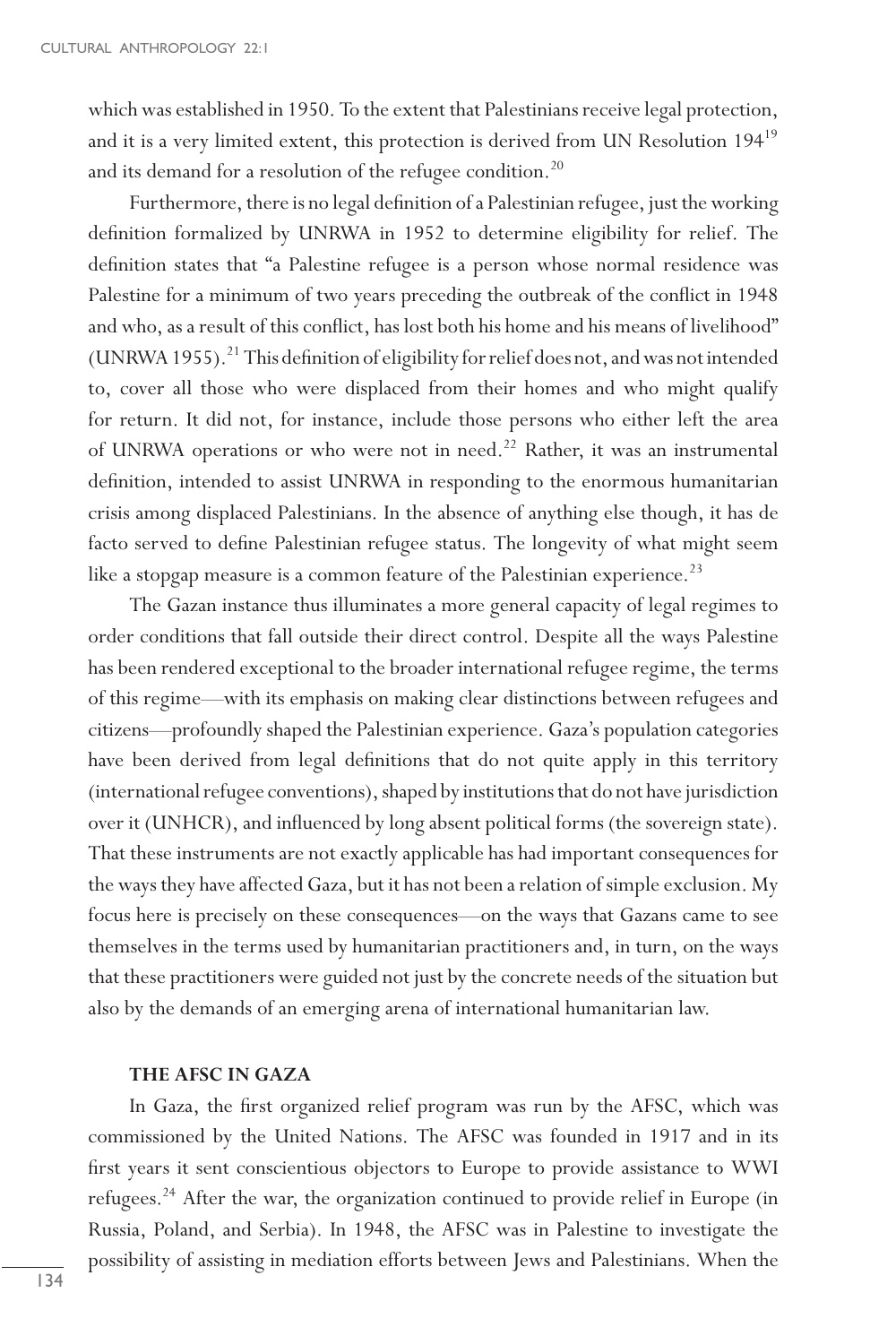United Nations recognized that a major relief project was required, it established the UN Relief for Palestine Refugees (UNRPR) to coordinate relief in the various places where Palestinians had sought refuge. The UNRPR was not an operational agency but, rather, recruited other groups to distribute supplies the United Nations would provide. The AFSC was asked to staff that effort in Gaza (the International Committee of the Red Cross and League of Red Cross Societies were brought in for other areas).

When the UNRPR was established, policymakers presumed that the conflict, and the concomitant refugee crisis, would be resolved relatively quickly. The fallacy of this belief became clear in short order, as all efforts to negotiate either a refugee return or a fundamental resolution to the state of suspended war that existed in the region were failing. Realizing that a somewhat longer term UN intervention would be needed (although no one anticipated just how long) the General Assembly created UNRWA at the end of 1949. This new agency, it should be noted, was also intended to be temporary. The UN resolution that established it indicated that "constructive measures should be undertaken at an early date with a view to the termination of international assistance for relief."25 The extremely short mandates granted to UNRWA—first one year, it was later authorized for several years at a time—reflects this status. As the agency was first trying to get organized, it repeatedly asked the AFSC to extend its work in Gaza. The Quakers accepted the first request, but eventually grew so frustrated with the failure to solve the refugee problem that it refused any further extension.  $^{26}$  In May 1950, UNRWA took over responsibility for refugee relief, although it did employ some of the personnel who had worked with these other organizations.

In the years that followed the AFSC project, relief projects became more expansive. Building from initial Quaker efforts, UNRWA established schools, workshops, medical clinics, and social service centers. After the end of the war, and particularly after the 1952 revolution in Egypt that brought Nasser to power, the Egyptian government began providing more aid to Palestinians.<sup>27</sup> The government first organized "mercy trains" that brought goods donated by Egyptians to Gaza and later developed a broad array of services—including some ration provision, schooling, housing programs, and employment opportunities—that helped improve conditions in Gaza for the entire population. Although Gazans sometimes critique Egyptian rule for an absence of political freedom, they almost universally praise these humanitarian efforts<sup>28</sup>

When refugees first came to Gaza, though, conditions were dire. People sought shelter wherever they could find it—in schools, mosques, and houses, in caves dug into the sand, and in abandoned army barracks. Not all refugees were able to find even this shelter, however, and many slept under trees or in the open on the beach. As a November 1948 report to the AFSC noted about conditions in Gaza City: "During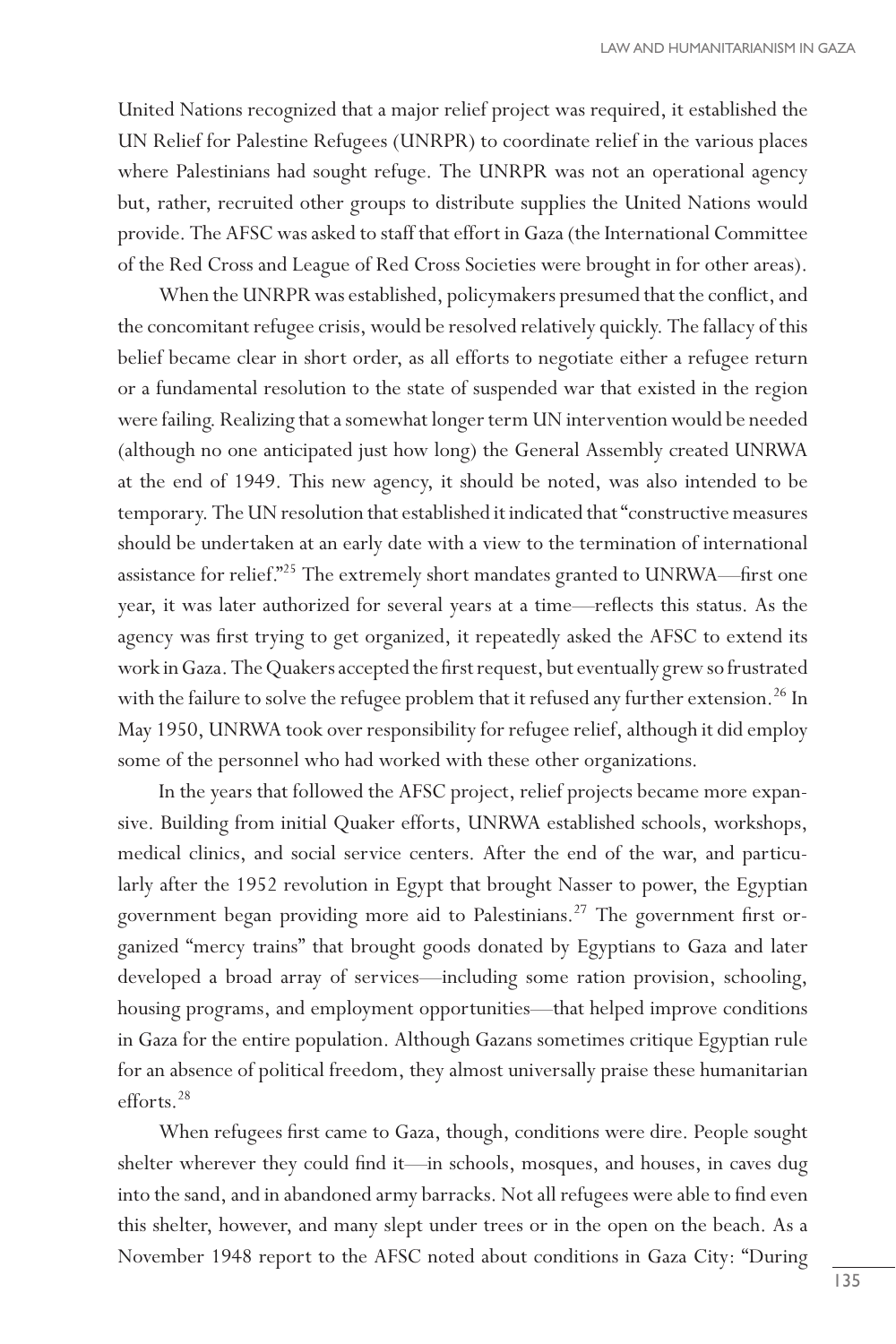my visit on Sept. 12 the refugees had already been in a very difficult position. Now their difficulties have trebled. Every house is crowded with refugees, but many are still forced to live under open air."29 What little resources they had when they left their houses dwindled quickly, and conditions became rapidly more desperate: it was not just shelter but food that people lacked. It was in these circumstances that the AFSC began its relief project. Refugees had mixed feelings about receiving aid. When I was doing fieldwork in Gaza in 1998 and 1999, I often talked with people about these first years after the nakba. People described the tremendous difficulties they faced in the immediate aftermath of dispossession. They talked, as well, about the various efforts to provide aid to refugees and the relationship between these refugees and Gaza's natives inhabitants. Not surprisingly, these conversations revealed a complex set of attitudes about aid and responsibility, both international and local.

For people who had been self-sufficient during the British Mandate, needing help was a degrading experience. Da'ud Ahmed, a now retired civil servant who was a boy in 1948, recalled to me the consternation he felt when he first received food aid: "Someone put a piece of cheese in my pocket, sweets in the other pocket, and bread on my head. At that time, I felt myself as a strange beggar. I was 12-years old and I was crying. . . . The people there brought food to us like beggars."30 Even when the Quakers began to organize the delivery of food aid and the relationship of distribution was transformed from a personal to a "procedural" one, the experience was still humiliating. As Da'ud said, "Can you imagine how a man who lived in a great city such as Yaffa and then came to live in a tent and had nothing would feel? . . . It was humiliation and misery of the most horrible kind. . . . We lost everything and we had never imagined we would experience such conditions." It was this experience of humiliation that for many people marked their transition from citizens to refugees.

The first attempts to provide relief to the people pouring into Gaza began even as the war was ongoing. Gazan refugees, for instance, remember Egyptian soldiers giving haphazard assistance to people as they fled, walking mostly, from their villages: "The army was throwing onions and soap while it drove by. And the warplanes were flying above us. We had neither food nor drink. We ate dried dates and guava but it was not enough." Once people reached Gaza, the Egyptian army attempted to organize the camps and to distribute flour and other basic resources. With the war still in progress and with the army's own resources constrained, this assistance was nowhere near sufficient. Although the Quakers had mixed views about how successful the army's efforts had been, when they began their project they did make use of some of the methods employed by the Egyptians, such as organizing aid delivery by village groupings and working with village leaders to facilitate that delivery.<sup>31</sup>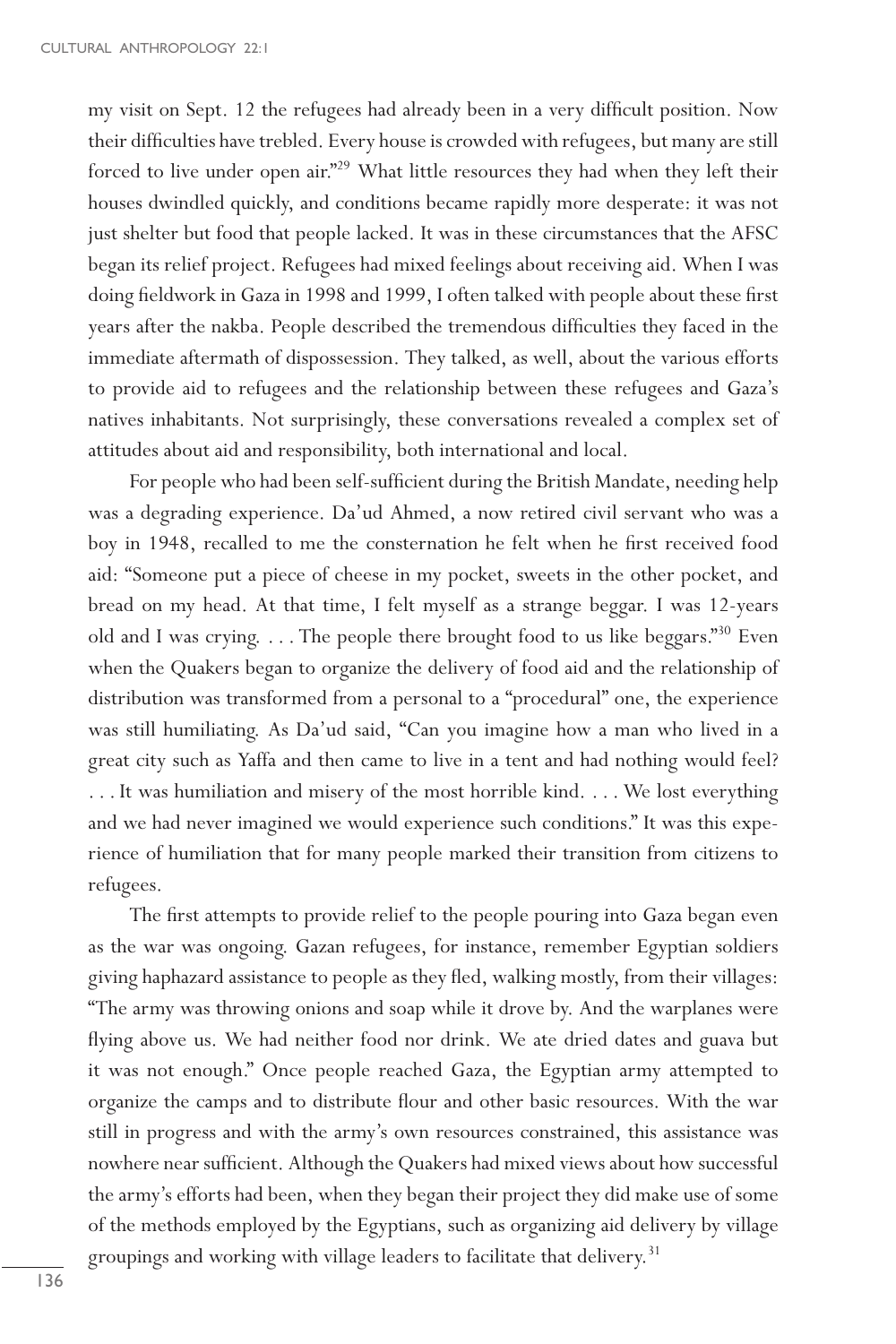When the United Nations first asked for help the AFSC had been a bit hesitant. Running a complicated and potentially long-term relief project was a bit beyond the expertise of the organization. Agreeing to the request would, one Quaker official worried, "strain our resources of personnel and administrative capacity."<sup>32</sup> It would also put the Quakers in the limelight, a position with which the organization was not entirely comfortable. Despite these concerns, the gravity of the crisis in Gaza led the AFSC to feel that it could not say no to the request of the United Nations. As another Quaker put it: "I think everyone . . . felt that the job was functionally too big for us and perhaps spiritually dangerous but there was nobody prepared to say that we should not do it."<sup>33</sup> When they agreed to take on the job, the organization was very concerned about the relation of this relief to efforts to find a political solution. Among its "nineteen points"—the conditions under which it accepted the task—is the statement: "We would not be prepared to undertake this minimum service of relief unless we could be assured that a solution to the vital problem of resettlement is being vigorously sought by UN, and all others vitally concerned."34 The Quakers were never satisfied with UN efforts in this regard and expressed frustration about it throughout their time in Gaza. Their worry that by providing relief they might enable the situation to continue unresolved indicates an acute awareness of the possible political effects of humanitarian intervention, although they were not in a position to foresee what all these effects might be.

AFSC descriptions of distribution procedures and life in the camps make clear just how tenuous people's lives were in these early years after 1948. Even as people were given shelter in tents, the life of a refugee was one of considerable deprivation and fear. They relied on aid for almost everything they needed to survive—food (of which there was never enough), clothing, and healthcare, and such reliance produced tremendous insecurity.<sup>35</sup> Recounting difficulties in maintaining orderly distributions in Deir El Balah a report indicated: "More than once distributions have had to be discontinued because the crowd has been so unruly it was impossible to continue . . . efforts to tell them that everybody will get his share in turn break down in the face of just plain hunger and a recollection of past uncertainties."36 The uncertainties of refugee lives were not only about food security but also about their future. Reports quote refugee statements such as: "this is the matter, we live not, we only wait" and "all I want is my life again. No place is better than one's own village."<sup>37</sup> What refugees wanted was not simply relief but resolution.

Ration delivery—food, clothing, blankets—was the first, and remained the primary, part of the Quaker relief project in Gaza, but they also provided medical care and schooling and developed more 'works' oriented projects such as carpentry shops and weaving enterprises. Eligibility for receipt of these services was determined by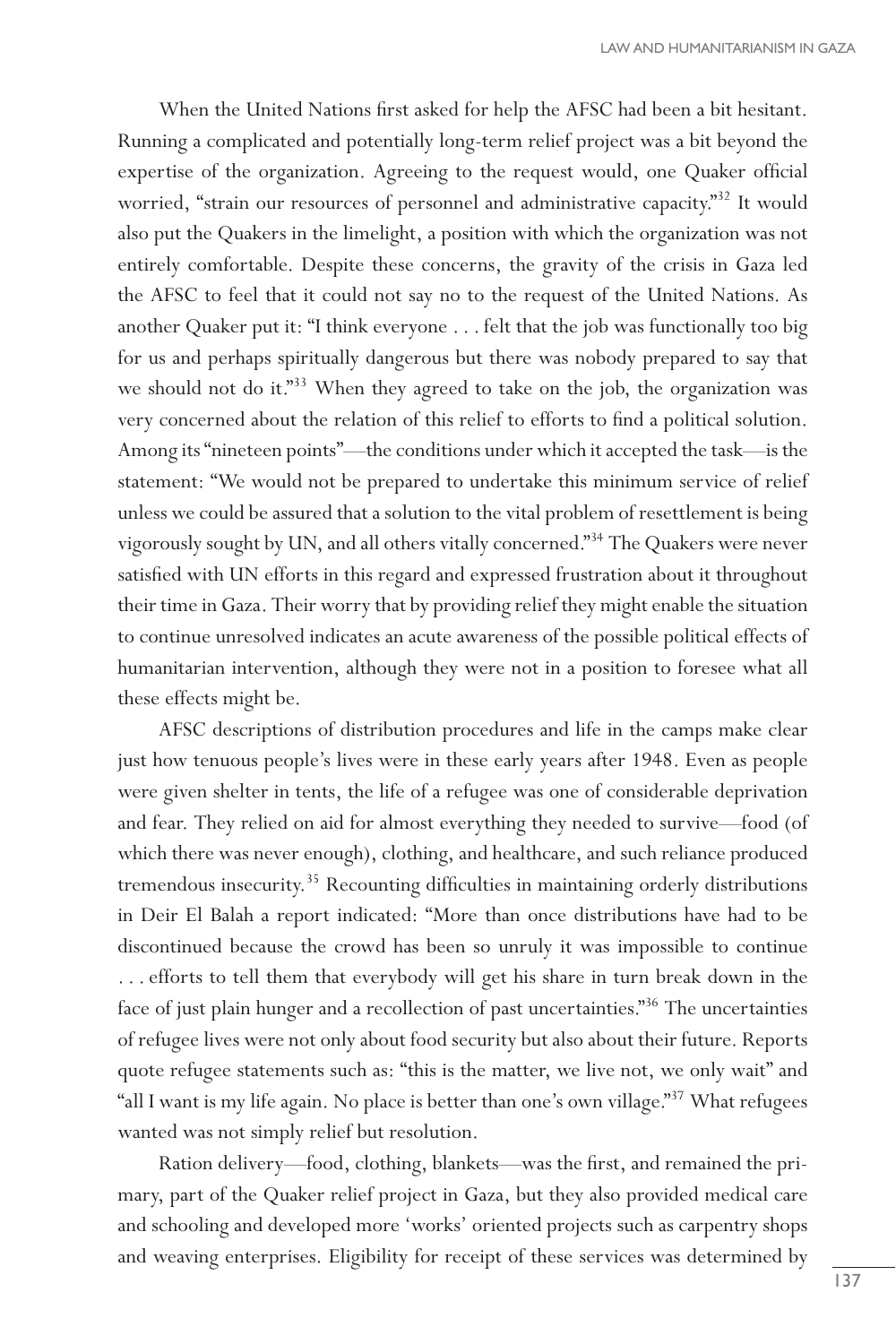the AFSC's mandate from the United Nations to aid refugees, and only refugees.<sup>38</sup> That such a limitation was a problem was immediately apparent to Quaker workers in the field. They saw their purpose as providing for people's basic needs while they were living in a "gap" of noncitizenship, with the presumption that conditions would change and their rights would be restored. In Gaza it was not only refugees but also the native inhabitants of Gaza who were living in this condition. They were also suffering to the same extent as refugees, having lost their land and their livelihoods, even if not their homes.

The dramatic impact of refugees and of the aid given them on local conditions is made particularly clear in an economic report on the Strip produced in July 1949. The influence of aid money on the overall economy was tremendous. Outlining the money in circulation in Gaza, the report gives a figure from April 1948 through November 1949 of 1,500,000 £P—of which 820,000 £P was relief money. The next largest source of money for the economy—just to highlight how dire things were—was 507,000 £P being spent from savings. Wages in the area had dropped precipitously because of the influx of refugees. As the report concludes:

For everybody in the Gaza Strip except a small body of property owners, the immigration of the refugees was a calamity because wages have been driven down *below* the subsistence level by competition from refugees receiving rations. The people at the bottom of the income pyramid, in real danger of starvation, are at present not the refugees at all but resident workers who receive only the going wage and cannot qualify for Quaker rations.<sup>39</sup>

Given these conditions, the recollection of a Quaker worker of a group of Gazans who "didn't have enough food, except for the largesse they got from the refugees" seems entirely plausible.<sup>40</sup> At the very moment that the category of "refugee" was being developed and mobilized as a means of providing aid and protection to people in need, it proved in Gaza to be both difficult to maintain and in fact entirely inadequate as a means of determining such need. Because the Quakers' commission from the United Nations was to provide aid for refugees, much of the debate about how to deal with natives' needs turned around the question: "Who is a refugee?" Or, as seemed more a propos to the Gazan context: "Who is not a refugee?"

### **WHO IS NOT A REFUGEE?**

In the years since WWII a highly elaborated international refugee regime consisting of law and practice, institutions and agencies—has come into being. This regime has been subject to considerable critique, by both practitioners (Hyndman 2000; Kennedy 2004; Terry 2002) and observers (Malkki 1995; Rieff 2002), in part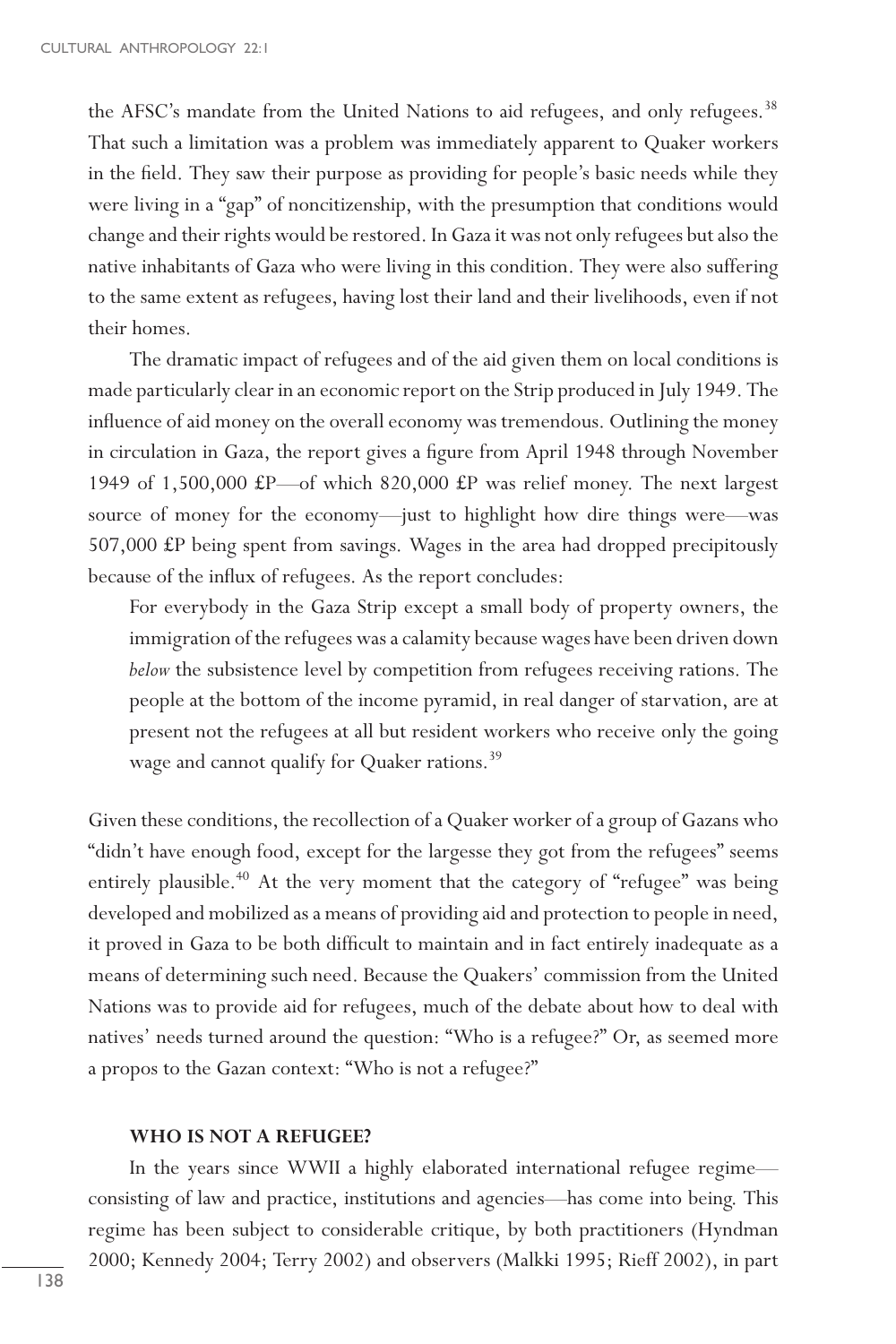for its failure (or better said, refusal) to address the political dimensions of refugee crises. This question of politics is one of the endemic challenges of humanitarian relief and law. Its nonpolitical stance is often what makes humanitarianism possible permitting access to populations in need of aid, convincing countries to sign on to refugee conventions—but it also gives humanitarianism a sometimes cruelly narrow focus, able to keep people alive but entirely incapable of changing the conditions that have put them at such great risk.

This stance has had important consequences, not only for the resolution of refugee crises but also for the consolidation of the figure and subject of the refugee (Daniel and Knudsen 1995; Malkki 1996). Refugees, it has been noted by many, seem the quintessential embodiment of what Agamben calls "bare life" (Agamben 1995, 1998; Pandolfi 2003): granted assistance to the extent, and only to the extent, that they appear as apolitical subjects. Although, as Miriam Ticktin argues, this "restricted humanity" (2006) also produces it own political forms (see also Fassin 2005). As humanitarianism has been reconfigured in the post–Cold War period, its relationship to state sovereignty has become more complicated (Redfield 2005). Proponents of the "new" humanitarianism, for instance, have claimed a right of intervention across these previously inviolate boundaries (Chandler 2001; Holzgrefe and Keohane 2003; Rieff 1999). Just as significantly, though, efforts to keep people from moving across borders—with the effect frequently of rendering them "internally displaced," but not refugees—have also introduced new forms of humanitarian practice such as "preventative protection" and the creation of "safe havens" inside countries at war (Hyndman 2000:17-18).<sup>41</sup>

When the AFSC was working in Gaza, discussions about the new postwar refugee definition were underway, but it must be remembered that neither the general nor the Palestinian specific refugee definition had been codified. In the absence of a clear framework to define their work—whether universal (such as the 1951 convention would provide for other cases) or particular (such as the 1926 League of Nations Arrangements had for Armenian and Russian refugees)<sup>42</sup>—practitioners had to improvise. Faced with immense need and limited resources, relief workers had to develop their own mechanisms for managing delivery and determining eligibility, mechanisms that often went against their own view of their mission.<sup>43</sup>

While in the legal domain the distinction between the categories refugee and citizen may seem clear and sharp, for Quaker aid workers on the ground, it was not obvious who should count as a refugee. As one AFSC worker put it:

It is becoming increasingly difficult to make a legitimate distinction on the basis of food need as between the refugees and the inhabitants of the area. Since the area produces very little food apart from oranges and a few vegetables, and since the bulk of normal economic life in the area is becoming progressively more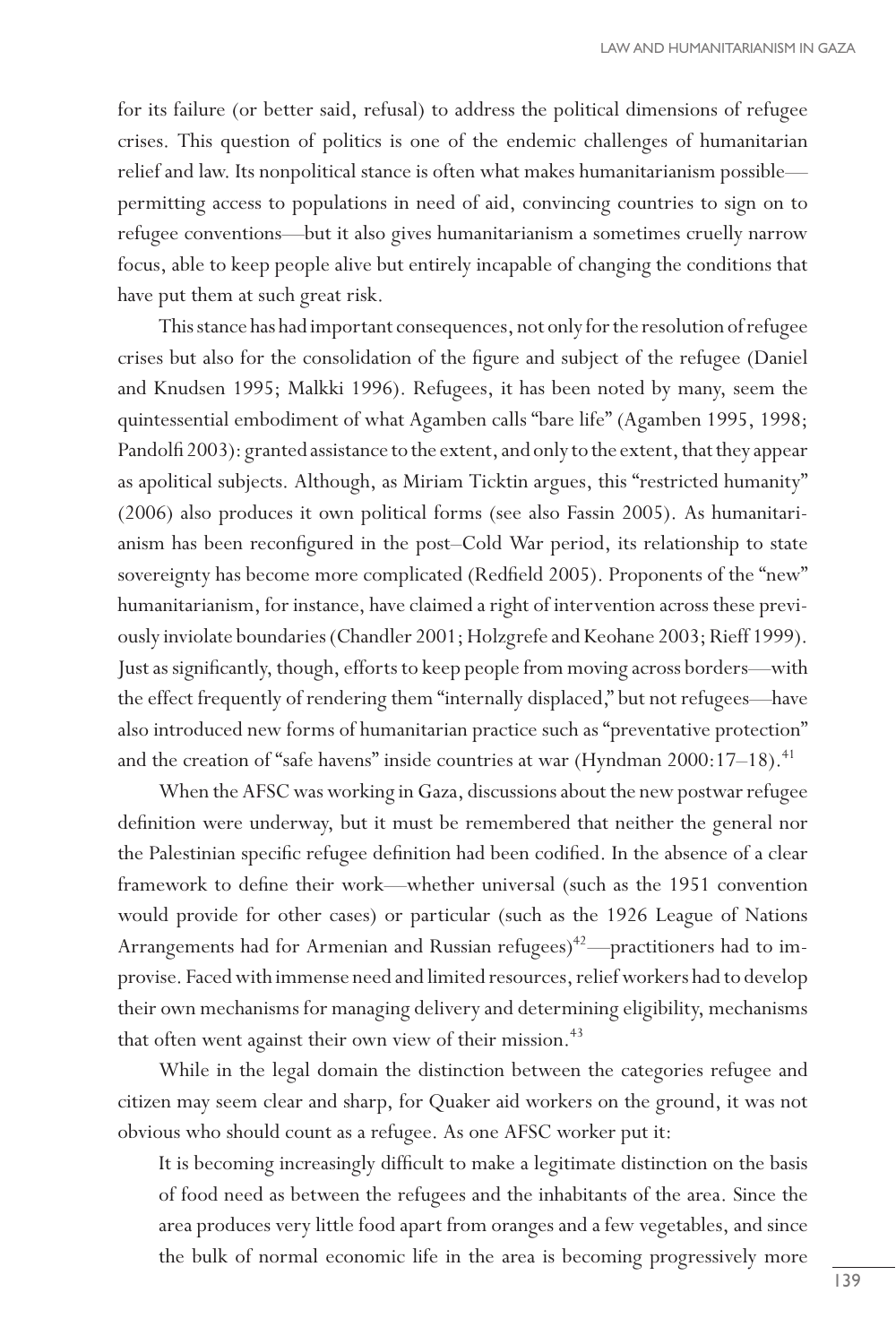stagnant, and the local food situation is progressively deteriorating . . . when refugees receive a relatively steady and adequate diet, while the local population sees its own diet progressively restricted, an important source of conflict is added<sup>44</sup>

Based on these observations, AFSC officials concluded that "*all* Arabs with their homes in Palestine were destitute and proper subjects for public assistance. . . . The category "refugee" is not only difficult to apply, but is quite unjust."45 Reiterating this position in a July report to Philadelphia headquarters, the chief of mission stated: "We now feel the necessity of broadening our definition of the term refugee to include a considerable number of people who still live in their own houses but have been completely deprived of any source of livelihood due to the fact that their land is in the hands of the Jews."46

As long as the United Nations did not allow them to expand their definition to include these dispossessed people, and it did not, the AFSC was constrained by what it viewed as an inadequate account of who qualified as a "proper subject" of assistance. This refusal to expand the eligibility for aid—which was in essence a refusal to do away with the categories refugee and citizen as a guiding principle of relief—was, I argue, fundamentally connected to the emerging humanitarian regime. To be sure, the United Nations had budget constraints and concerns about setting precedents that would make it difficult to contain its aid programs, but without an international refugee regime—with its respect for state sovereignty—that depended precisely on making a distinction between those who were at home and under the protection of their governments and those who were uprooted from their states, it may not have continued to "steadfastly [resist] persistent and persuasive efforts to have it become responsible for the care and feeding of citizens of the various countries who are merely needy or destitute as a result of the war in Palestine."<sup>47</sup> In the domain of population distinctions, that is, relief to Palestinians seems to have been ordered by emergent legal regimes from which Palestinians were to be formally excluded.

Although the AFSC did not share the same outlook as the United Nations, because it was working under contract to this body it was compelled to operate within this framework. Despite the fact that one of its "nineteen points" was that it would work to "preserve life and health and provide shelter for those whose destitution arises from the present troubles, without any discrimination except that of human need,<sup>\*48</sup> the organization was compelled precisely to discriminate based on "kind" not "need." In fact, even as the AFSC pressed for a change at the level of UN policy, it was often a strict enforcer of the distinction in planning its own work. Decisions about what projects to undertake were made by category of person to be helped. That the AFSC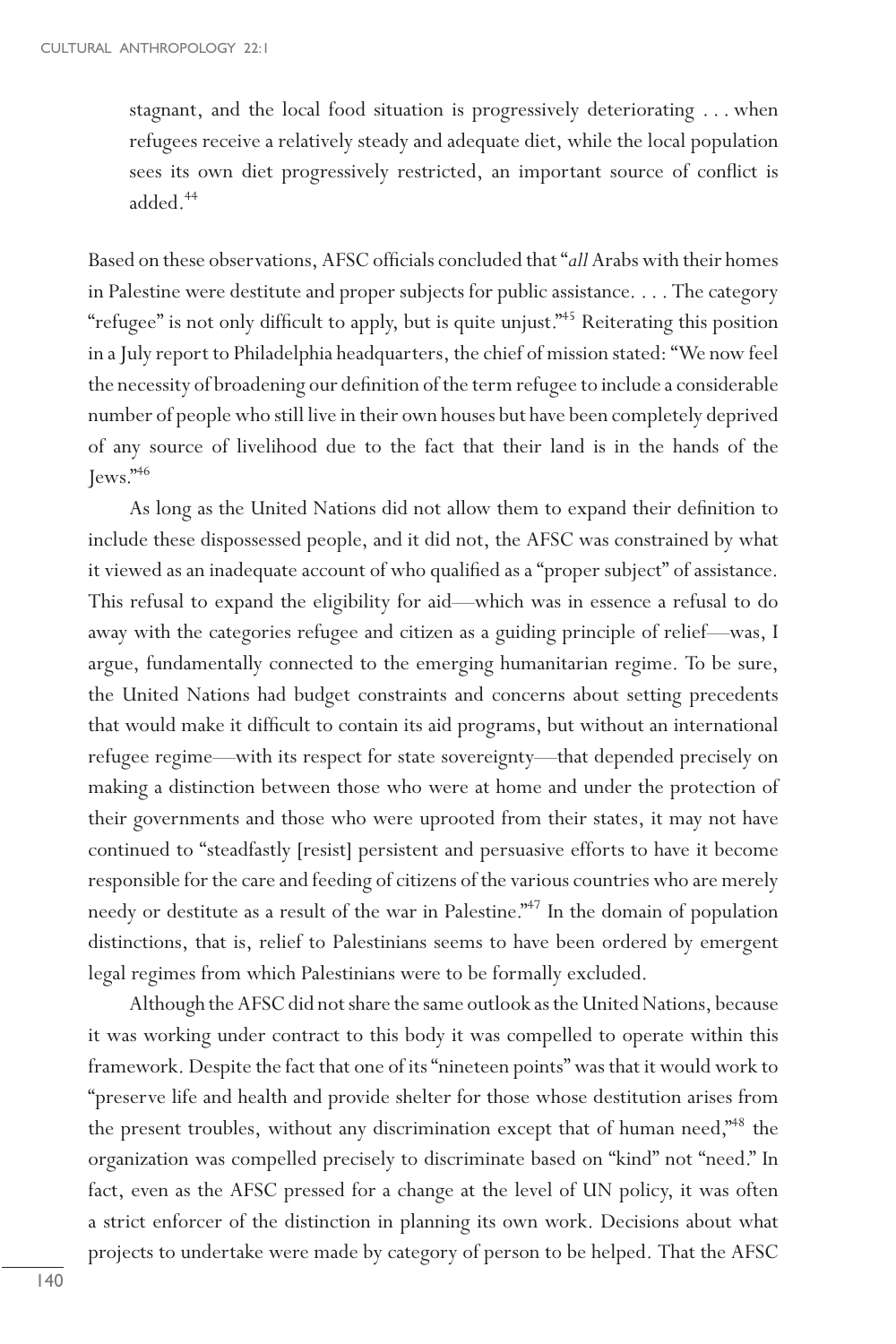found itself acting in ways that often seemed to contradict its own principles further highlights the radiating effects of the emerging international refugee regime.

The need for a sanitation project in Jabalya, for example, provoked a typical sort of decision. The Quakers decided that because Jabalya was "an established village, it was not felt that it should be the particular responsibility of the Quakers to see this accomplished, nor should any funds come from [the United Nations]. Through some rather painful meetings with mukhtars, the District Officers [Egyptian officials], and a Quaker representative, money is being collected by the village to at least partially care for the situation."49 As the Quakers understood the limits of their intervention in the lives of natives, they could be involved in elaborating a sanitation plan, and in pressuring Gazans to undertake and fund this plan, but could not offer financial assistance themselves. As this case makes clear, then, even as natives were not included in the refugee service domain, they had their own complicated relations with refugeeservice providers.<sup>50</sup>

The question of eligibility was not put to rest during the AFSC's time in Gaza. Even when UNRWA took over, it reminded the larger UN body of the inadequacy of its aid. In 1955, the UNRWA director prepared a report for the General Assembly on "other claimants for relief," which detailed the conditions of Gaza's natives. The report noted that of 95,000 natives, 70,000 were registered with the Egyptian authorities as being in need of assistance, stating: "Nearly the whole population is therefore in need as result of the establishment of the demarcation line and of the impossibility of moving goods and persons across it legally" (UNRWA 1955:10). Despite this strong statement, the General Assembly did not extend the mandate.<sup>51</sup> UNRWA practice, therefore, was also bound by a policy that its own leadership ultimately found inadequate.

### **RIGHTS TO RELIEF**

As this section will explore, the sense of relief as a right became central to how Palestinian refugees understood their receipt of this aid. It was also crucial to humanitarian practice, which had to sort out eligibility in essentially these terms. Like other aspects of Palestinian refugee experience, though, relief was not exactly a codified legal right. Given these ambiguities, for service providers in Gaza, the process of defining who was a "proper subject of assistance," and the difficulties therein, was only one step in a relief process that was fraught with difficulty, and moral quandaries, at almost every turn.52 As suggested above, these quandaries were in part a consequence of Gaza's particular location within a broader humanitarian context. Although Quaker relief workers were dissatisfied with the limitations of their mandate, the success of their relief project—for which they had only the limited resources provided for "refugees"—demanded that they enforce those limitations, that they carefully police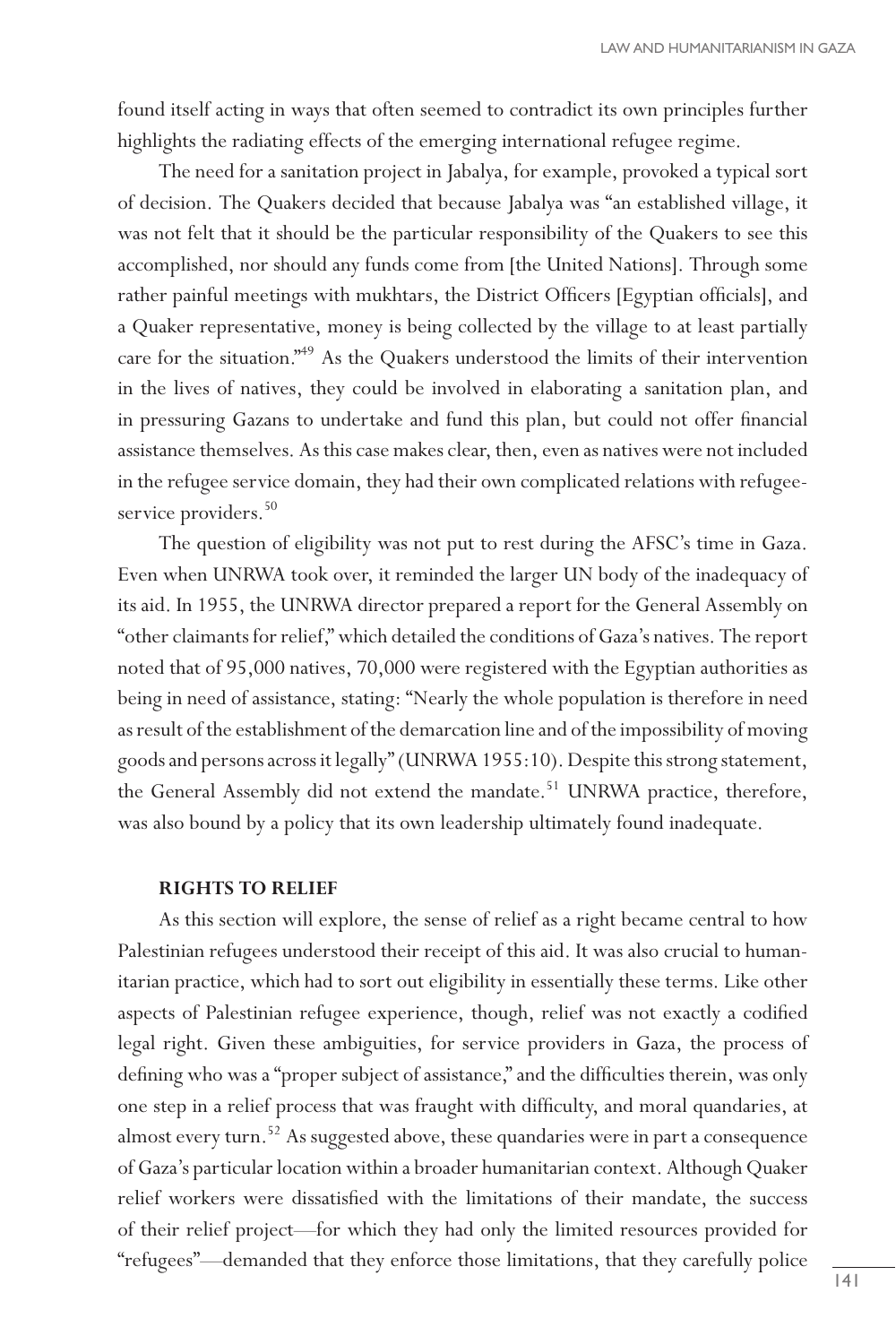

**FIGURE 1. Ration cards were a central part of the AFSC relief distribution system. Eligibility for rations was determined by UN criteria that mandated that only "refugees" and not "natives" could receive UN aid. This distinction among the population has had enduring effects on political identity in Gaza.** *Source***: AFSC Archives, 1948–50.**

the boundaries of this category. Crucial to this policing was careful documentation and record management, as it was the registration of population, and the rations lists created from that registration, that gave particular persons "rights" to relief (see Figure 1).

Ration cards were central components of the distribution of supplies and their accuracy was perceived as vital.<sup>53</sup> Developing accurate refugee rolls was a problem that plagued the AFSC, and that remained a challenge for UNRWA for many years.<sup>54</sup> One significant problem was the persistence of fraud in the lists. This fraud was of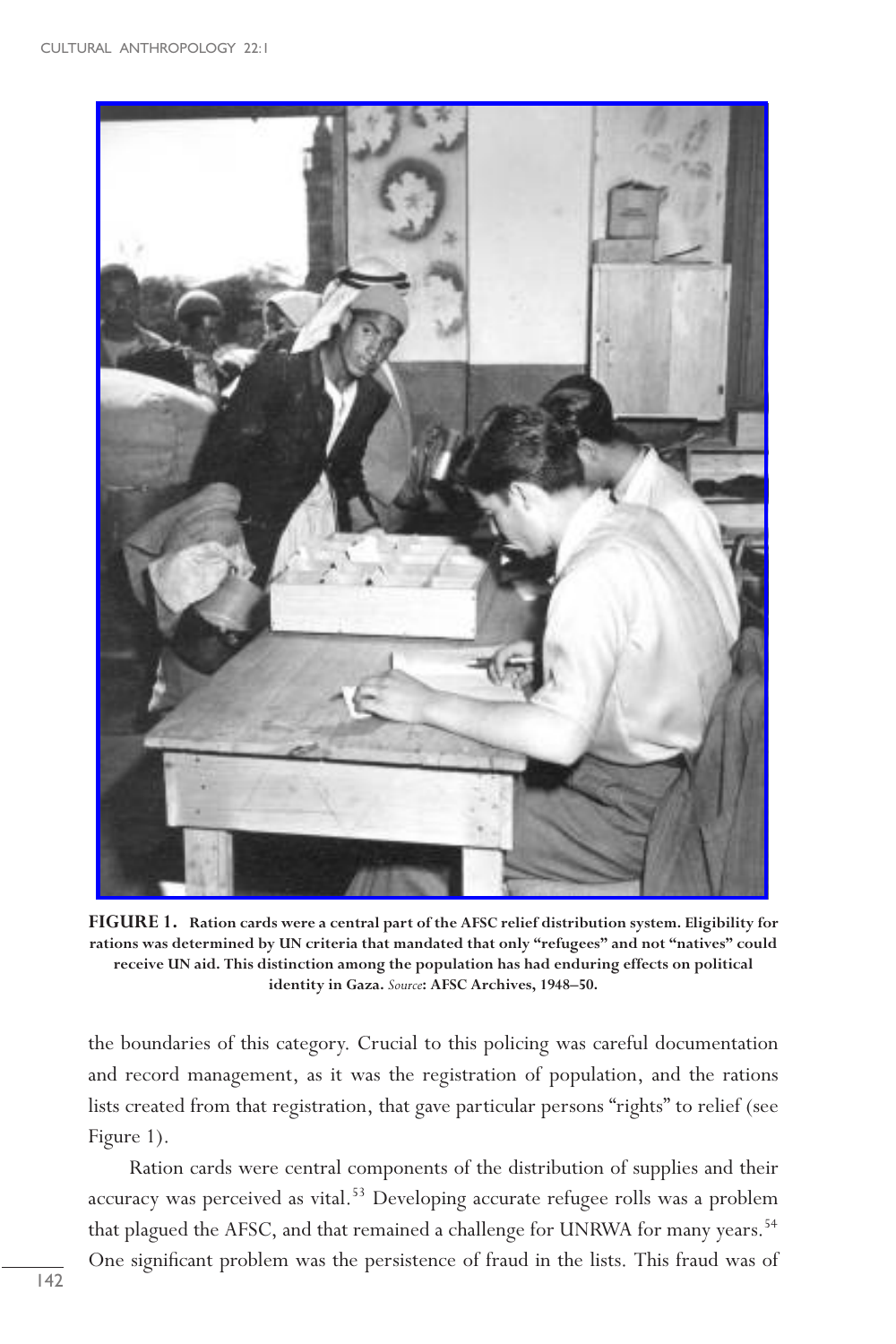several sorts: the registration of native Gazans as refugees, the inflation of family size, the retention of the deceased on the lists, and the related multiple registration of births. As a Quaker report on the refugee camp in Maghazi noted in February 1949: "The death of a small child is easily concealed. . . . And no refugee is anxious to report a death in another's family—he does not know how soon he will be anxious to conceal one in his own household."55 When UNRWA took over the relief project, it reported the same sort of practice: "To increase or to prevent decreases in their ration issue, they eagerly report births, sometimes by passing a new-born baby from family to family, and reluctantly report deaths, resorting often to surreptitious burial to avoid giving up a ration card" (UNRWA 1952:3).

Quaker volunteers were sympathetic to the pressures that might lead people to underreport deaths, but they nonetheless sought to discover the truth whenever possible. Former relief workers recall some of the methods they used. In an oral history conducted under the auspices of the AFSC archives, Paul Johnson explained that "at one point some brilliant character discovered that when someone died if you offered his family a winding sheet, a shroud, when he came in to collect the shroud you could work one number quickly."56 The pressures that the AFSC felt to have accurate lists—pressures that were directly connected to limited resources—compelled them to make use of control methods that raised difficult moral questions. Although Johnson insisted that "that isn't trickery," he did note that "there were people who were terribly upset and were so sympathetic with the refugees that it was difficult for them to admit the circumstances were forceful and something had to be done."<sup>57</sup>

Although individual subterfuge may have elicited sympathy, the Quakers were more frustrated by fraud on the part of *mukhtars* (village leaders). Mukhtars had considerable responsibility for registering families, and Gazans remember how they sometimes registered people for money. Abu Hassan, a retired school principal, told me that a mukhtar "used to tell the family of 7 members that he would register them as 8 if they gave him 7 pounds, or he would make them 9 for 10 pounds. . . . Some native Gazans registered their names as refugees by giving the mukhtar something. . . . Some of them receive rations from UNRWA until today." Quakers in the field noted this same practice. As one commented: "They [mukhtars] will sell their signatures on virtually every occasion, shaking the refugees down if a complaint is to be submitted with their confirmation, if the mukhtar is to confirm the membership of a certain family in his village, confirming a certain number of children, etc, etc. What is sold for truth can equally be sold for falsehood, and that is frequently the practice it appears."58 Through this process of sorting out the "honest" from the "dishonest," what came to identify a person as deserving of assistance was whether that person was in a category eligible for relief. One effect of these efforts, then, was that natives who made their ways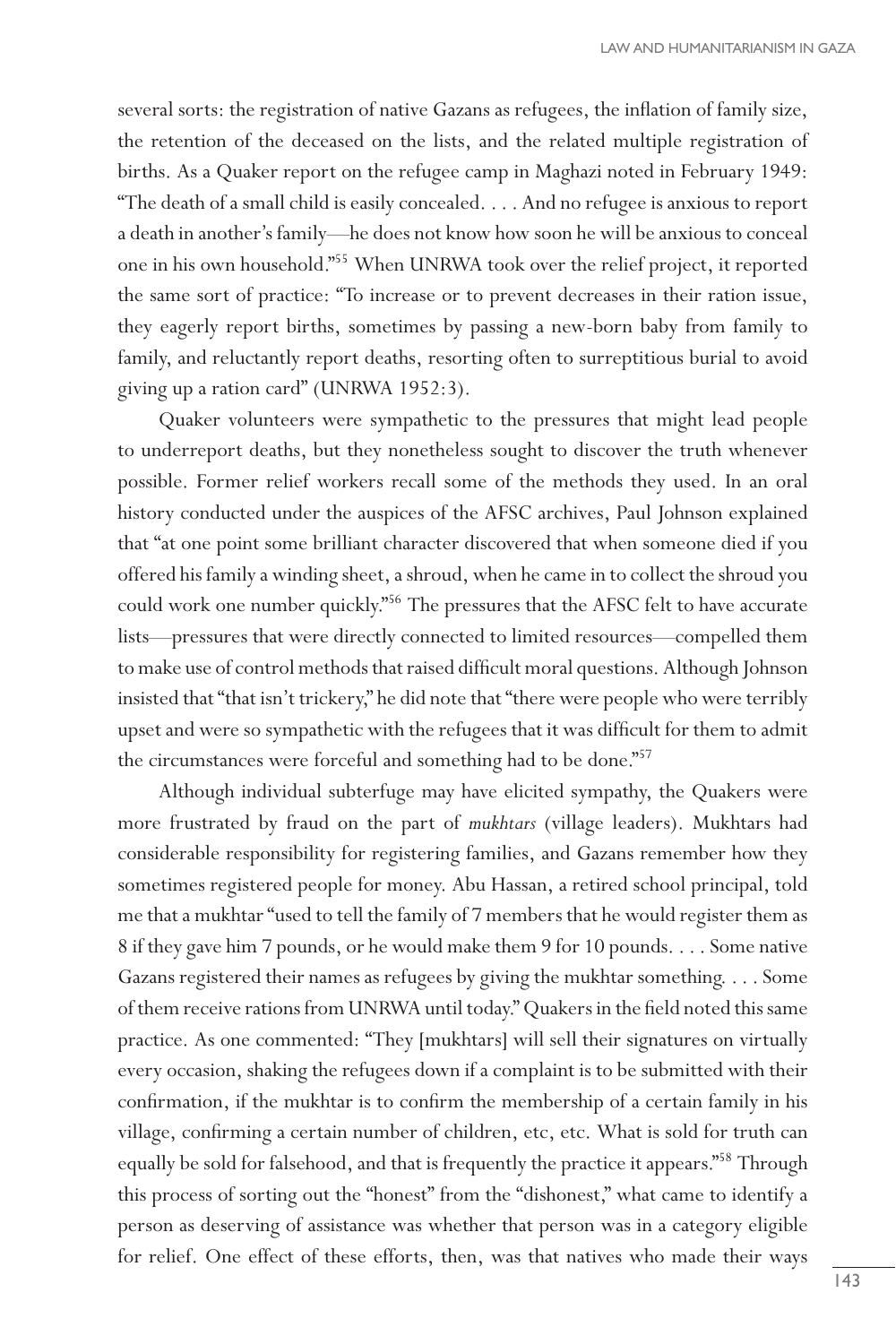onto the relief lists came to appear as the "undeserving poor," a judgment that seems divorced from the Quaker awareness that these people were in as much genuine need as refugees.

As time went on, factors other than immediate need contributed to reluctance to be removed from the refugee rolls. Palestinians quickly came to see this aid, not as charity, but as a right: a reflection of international responsibility for their conditions. Quakers noted this sense of entitlement right from the beginning, and Gazans I knew certainly felt it. As a letter to AFSC headquarters in Philadelphia from the Gaza unit put it:

Since it is very difficult for refugees here to communicate with the outside world, we feel we have an obligation to convey what we can of their opinions and thinking at the present time. They feel strongly that the United Nations are responsible for their plight, and therefore have the total responsibility to feed, house, clothe, and repatriate them. . . . Accordingly the relief we bring them appears to them to be their right, and in no way an act of humanitarian charity on the part of the United Nations.59

Relief services came to serve as "evidence" both of dispossession and of international responsibility for it. It is in part for this reason that even as time passed and some refugees began to earn income and become self-sufficient in the eyes of UNRWA, people remained reluctant to be removed from the rolls. As the 1956 report noted: "The Agency's ration card was regarded by refugees as their only evidence of refugee status" (UNRWA 1956:3). Receiving aid seemed the only way to formally claim dispossession and, perhaps, even to claim the right to Palestine.

Palestinians were not wrong to see significance in their relief status. Being defined as a refugee not only gave a person access to a variety of services from which those whose losses were different were excluded, it also offered a recognition of this loss itself, which natives were denied. Given the lack of a legal definition of a Palestinian refugee one that could guarantee, or at least confirm, their rights—it was humanitarian relief through which loss was recognized. Even as Quakers and UNRWA officials documented the tremendous need among natives, it was only refugees whose dispossession was given international standing by their work (though given the total lack of resolution such standing has proven to be of limited value).

However sensible local efforts to remain on the rolls may have been, the AFSC and then UNRWA were under tremendous pressure to bring the numbers down. In October 1949, the United Nations asked for an immediate reduction of the lists by 20,000 names. This demand further highlighted for the Quakers one of the difficulties inherent in their work—how to balance between the need for efficient and effective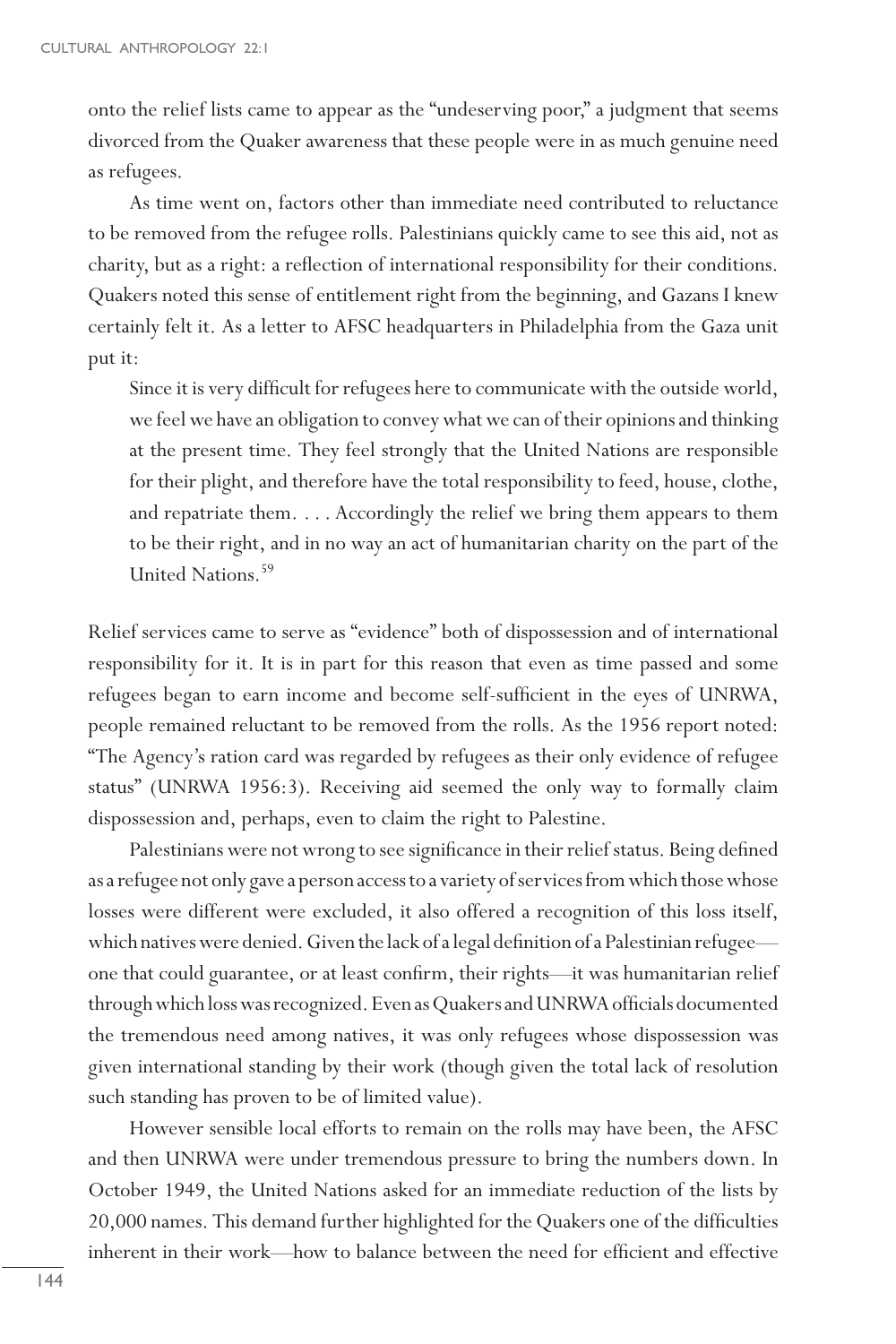aid delivery and the importance of providing that aid in the Quaker way—a way that emphasized individual relations between aid provider and recipient. To try and reduce the rolls in this Quaker way "through careful individual investigation of every case"<sup>60</sup> would take years—and would mean in the meantime that new "legitimate" names could not be added to the lists. To reduce the rolls in an efficient manner required both making use of informants to identify false names and withholding food to villages whose mukhtars were recalcitrant about correcting the lists.<sup>61</sup> Some mukhtars were jailed by Egyptian authorities until they could be compelled to cooperate. Many of the Quakers working in Gaza felt quite strongly that "using food as a weapon" in this way was entirely contrary to Quaker principles.<sup>62</sup> For these people, the very real need for more accurate accounting created an equally real crisis of conscience:

Should we, as Friends, be asked to continue in this programme when we feel we are compromising Quaker principles? On the other hand, the Service Committee has taken on this obligation to the United Nations, to feed these masses of people, and we as individuals have come as AFSC representatives. Therefore, though we cannot reach the individual, should we not carry out to the best of our ability this relief programme, with whatever tools we are given, for as long as the need still exists?<sup>63</sup>

This was not a conflict that could be satisfactorily resolved. Unable to walk away from the crisis, the Quakers had to proceed in an un-Quaker manner.

The staff report on the successful reduction of rations recipients to around 210,000 from 245,000 reflected this uneasy method. Commenting on the withholding of rations, the report noted: "In using such measures it was recognized that honest refugees were made to suffer along with the dishonest ones." Reflecting on the use of informants, it stated: "While the AFSC worker attempted to insure himself that real refugees were not removed from the lists, this undoubtedly happened in some instances where time and staff did not permit adequate investigation." Despite these problems, the report concluded: "the above mass methods of reducing lists were necessary, though undesirable from many points of view."64 This process was troubling to AFSC volunteers, and highlighted persistent difficulties in being both Quaker and a relief worker. For the population of Gaza, it further contributed to tensions among the different parts of that population.

### **PEOPLE IN RELIEF: TENSION, CONFLICT, COOPERATION**

Although humanitarian work needed to keep different sections of the Gazan population distinct, conditions on the ground had sometimes contradictory effects on such relations. Refugees sometimes came to the aid of natives by giving them (or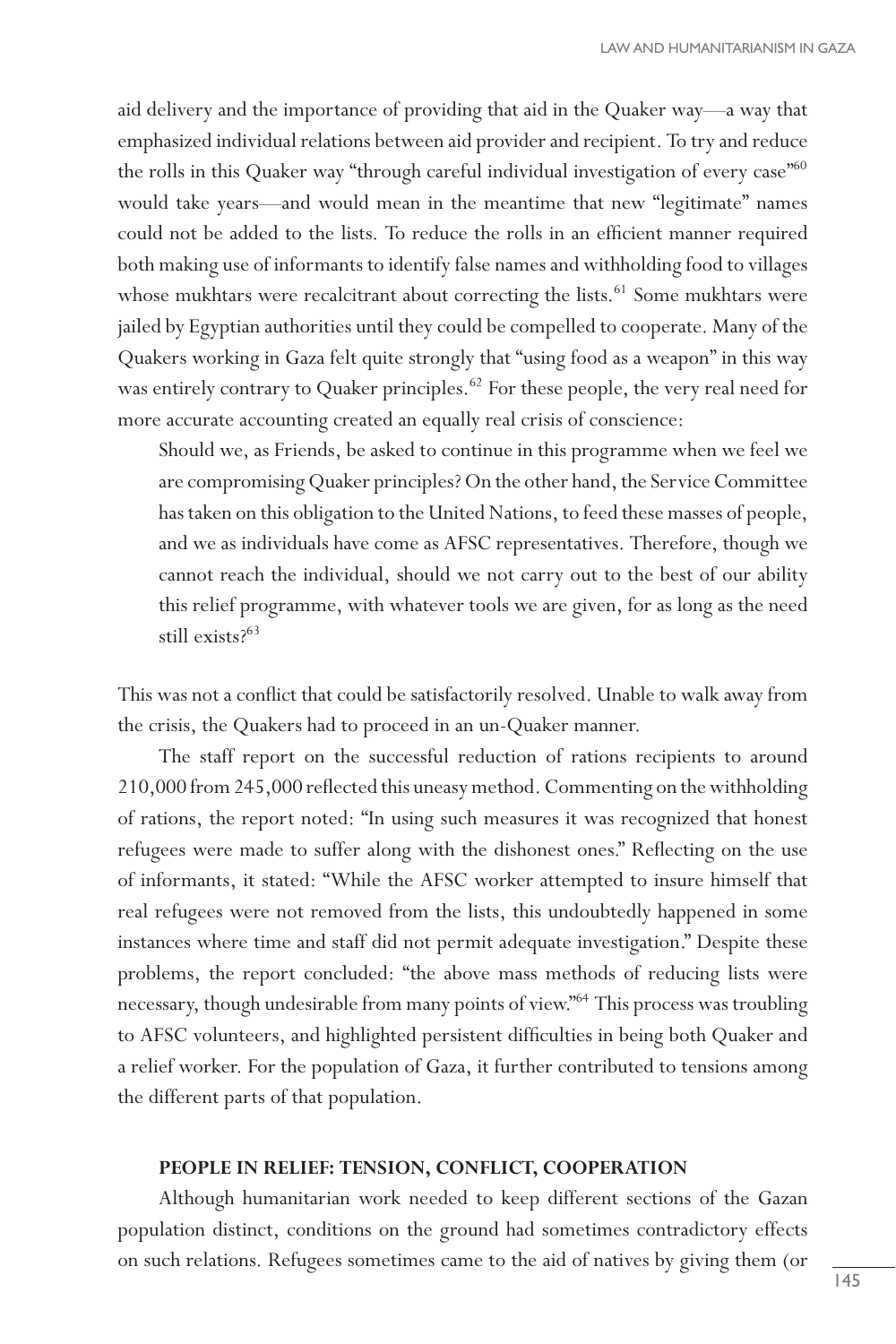selling them) some of their rations. As one person told me, "refugees lived on rations" and natives "shared the rations of refugees who lived with them." Natives opened their houses (or rented them) to refugees, and helped them get settled as best they could. As one woman remembered: "All women participated in receiving refugees and in helping them by putting them in schools, mosques, and empty places—until we had the Quaker organization."65 A refugee echoed this sentiment, saying: "when we came here, those from Gaza hosted and helped us as much as they could." These memories of mutual assistance are matched by other memories of a more tense reception. Im Amir, a refugee from Yibna, remembered moving around a great deal within Gaza searching for a place to stay: "The people of Gaza did not tolerate us, and kicked us out. . . . They wanted money for renting houses, and we had no money." These different memories of relations between refugees and natives are certainly colored by the experience of 50 years together in Gaza, but they also reflect the complexity of social relations at the time.<sup>66</sup>

AFSC volunteers commented frequently on both the assistance provided by the local population and the burden that the influx of refugees necessarily represented. As I noted above, the fact that refugees receiving rations had a diet that was increasingly better than that of natives created an "important source of conflict" between the groups. That refugees were "naturally resented"<sup>67</sup> by natives is noted throughout the archival record, although so is the fact that Gazans extended themselves to assist these refugees when possible. The difficult conditions in Gaza both demanded and stretched to the breaking point existing practices of mutual aid, frequently thought of in terms of *zakat* (charity).68 According to a report on conditions in the Gaza City area: "There has been cooperation, decent in spirit but limited by necessity, on the part of local officials and plain citizens. A woman's group, under the direction of the mayor's wife . . . has furnished volunteers." The same report also noted: "Besides their own great and everpressing misery, the refugees are creating problems, both current and future, for the permanent population."69 Among these problems was the fact that "lack of fuel has driven refugees to denuding the land of every burnable thing, especially trees and shrubs."70 In an effort to stop or at least slow down this destruction, Gazans sometimes resorted to withholding what assistance they had been giving refugees: "This drove a nearby landowner to shut off camp water taps until refugees promised not to cut anymore from his trees."

Even as AFSC officials worried about the impact of refugees on natives, they also worried about the negative effects of being a refugee on refugees themselves. Reports from the field regularly commented on the low morale in Gaza: "As the refugees in the Gaza strip entered a second winter of miserable living conditions with no relief in sight, the deterioration of morale, evidenced by an increased feeling of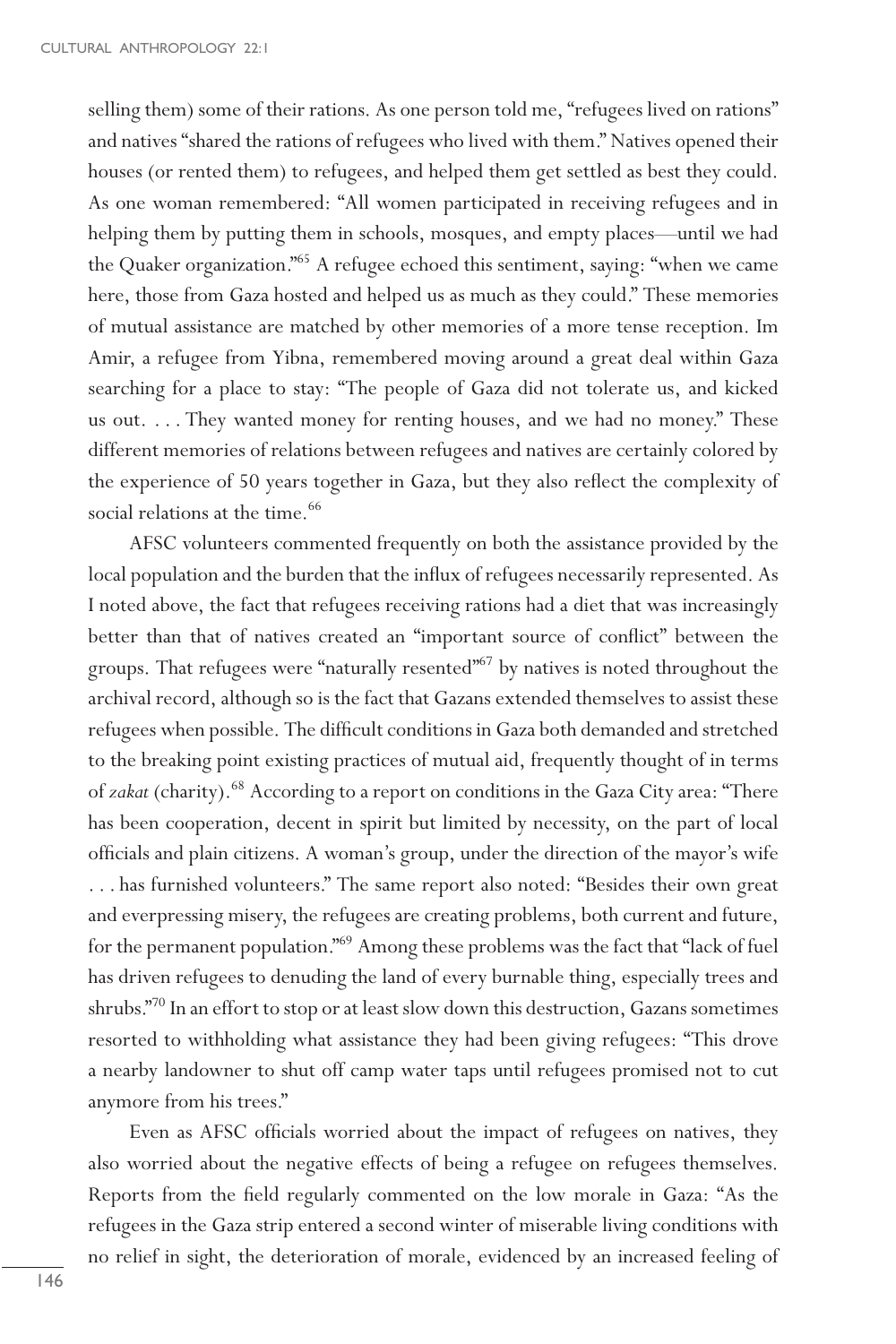discouragement and disillusionment, has continued."<sup>71</sup> These worries continued under UNRWA: "A refugee who has lost, or has never acquired, the habit of self-reliance and self-supporting work will be a useless burden on the community, whether he is later to be repatriated or resettled" (UNRWA 1956:6). By the later years of the administration, the immediate threat of starvation or exposure was much diminished, but the threat of idleness remained: "One of the tragic aspects of the life of a refugee is that he often has nothing to do. This is true of many Palestinian refugees and is particularly true in the Gaza strip, where 300,000 people are concentrated in a small area of largely unproductive desert land. . . . Although a man may not be aware of it, the debilitating effects of ten years without regular work is considerable" (UNRWA 1958:19).72

Although unemployment was also high among native Gazans, they saw themselves as at lesser risk for moral deterioration than refugees who lived on rations. As Salim Rashid, a native Gazan, said to me: "From my point of view, and I say it to everybody, it would have been better if there was no agency. Prophet Mohammed said 'the high hand is better than the low hand.' What does this mean? It means that the one who gives is better than the one who takes."73 Another Gazan contrasted the dignity of Palestinians before 1948 with their conditions after receiving UNRWA aid: "After UNRWA started to distribute rations, the Palestinian started to take; he started begging. And the morals were destroyed." As much as an expression of concern, these comments have to be understood as part of a discourse of differentiation, wherein Gazans sought to distinguish themselves from refugees.

This kind of discourse was by no means one sided. If natives thought refugees might be morally deficient, refugees often pointed to their educational and professional successes to suggest that they might be "better" than Gazans. As one refugee remarked to me: "The Gazans mocked us until we became educated and proved that we the refugees are better than the Gazans in education and craftsmanship."74 As the Quakers monitored their school program, they noted with some surprise that refugee children sometimes outperformed Gazans. In one school in which both groups were in classes together, "the refugee boys in the regular classes have higher average records than do the local boys, and the high ranking student in the four secondary grades is a refugee."<sup>75</sup> As educational opportunities in Gaza expanded, mostly dramatically under Nasser, the opportunities for refugees to improve their conditions also increased. As one Gazan native put it: "In my house I have water and electricity, but he is living in a shack, so he says to himself 'why don't I go to Saudi Arabia and earn money?' Of course he studied and worked. They appreciated education more than we did."76 As people struggled, both for survival and for their future, they quite understandably sought ways of improving their positions. Given the difficulties in affecting either the political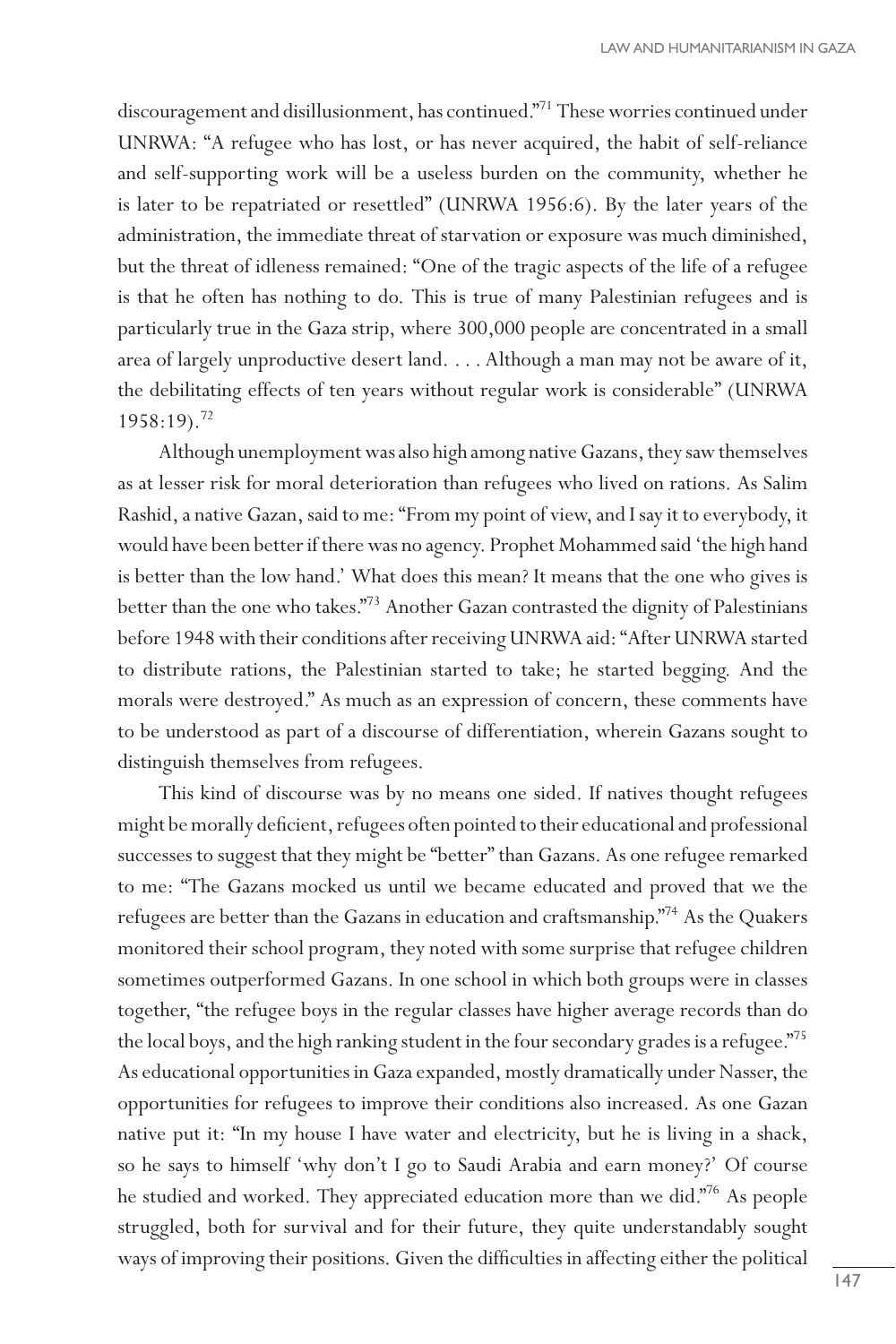conditions or the service environment in which they lived, these efforts were often directed against people who were as vulnerable as themselves. As the examples of refugees sharing food with Gazans and Gazans housing refugees highlights, though, these conditions also provided new grounds for cooperation.

As the complicated relations between refugees and natives suggest, an outcome of the limited UN relief mandate was not only that it did not encompass all "proper subjects" for aid, but also that it helped produce and sustain new sociological and regulatory categories within the population, which—especially with time—acquired significant symbolic charge. The "natural" resentment of refugees by natives that the Quakers noted was, at least in part, produced by their own practices. Quakers clearly felt that the distinctions they were forced to make among the population were unfair—unhumanitarian in their view. Given how overwhelming conditions on the ground were, though, it is not surprising that they were more cognizant of the ways that humanitarian work might impede political resolution than of the ways its distinctions helped produce political identifications. As the following section explores, the social resentments, cooperation, and contestations that emerged from the intersection of humanitarian relief and difficult conditions also proved important for the elaboration of political values and modes of civic identification.

### **WHAT IS A CITIZEN?**

One of humanitarianism's significant consequences in Gaza—with the division of the population along the lines of refugees and natives—was the emergence of new claims about rights and articulations of community values. Indeed, if for policymakers at the time, "the chief factor in the determination of the concept of a refugee in the proper sense of the term [was] citizenship,"77 it might equally be said that for Gazans, and Palestinians more generally, a key factor in the concept of a "citizen" came to be refugeedom. What I explore here is less the legal status of Palestinian citizenship or its formulation by organized political movements, and more the life of this concept among ordinary people living in extraordinary circumstances. I want to suggest that familiar ideas about Palestinian citizenship have roots not only in the actions of political movements and articulations of intellectuals but also in people's responses to conditions of displacement and relief. Indeed, humanitarianism provides a lens through which one can see enactments of still inchoate ideas. Although these early years after the nakba have often been seen (by Palestinians and others) as a moment in-between politics (a time of mourning and anguish over the loss of Palestine, but before the capacity to organize against this loss had been regained), investigation of this period in Gaza reveals tentative articulations of ideas that would later prove important for Palestinian politics. Further, humanitarianism—with refugee and citizen its key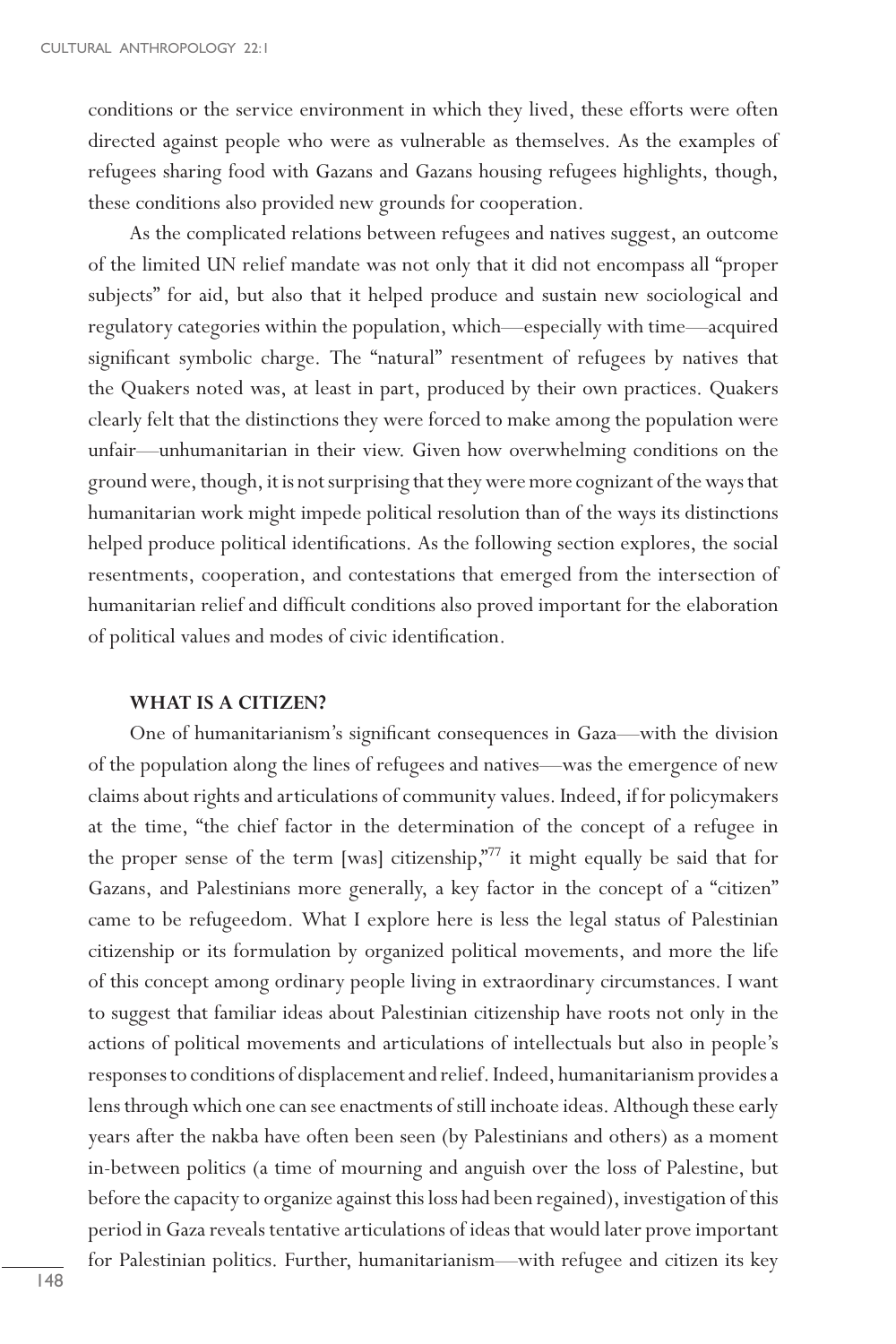terms—helped ensure that the language of citizenship remained part of Palestinian vocabulary, even in this difficult time.

As difficult as codifying refugee status proved to be in Gaza, though, defining *citizenship* has been almost more challenging. Since the end of the British Mandate and the loss of the Palestinian citizenship that this state had conferred—the category of a "Palestinian citizen" has had no legal standing.78 There have been, to be sure, some efforts in this direction. The first, in the immediate aftermath of 1948, was the never really functional establishment of the All-Palestine Government, which declared Palestine an independent country (Shlaim 1990).<sup>79</sup> In the latter years of the Egyptian Administration, the Palestine Liberation Organization (PLO) was founded to serve as a representative for the Palestinian people, and given nominal (although not actual) authority in Gaza.<sup>80</sup> In recent years, the creation of the Palestinian National Authority (PNA) as part of the Oslo Accords seemed at one point to be a step toward actual Palestinian independence and legal citizenship. As conditions in the territories become worse, however, and the PNA ever less viable as an entity, it is difficult to imagine when and how this will happen.

Given the continued absence of a Palestinian state and the deep uncertainty about the political future of Palestinian territories and population, Palestinian citizenship necessarily remains a changing and contested category. Looking at Cambodian refugees in the United States, Aihwa Ong argues that we should consider citizenship not only as a "bundle of rights—a legal condition" (2003:79) but as a "social process of mediated production of values concerning freedom, autonomy, and security"  $(2003:xvii).$ <sup>81</sup> From this perspective, citizenship has as much to do with the enactment and management of social relations as with codified relations with the state. $82$  This suggestion is very helpful for considering Palestine's uncertain condition, in which policies of the various countries in which Palestinian refugees have lived (Kassim 2000; Massad 2001), the emergence of independent Palestinian political movements (Sayigh 1997; Schulz and Hammer 2003), the daily experience of life under Israeli occupation (Jean-Klein 2001; Tamari 1991), and, more recently, the establishment of statelike institutions in Palestinian territories (Jad et al. 2000; Milton-Edwards 2000) have all contributed to ideas about Palestinian citizenship.

Palestinian political vocabulary has, over the years, included a variety of key terms—terms that have, in turn, ascribed prominence at the forefront of the struggle to different segments of the Palestinian population. Given that much of the population is in exile, it is not surprising that geographic location has been of considerable importance in this dynamic. Indeed, the distinction of inside and outside has mattered a great deal, although what particular territory is called "inside" has changed over time. Before 1967 it referred to the part of Palestine that had become Israel; after, it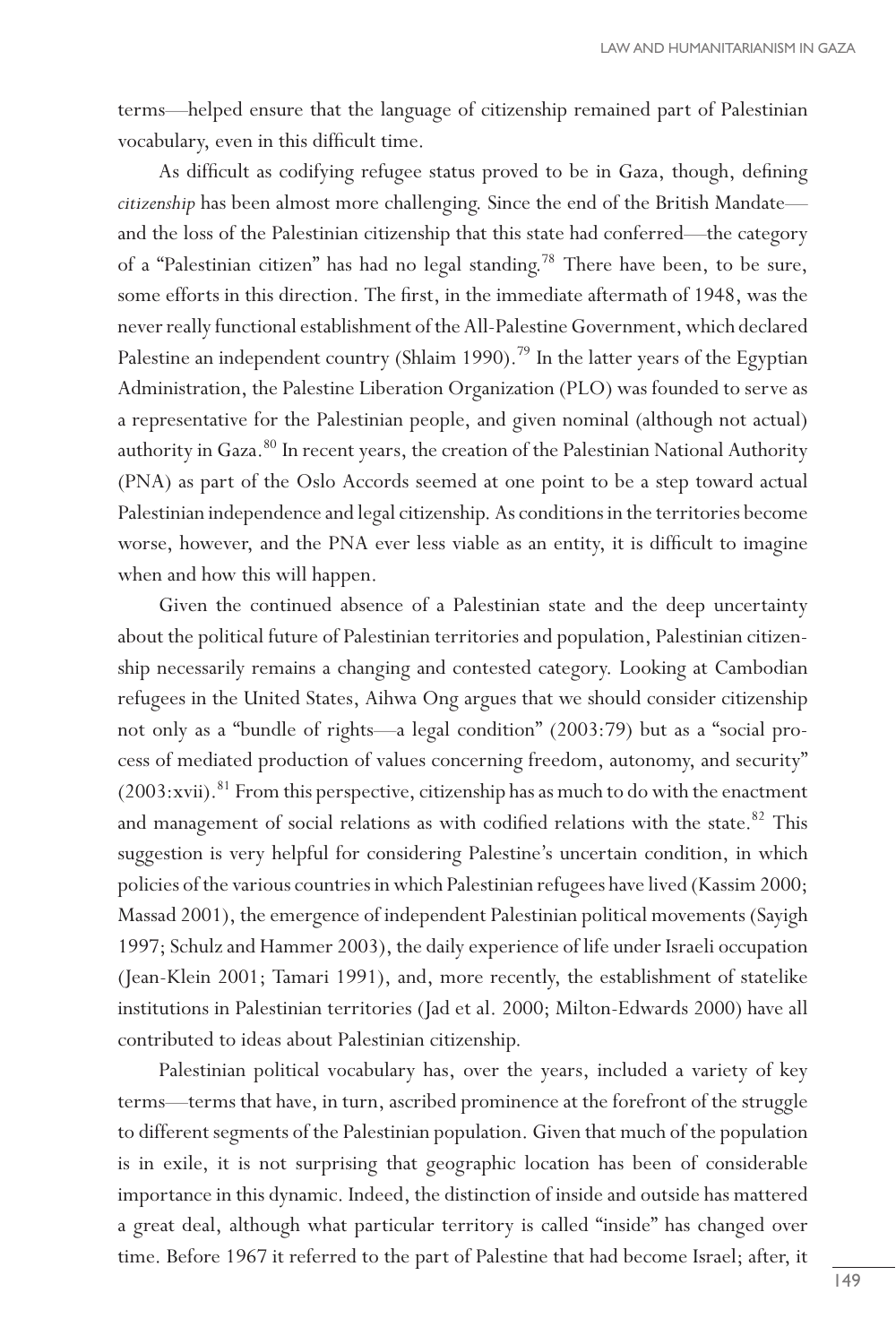expanded to include the West Bank and Gaza. To be inside has also been differently valued, first, as Edward Said noted, "someone you might easily be suspicious of [for living with Israel]" and later "privileged [as] 'already there' " (1985:51). At times there have been political contestations across this divide—as Palestinians in the West Bank and Gaza who led the first intifada resented the takeover of political leadership by PLO "returnees" after Oslo; or as refugees living outside objected to the PNA seeming to ignore their demand to return home.<sup>83</sup> In the aftermath of 1948, Gaza remained "inside" in important ways: it was after all part of the territory of Palestine. At the same time, the majority of its new population was now "outside" their proper place in this territory. This mismatch in place and population highlights both the loss of the "stability of geography" (Said 1985:19) that has been so central to the Palestinian experience and the multiplicity of forces at work in shaping political valuations.

In the absence of a state, to be a Palestinian citizen has meant to be a member in the national community—a community defined as existing in struggle.<sup>84</sup> What constitutes proper participation in this struggle—and what therefore are seen as the values of citizenship—has, not surprisingly, been contested.<sup>85</sup> The question of which Palestinians, located where, are best placed to speak for Palestine has also been connected to challenges about how they should speak and act—what sorts of claims should be made, what methods adopted for achieving their aims. Political values like *sumud* (steadfastness), armed struggle (exemplified by the *fida'iyyin*), nonviolent resistance (a significant tactic of the first intifada), and more recently *martyrdom* (a term applied to both suicide bombers and civilians killed by Israel), have each played an important role in Palestinian politics. I do not trace this long and complex history here but, rather, consider the first enactments of post-nakba citizenship values, paying particular attention to the role of humanitarianism, and humanitarian distinctions, in this process. In identifying people as natives or refugees—as being "of" or "out of" place—Quaker relief practices unwittingly participated in locating people in an emerging political geography and in shaping new political values connected to this geography.

In Gaza the challenge was not only to determine what citizenship could be, but who should be considered a citizen. In the categorical terms of humanitarianism, Gaza's citizens were those who were excluded from the category of refugee, and Gaza's natives were indeed referred to—by both Quakers and refugees—as citizens *(muwataniin).* Although to some degree this label was a default term, it did also invoke a particular notion of membership, not principally in a nation-state, but in a more local, civic space. This sense of citizenship indexed a particular kind of belonging to which not everyone could lay claim. When native Gazans were called "citizens" (by themselves, refugees, or Quakers), their different investment in the locality and its civic life was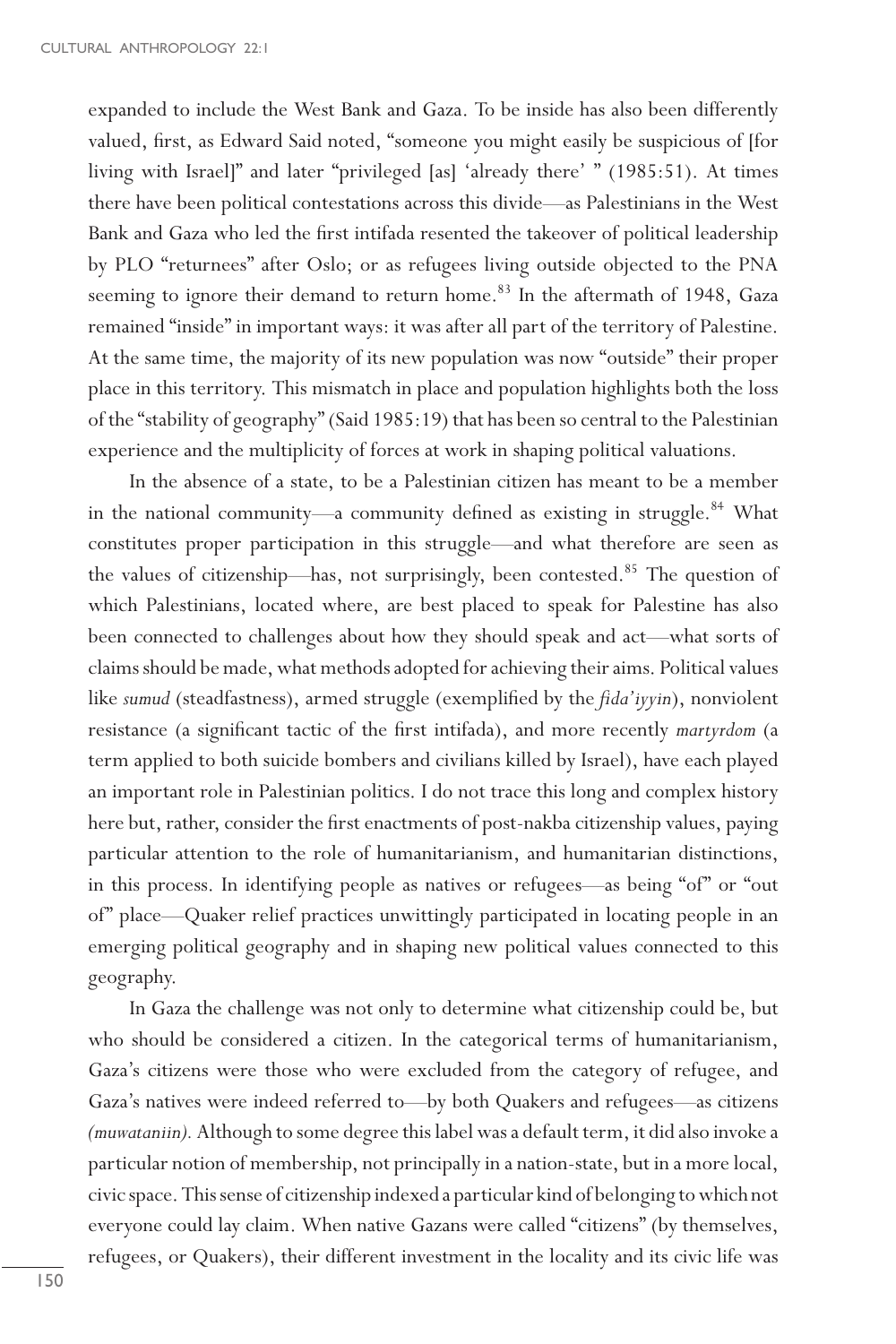acknowledged. This appellation, furthermore, referenced a corresponding set of civic obligations—such as the obligation to assist the refugees coming into the area.

Humanitarian practice, though, also contributed to ideas about citizenship that included the entire population. At the national level, everyone in Gaza was appropriately included in the category of a potential Palestinian citizen, and in this arena refugees sometimes occupied a privileged location. Indeed, as important as was civic citizenship, the idea of national citizenship remained paramount, in both the humanitarian field and in Gazan sensibilities. Rogers Brubaker notes that: "Debates about citizenship, in the age of the nation-state, are debates about nationhood—about what it means, and what it ought to mean, to belong to a nation-state" (1998:132).<sup>86</sup> And, yet, being a native or a refugee—with distinct statuses and relations to the place of Gaza—did have considerable impact on how people fit in this category. Refugees and nonrefugees alike shared a strong ongoing attachment to Palestine. Refugees were focused on their desire to return to their homes. Gazan natives were equally interested in the return of their lost lands, but the fact of living in their houses did make a difference. In moving to the national level, local community is not entirely left behind, however. Claims about national membership—about participation in a political community—are often enacted through struggles over local belonging. In asserting their status as Palestinian citizens, refugees effectively claimed a place in Gaza's social and political landscape.

If we think about citizenship as an expression of rights and obligations, the ways that these attributes did not easily map onto the population become immediately clear. To understand Gazan struggles over Palestinian citizenship, it is important to remember that in the Palestinian context the idea of "citizenship" represented a claim to the rights and obligations that are generally associated with this term, rather than a condition of formally having such rights.<sup>87</sup> Hannah Arendt, exploring the challenge that refugees and stateless persons posed to the nation-state with its citizen-subject, argued that even more fundamental than the particular rights of citizenship is the "right to have rights, " to have "a place in the world which makes opinions significant and actions effective" (1973:296).

In the Gazan context it was to refugees that this right most directly applied. As we have seen, refugees had the "right" to relief, to the benefits of UNRWA services—and to the political claims that (against the agency's own wishes) derived from that status. Gaza's natives had no such access. Natives, who were no longer citizens but who did not qualify for refugee status, seem to lie outside the domain of any category that might offer them such protection. One Gazan, describing their anomalous condition, told me that when natives lost their land "they became neither citizens nor refugees." This political aspect of native exclusion from the "humanitarian space"88—leaving them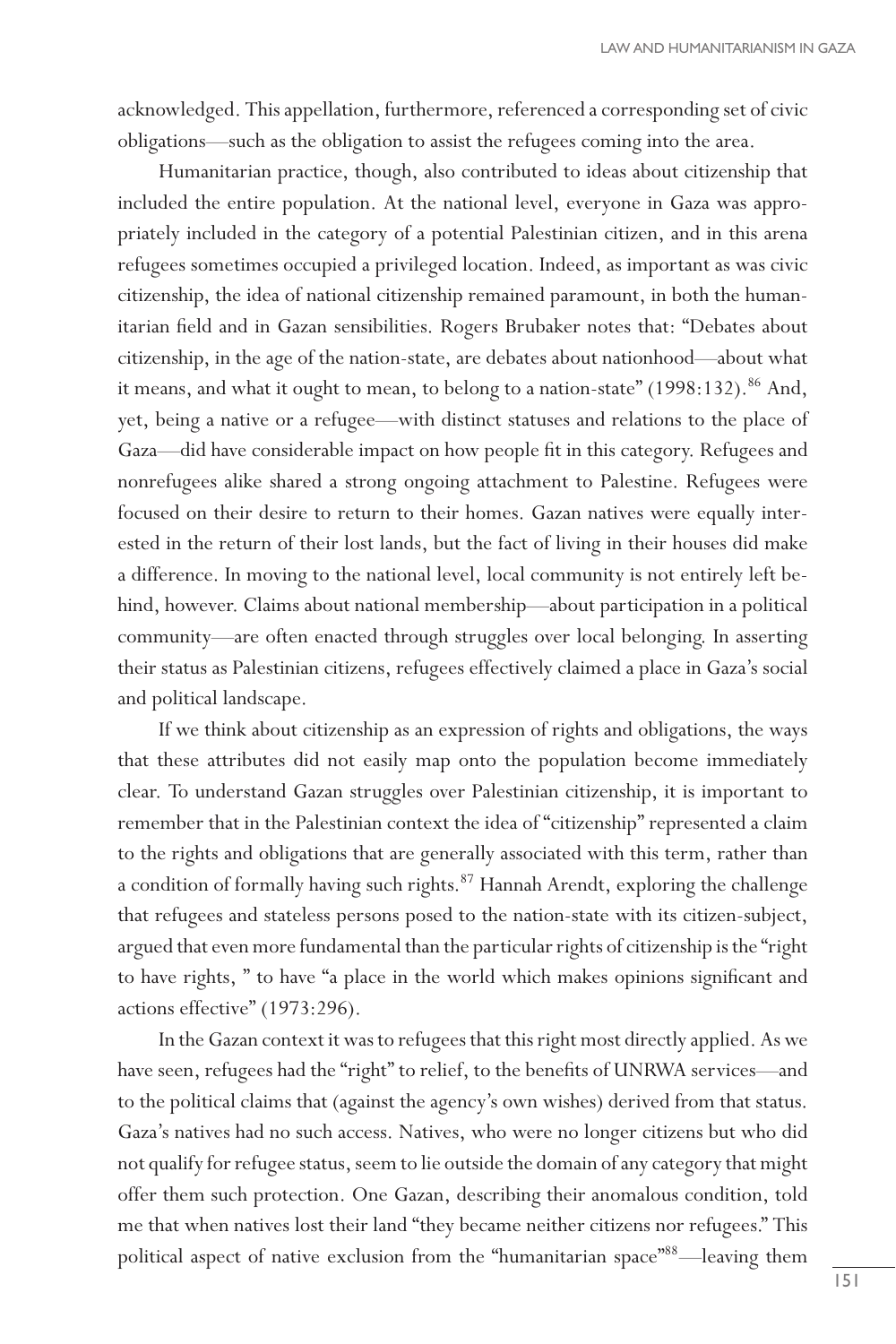without a place from which to claim rights—was ultimately more significant than their lack of access to UN rations.<sup>89</sup> It was in part, although not only, because of the significance of refugee status in making rights claims that the figure of the refugee has come to occupy such a large role in the Palestinian political imaginary.

Although refugees had more immediate access to "rights," both natives and refugees could be said to have national obligations. Not surprisingly, this was a terrain on which conflict between these groups was sometimes enacted. In the first years after 1948, Palestinian political culture was highly fragmented and conceptualizations of citizenship were still inchoate. As we have seen, existing ethical and social values were equally in disarray. In the difficult conditions in which Palestinians were living, values that would later be held up as mechanisms for unifying the population in struggle were often means through which people distinguished themselves from each other. The tentative articulations of citizenship that emerged in Gaza in this period were very much shaped by conflicts and conditions on the ground, which as we have seen were themselves shaped by the relief practices that dominated life in Gaza at that point.

Humanitarian distinctions came to have political significance within the Palestinian community, as people sought to claim a space for themselves in the post-nakba landscape. Having been dispossessed of much of their property, with the local economy entirely disrupted, native Gazans had little to cling to as a means of preserving their dignity. That they remained in their homes was one of the few things that distinguished them from the masses of people who had poured into Gaza. Among these Gazans, there were incipient expressions of ideas that would later become an explicit facet of Palestinian citizenship—the notion of steadfastness *(sumud),* the value of staying put. This was not a formal articulation of *sumud—*a term elaborated after 1967 to describe Palestinians living under Israeli rule—but, rather, an ad hoc response to difficult circumstances.<sup>90</sup> The early stirrings of this value that were evident in Gaza immediately after 1948 suggest that even before the language of sumud entered the Palestinian vocabulary, staying put was identified as an obligations of citizenship.<sup>91</sup> In Gaza, these inchoate ideas were in part a means through which natives sought to differentiate themselves from, and claim superiority to, refugees. At the same time also foreshadowing later developments in the politics of sumud, when it came to be criticized as an excuse for bourgeois inaction (Tamari 1991)—refugees challenged these claims.

Refugees I knew in Gaza described how natives sometimes accused them of being traitors for having left their land and used the term refugee as an insult, "saying 'you refugee, you left your village.' " Refugees responded with their own accusations. As Abu Khalil, a refugee living in Rafah camp, told me: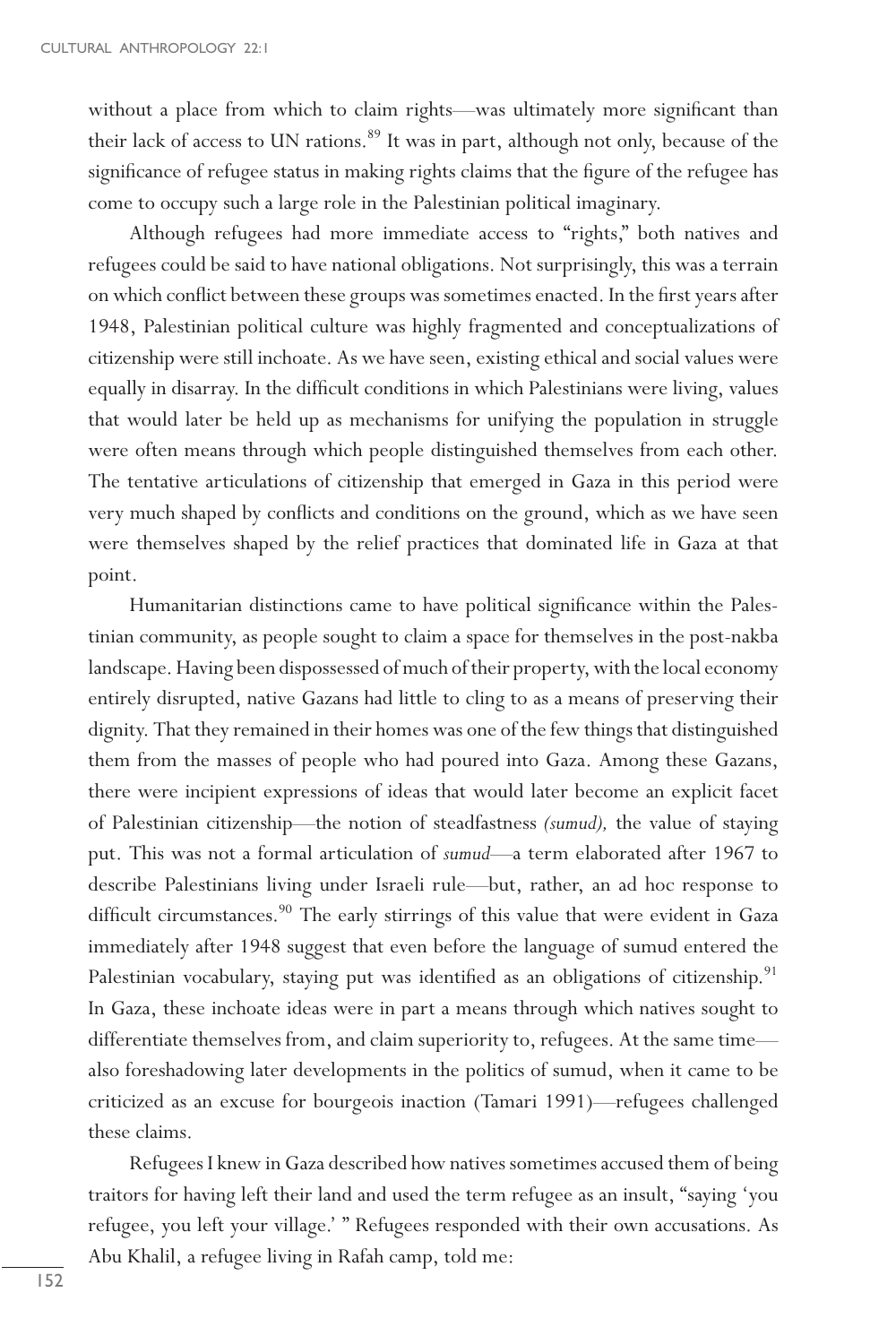They used to say that we sold our land and came to ruin theirs. They accused us of being spies. But they are the ones who sold the land. . . . They used to say to the donkey, "your face is like the refugee's." The relation was good in the first weeks. We were guests. They thought that we would stay for a limited short period, but when they realized the situation, tension increased and they started differentiating between a citizen [*muwatan*] and a refugee [*muhajir*]."

If natives sometimes argued that refugees had been "bad" citizens by leaving their homes, the counterclaim in Abu Khalil's remark was that staying put had no value if it was not accompanied by "good" politics.<sup>92</sup> Given a context in which their claims to fulfilling the obligations of citizenship had to rest on action, it is not surprising that, in the years since 1948, Gaza's refugees have developed a reputation for political activism and that many significant Palestinian political movements have emerged from Gaza.<sup>93</sup> Just as the sumud of the 1970s and early 1980s was later overshadowed by active resistance in the intifada (1987–93), these accusations and counteraccusations constitute competing claims not only about who counted as a good Palestinian citizen but also what the values of that citizenship should be. In contrast to later discussions among the Palestinian leadership about these ideas, these early contestations in Gaza were embedded more in struggles for survival than in political ideologies.

Even as natives and refugees sometimes challenged each other across the difference of displacement, other, in some ways competing, ideas about citizenship also began to play out. In this process, the figure of the refugee came in many ways to be seen as the embodiment of Palestinian possibility. The subject who would be a citizen of the future Palestinian state has often been conceived of in the present as a refugee. Fawaz Turki argues that it was the transformation of the refugee from an "oppressed wanderer"—"who wander around the refugee camps, the Arab capitals and around the world, disinherited of homeland and an ability to share their humanity with others" (1974:7)—to a fighter *(fida'i)* that enabled the exile to be a political figure. The establishment of fida'iyyin was indeed important, but, as I have explored here, experiences in Gaza in the early years after the nakba suggest both that the self-consciously nonpolitical practice of humanitarianism played a role in this development and that the refugee should not be seen as simply a prepolitical figure of exile.

The emergence of the figure of the refugee as crucial to the idea of the citizen was directly connected to the details of humanitarian practice. It was in part through these practices that the "worn dog-eared Palestine passport issued in British Mandate days by a government that no longer legally exists" (UNRWA 1952:3) was supplanted as "evidence of nationality" by the ration card, a document that became, UNRWA officials commented, "so much a part of the life and economy of refugees that it is not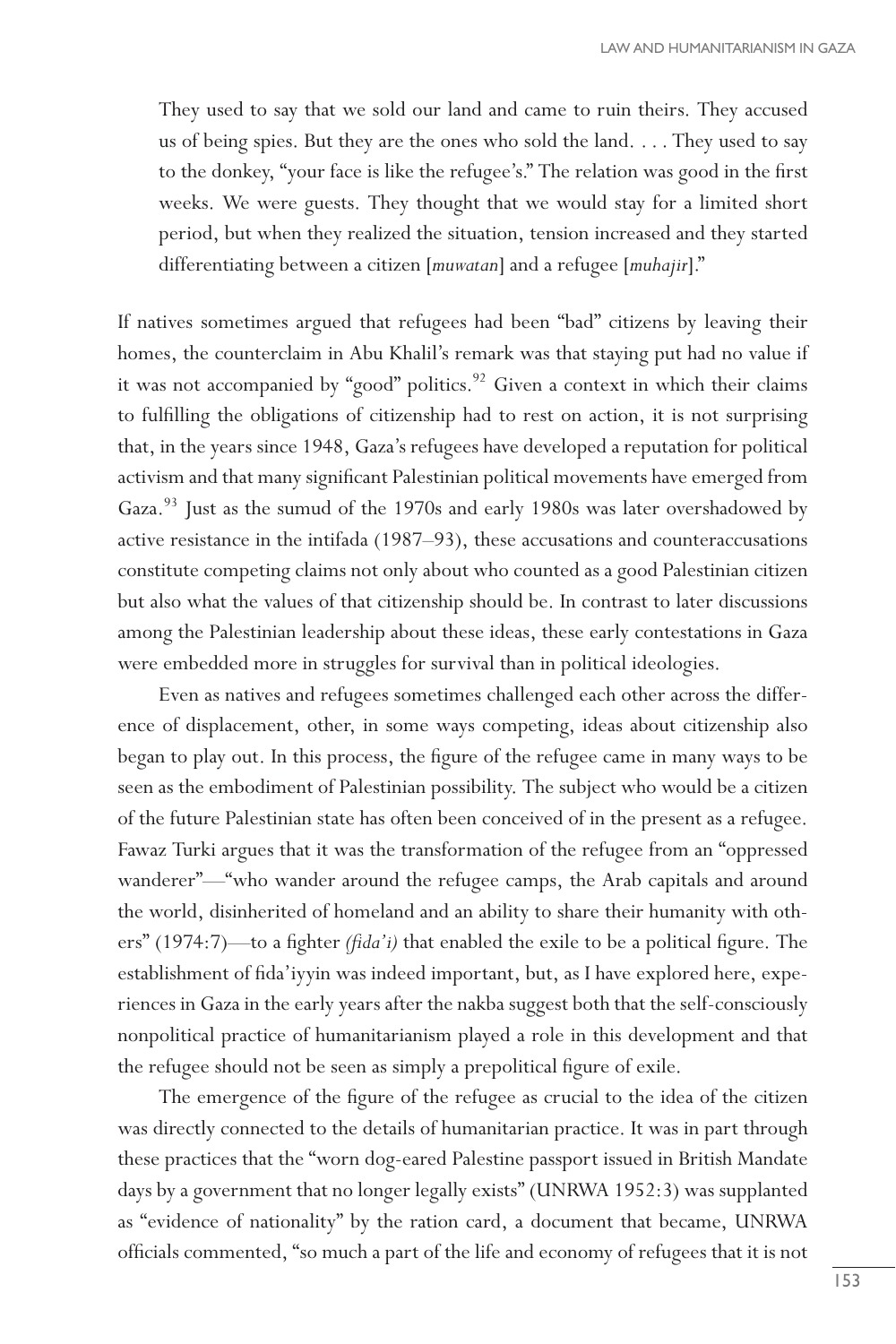unusual for it to be used as a tangible asset upon the strength of which substantial sums can be borrowed" (UNRWA 1954:15). If being recognized as a refugee was also what recognized people as dispossessed, it is not surprising that refugee identification—as complicated as it was—would be politically important.

As Quakers noted throughout the course of their relief project, even in these "years of hunger" (Abu Naml 1979) Gazan refugees expressed themselves politically (even if they had little opportunity to act effectively on this expression). We have seen that they identified relief as a right, challenging their relegation to the humanitarian corner. As one Quaker reported back from an exploratory trip to Gaza: "The refugee's role is not always passive. As we were driving through one swarm of refugees in the town of Khan Yunis in our UN Observer, white-flagged jeep our Arab guide heard one of the tattered old ladies in the crowd say, 'We don't want your flag; let your pockets speak.' "94 Further, as organized political life began to reemerge, and Gazans pressed the Egyptians for an opportunity to take up the fight for their homes, refugees occupied an important place. When refugees in Gaza did become fida'iyyin, their knowledge of their home villages acquired a tactical significance in the national struggle as people were often sent on missions to their former homes.<sup>95</sup> Although this participation in struggle did not end tension between natives and refugees—tension which, after all, was in part rooted in humanitarian practice—it did underscore how important refugeedom was to emerging practices of Palestinian citizenship.

The challenges of citizenship in Gaza were evident in the travel documents that the Egyptian Administration eventually and reluctantly issued for Gazans. These papers were necessary for international travel because their British Mandate–era passports were no longer valid and no non-Arab country had ever recognized the documents issued by the All-Palestine Government. To counteract the possibility that these Egyptian documents (even if they were not passports) might further the legal dissolution of Palestinian national identity, they identified the bearer as a Palestinian national, and a refugee.<sup>96</sup> Not surprisingly, some native Gazans objected to this demand that they travel as refugees. It was a stigma they did not want, especially as they did not receive the benefits of this status. Despite these objections, the demand that citizenship documents mark a collective nationality mandated this shared identity.<sup>97</sup> In the Gazan context, the citizen had also to be a refugee, with all the contradictions that implies.<sup>98</sup>

### **CONCLUSION**

Although humanitarian principles—with their commitment to assist people in need without regard for political distinctions—seem at odds with the kinds of value judgments that are inherent to citizenship discourses, the Palestinian experience highlights how interconnected they can be. In Gaza the effects of humanitarianism were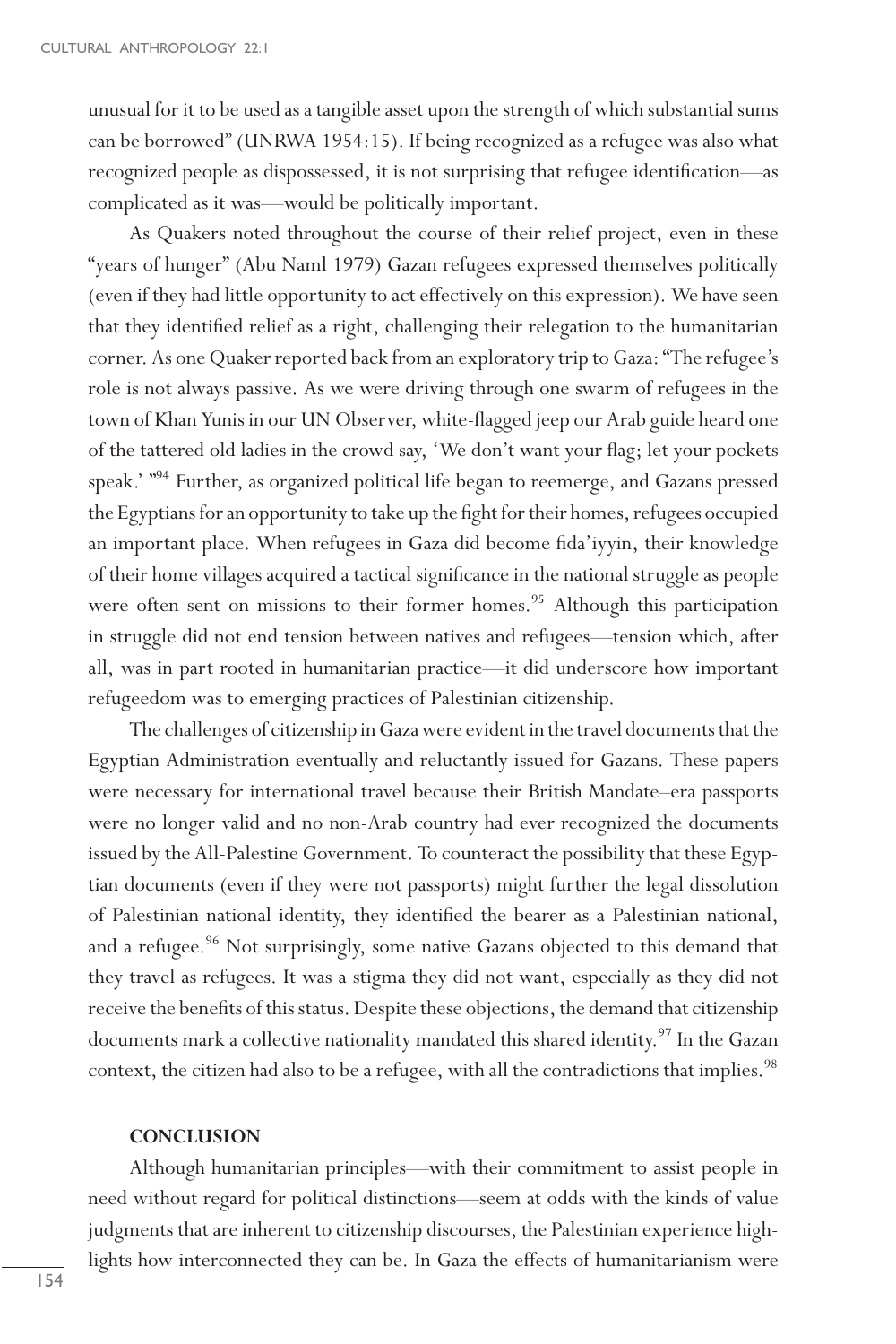complicated, at once contributing to tensions among the population and affecting the development of a political vocabulary that has been important for everyone. Even as considerable current debate about humanitarianism centers on the question of how engaged with politics this enterprise should seek to be—whether or not, for instance, humanitarianism should "aspire to restructure underlying social relations" (Barnett 2005:724)—the history I have explored here suggests that it may be impossible for humanitarianism to avoid such broad effects. Humanitarian operations are frequently compelled to make distinctions among people that seem antithetical to their core principles, with significant and often long-term implications for those populations. Further, however narrowly these organizations may seek to focus their interventions, humanitarian practice—the work of providing for people's needs—inevitably impacts the wider social order.

For Palestinians in the aftermath of displacement, what it meant—and would mean—to be a citizen or a refugee (or even a native) was clearly in flux. The requirements of relief ensured that these would be the dominant categories through which international organizations and workers viewed the population of Gaza. Conditions on the ground, including those produced by these organizations, meant that these distinctions were also meaningful for the population itself. The complexity of these categories in Gaza is also a reminder of the often awkward relation between legal regimes and relief projects—between human rights and humanitarianism. The development of a regime of refugee protection has required the careful and clear delineation of who is a refugee. Humanitarian aid projects are then governed by these categories which may not—and in Gaza clearly did not—reflect either conditions of need or loss on the ground. The inadequacy of these distinctions to the tasks they seek to fulfill is clear, as is their effectiveness in shaping people's lives in sometimes unexpected ways.99 The difficult political, social, and economic conditions in which Palestinians have lived for more than 50 years has ensured that these categories have continued to be fraught.

This exploration of early humanitarian efforts in Gaza further shows how multivalent the category of refugee can be. In the Palestinian case, even as it does not capture the full extent of Palestinian loss, and is thus not a fully adequate category through which to make political claims, it has also offered the only formal recognition of this loss, and therefore has in practice been tremendously important for Palestinian politics and for claims made to the "international community" for Palestinian rights.<sup>100</sup> Within the Palestinian community, it is not only the large percentage of the population who are refugees but also the tremendous importance that the idea of refugeedom has played in Palestinian political vocabulary that has made the question of how, now, to "solve" the refugee problem so vexed.<sup>101</sup> That it has not been so easy to turn "refugees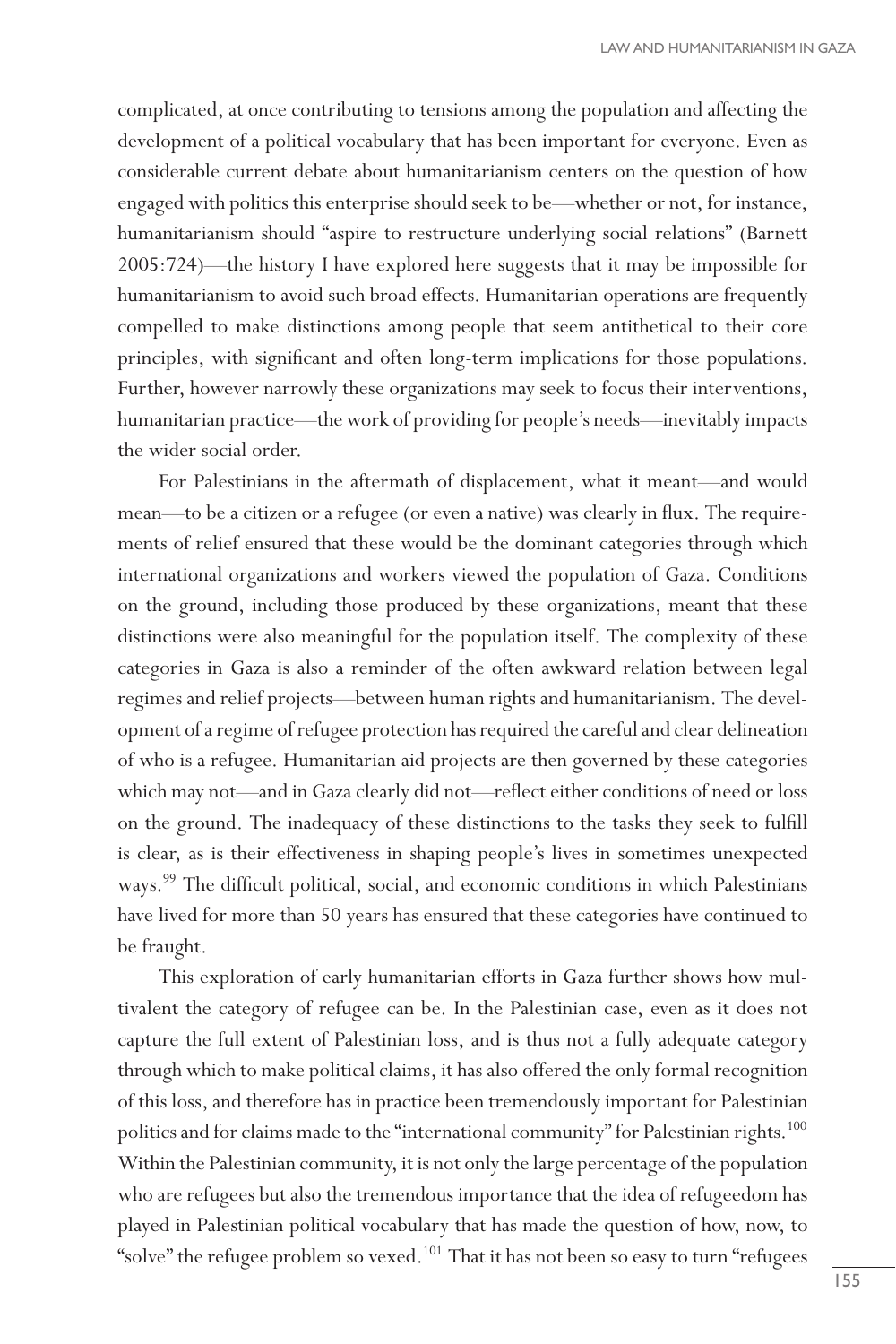into citizens" (as one book Arzt 1997) that proposed a regional resettlement plan was entitled), is a result not just of what is often called Palestinian "intransigence" but also of the complex role the "refugee" has played in Palestinian experience.

Although for Palestinians the first claim embedded in the refugee category was for a right to go home, they have never, in fact, been permitted to return. This history has made the Palestinian case a paradigmatic instance of displacement and refugeedom. While in the early postwar period the distinction between refugee and citizen was paramount in international humanitarianism (and remains important), new problems and henceforth new mechanisms of distinguishing among people in need have now emerged. Since the 1990s, the category of Internally Displaced Persons (IDPs) has become a subject of considerable debate and concern. (Cohen 2006; Hyndman 2000). Not having crossed a border, such persons did not traditionally fit in the UNHCR mandate and they did not constitute a formal category. Decisions to extend UNHCR aid to two groups of such people—in Yugoslavia and northern Iraq—while not ending debate about jurisdiction, ensured that this category would henceforth have a place in the humanitarian field (Barnett 2001; Phoung 2005). The complex and radiating effects of inclusion in, and exclusion from, particular regimes and categories evident in the Palestinian instance provides a lens through which to consider current trends in refugee recognition.

Even as new categories of need are being acknowledged, we are also witnessing greater restrictions on qualifying for protections (one effect of aiding people as IDPs can, in fact, be to keep them from the protections provided by refugee status). The September 11, 2001, attacks on New York and Washington seem to have accelerated a process that was already underway to further restrict entrance into Europe and the United States (Hyndman 2005). This environment affects not only refugee status but also citizenship. As codified by both the 1996 immigration reforms and the Patriot Act, people living in the United States who lack formal citizenship are being more firmly excluded from the benefits of substantive citizenship. Although this lack of formal legal protection can leave people in very precarious positions, able to rely only on compassion for assistance (Ticktin 2006), the Palestinian case indicates that, sometimes at least, people may be able to use such precarious conditions as a starting point for more expansive claims.<sup>102</sup> Not only refugees but also other kinds of victims as well have claimed relief (of various kinds) as a right and used that claim to make broader demands for recognition (Fortun 2001; Ong 2003; Petryna 2002).

The Palestinian instance, with its unique apparatuses and institutions, thus provides important insight into more general understandings of refugeedom and citizenship. This case illuminates—not a space apart from politics—but a liminal state of political formation. Just as population categories were operative, although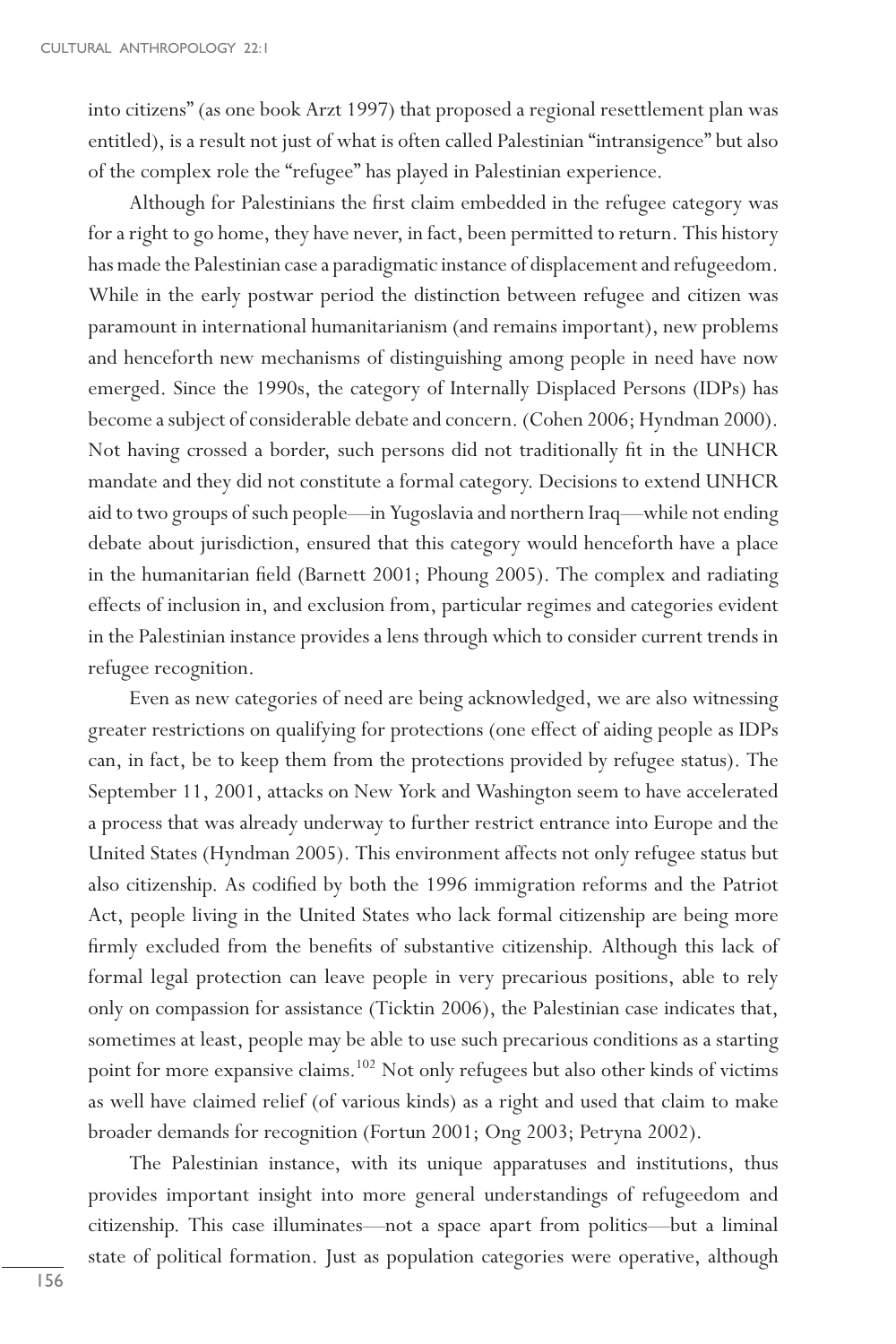not codified, political practice was evident, although tenuous. Even as the absence of citizenship as a "legal condition" has had deleterious and often devastating impact on the lives of Gazans (and all Palestinians), the inchoate ideas about citizenship I have explored here have also been important in forging community and shaping political action. Further, even as legal and practical definitions of refugees in humanitarianism have often sought to excise a discussion of rights, and of justice, from this domain, Palestinian experience illuminates the ways that the idea of the refugee can also operate politically (if not always effectively). This quintessential category of a supposedly apolitical humanitarianism appears, on close inspection, to have been crucial to the re-formation of Palestinian political identity in the wake of displacement.<sup>103</sup>

### **ABSTRACT**

*In this article, I explore the intersection of humanitarian practice and refugee law in shaping categories of "refugee" and "citizen" in Gaza in the first years after 1948. I examine how humanitarian practice produced enduring distinctions within the Gazan population and provided a space in which ideas about Palestinian citizenship began to take shape. A key argument is that humanitarianism, despite commitments to political neutrality, often has profound and enduring political effects. In this case, humanitarian distinctions contributed to making the "refugee" a central figure in the Palestinian political landscape. I also consider how humanitarianism in Palestine was guided by the larger, emerging postwar refugee regime, even as Palestinians were formally excluded from some of its mechanisms.*

**Keywords:** refugees, citizenship, humanitarianism, law, Palestine

### **NOTES**

*Acknowledgments.* Funding for research included in this article was provided by the Social Science Research Council, Wenner-Gren Foundation for Anthropological Research, the Council for American Overseas Research Centers, and the Palestinian American Research Center; I am grateful to all these organizations for their support. I would also like to thank Jack Sutters at the American Friends Service Committee Archives for his assistance. Earlier versions of this article were presented at: Columbia University, University of Pennsylvania, CUNY–Grad Center, New York University, as well as at the annual meetings of the American Anthropological Association and American Historical Association. I thank those audiences, and most especially the discussants, for their thoughtful comments. I also thank three anonymous reviewers and the editors of *Cultural Anthropology* for their insights and suggestions.

- 1. The UNRWA website provides a great deal of information about Palestinian refugees (http:// www.un.org/unrwa/index.html). Approximately 750 thousand Palestinians became refugees in 1948.
- 2. The 1948 war was itself the culmination of years of conflict over the future of Palestine. With the issuance of the Balfour declaration in 1917, when the British government expressed its support for the establishment of a Jewish national home in Palestine, the stage was set for struggle over control of this territory. The years of the British Mandate (1922–48) were marked by increasing tensions between the native inhabitants of the country and the incoming Jewish settlers. In 1947, the British government gave up on managing this conflict and turned the problem over to the United Nations, which voted to partition the country into two states—one Jewish, one Arab. Rejecting the legitimacy of this dispensation, Palestinians (who owned the vast majority of the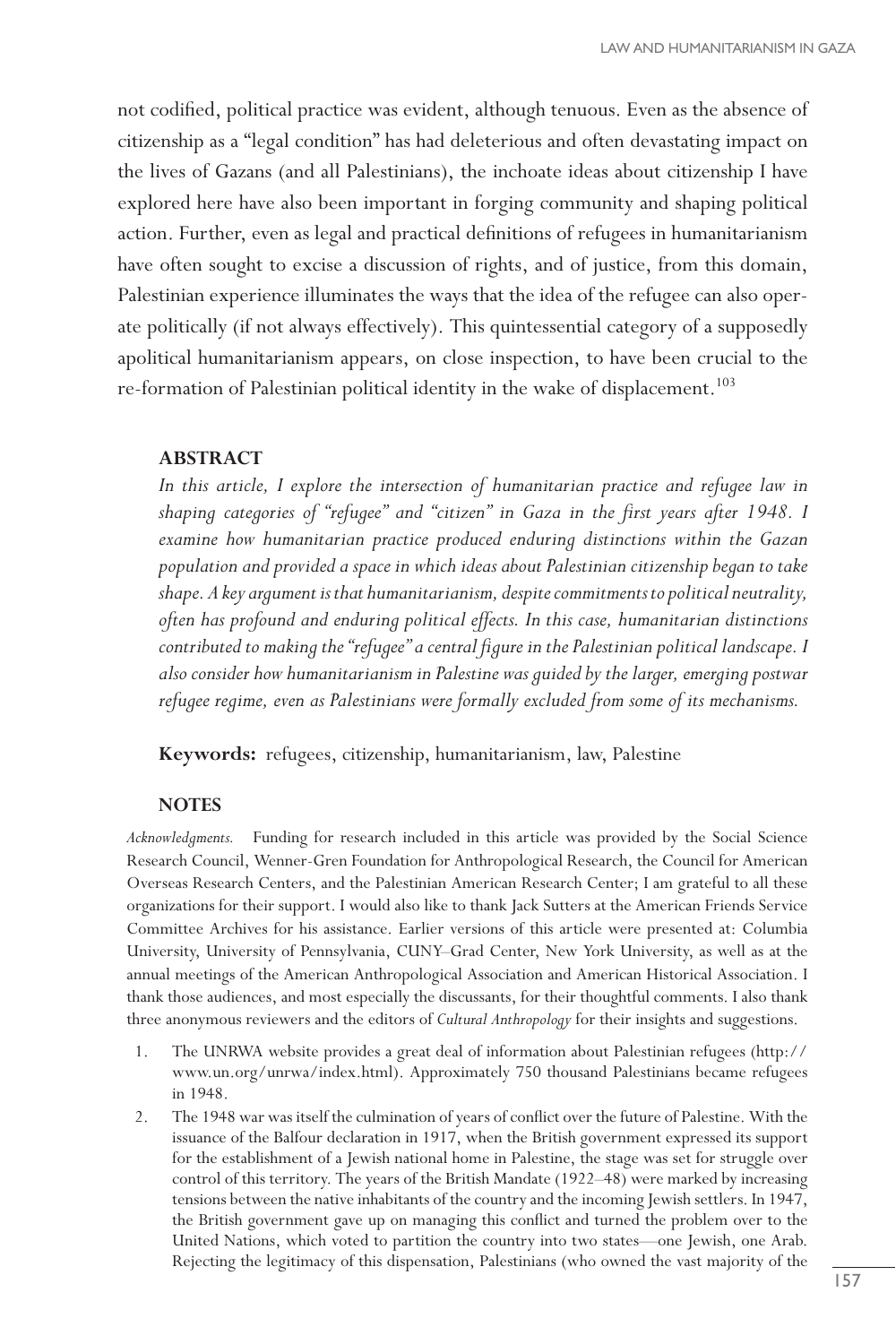land in the country) and neighboring Arab countries fought unsuccessfully to keep Palestine Arab. Displaced Palestinians went to Lebanon, Syria, Jordan, and Egypt, as well as to the parts of the British Mandate Palestine that became the West Bank and the Gaza Strip. Over 400 Palestinian villages inside what became Israel were destroyed.

- 3. One of the complaints that many Palestinians living outside the territories had about the nowdefunct Oslo Accords was that it provided no mechanism for resolving their condition. Many Palestinians argue that only the fulfillment of their right to return to their homes would be a satisfactory resolution. Others suggest that if offered adequate compensation many refugees would prefer to settle in the places where they now live. Israel argues that to allow these refugees to return would undermine the Jewish character of the state.
- 4. Israel, which occupied Gaza in 1967, never annexed it, even as it expropriated land and moved settlers into the area. In 1994, as part of the Oslo Accords, much of this territory came under the control of the Palestinian National Authority (an authority that can be at most described as a protostate). When Israel evacuated the Jewish settler population and the soldiers who protected them in 2005, the PNA took control of the entirety of the Strip. Whether Gaza will form the nucleus of an independent Palestinian State remains very uncertain.
- 5. British military rule in Palestine began in 1917. The British Mandate formally began in 1922.
- 6. These conversations took place in the course of research I was conducting on government and bureaucracy in Gaza during the British Mandate and Egyptian Administration (1948–67). Unless otherwise cited, all quotes from Gazans (natives and refugees) are from interviews I tape recorded in the course of this research.
- 7. Many formerly prosperous refugees became destitute after 1948. According to an early UNRWA report: "Many sad cases exist amongst those refugees who owned considerable property and other worldly goods under their former living conditions. . . . There is much evidence that the majority of such refugees have reached, or are reaching, the end of their resources" (UNWRA 1950).
- 8. These distinctions also do not correspond in a simple way to current income, class, or cultural differences. In addition to the sociological effects of differentiation, the continued administrative importance of divisions in the population has recently been underscored by an UNRWA announcement that it would begin providing rations to refugee civil servants who were not being paid when funds to the elected Hamas government were cut off. Even as "other government employees recently demonstrated outside the UNRWA offices, demanding they be included in its basic needs programs" UNRWA stated that "only refugees will be covered" (*Ha'aretz,* June 7, 2006). Nonrefugees were to receive assistance from the World Food Program. It should be noted that on some occasions UNRWA has participated in providing emergency aid to nonrefugees. This assistance, and an extension of rations to small numbers of the Gaza poor: 837 in 1980, for example (UNWRA 1980), did not change UNRWA's definition of a refugee.
- 9. That humanitarian intervention participates in making subjects has been much discussed (Agamben 1995; Malkki 1995; Pandolfi 2003).
- 10. The mechanisms that Quakers developed for managing these distinctions and for delivering relief were largely adopted by UNRWA when it took over in Gaza, indicating that this project had a technical legacy as well.
- 11. The 1951 Convention on the status of refugees defines a *refugee* as someone who "owing to well-founded fear of being persecuted for reasons of race, religion, nationality, membership of a particular social group or political opinion, is outside the country of his nationality and is unable, or owing to such fear, is unwilling to avail himself of the protection of that country; or who, not having a nationality and being outside the country of his former habitual residence as a result of such events, is unable or, owing to such fear, is unwilling to return to it."
- 12. The fundamental "right" of the refugee as outlined by 1951 Convention was the right not to be repatriated to the country where they faced persecution *(nonrefoulement).* No particular country, however, had an obligation to admit and grant asylum to refugees. The right of nonrepatriation highlights one distinction of the Palestinian case, as in this instance what people seek is precisely the right to return.
- 13. The breakup of the Russian Empire produced more than a million refugees (see Gatrell 1999 for detailed discussion of this refugee experience). In 1922 the new Soviet government "denationalized the vast majority of the refugees, rendering them stateless and invalidating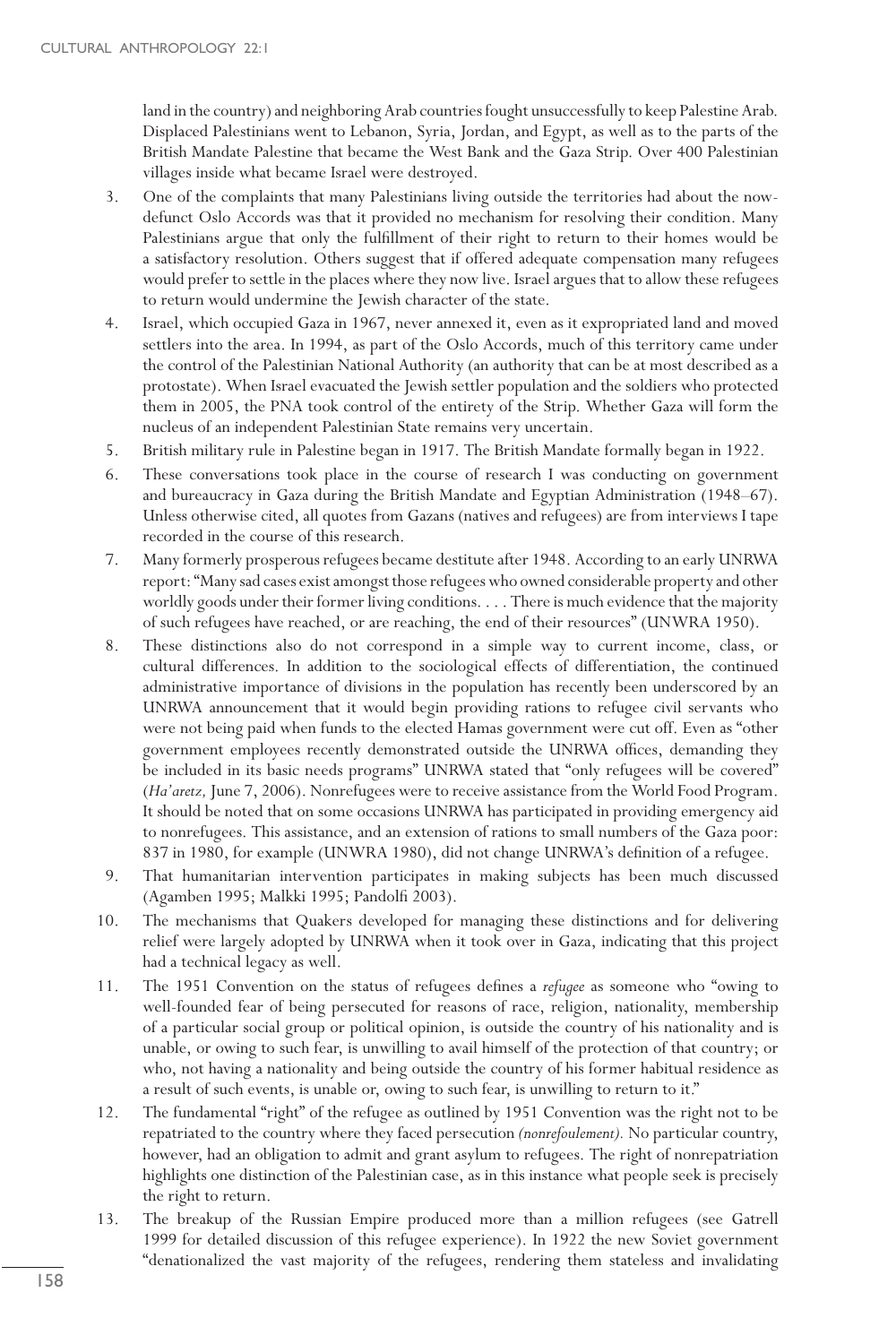their travel documents" (Skran 1995:102). The Turkish attack on its Armenian population, in which it has been estimated that half the Ottoman Armenian population died, created another significant refugee population. Both these groups were defined as refugees by 1926 League of Nations Arrangements. The inadequacy of the international response to potential Jewish refugees from Nazi aggression is well known.

- 14. G. Daniel Cohen has explored administrative and legal apparatuses that developed in Europe in the aftermath of WWII to deal with the massive populations of displaced persons. He describes both how Jewish Holocaust survivors were perceived as "paradigmatic victims entitled to specific migratory and 'resettlement' claims" (in press) and that the emphasis on resettlement was itself a result of refugee refusals (Jewish and otherwise) to accept the idea of returning to their former homes.
- 15. Jennifer Hyndman argues that the Convention was "Eurocentric" reflecting "the particular ideological debates of postwar European politics, particularly the perceived threats of communism and another Holocaust" (2000:8).
- 16. Palestinian refugees were excluded from the convention not only by this geography clause, but by clause 1D, which states: "This convention shall not apply to persons who are at present receiving from organs of agencies of the United Nations other than the UNHCR protection or assistance. When such protection or assistance has ceased for any reason, without the position of such persons being definitely settled in accordance with the relevant resolutions of the General Assembly of the United Nations, these persons shall *ipso facto* be entitled to the benefits of this Convention." Lex Takkenberg notes that this clause might be better considered a "suspensive" rather than an "exclusion" clause (1998:93). It should be further underscored that this exclusion is not the principal cause of the difficulties Palestinians have faced. Indeed, the problem of the narrow eligibility for aid that I explore here is a product of this broader refugee regime, and an instance in which Palestinians were governed by it. Further, with its emphasis on resettlement on protecting people from being sent home to dangerous conditions—the Convention might not adequately address the main Palestinian demand in the aftermath of displacement: to go home.
- 17. According to the terms of the Convention, if Palestinians were to stop receiving assistance from another UN body (in this case UNRWA) they would come under UNHCR authority. Takkenberg explores the debates in detail, noting that the Arab states in particular were concerned that the special status of Palestinian refugees—and the particular responsibility for their condition by the United Nations—be formally acknowledged and that they not be "relegated to a position of minor importance" (1998:66). According to Takkenberg, "the main concern in this respect was that the prospect of returning to their homes would be negatively affected if they were included in the mandate of UNHCR" (1998:66). He also notes that both the Americans and the French, at different points, expressed concern about the potential financial repercussions of including a non-European population within the Convention.
- 18. Again and again in the drafting process, states argued for the importance of limiting the Convention's applicability. Even as there were already significant refugee populations outside of Europe, these were not the focus of the Convention. The United States argued specifically that it should not include "the very numerous Kashmiri and Indian refugees" (Bem 2004:613). Chinese refugees in Hong Kong and Macao were likewise not included, and with very little discussion of this case. The Chinese did not press the issue and the United States suggested that "it would be unrealistic for the Conference to attempt to legislate for the Far East" (Bem 2004:621). Bem notes that the Indian delegation, surprisingly, supported the proposed definition by the United States and that the Chinese delegation also did not object to the Chinese exclusion. These seemingly strange nonobjections highlight the complicated politics that surrounded these discussions. Bem argues that the Indians supported the U.S. definition because Pakistan was backing an alternate British proposal. He also suggests that the Chinese—represented in the talks by Taiwan—did not press for Chinese refugees to be included because that might have the result of Communist China being recognized as the legitimate China. Whether the primary reason for the limiting clauses was material (Walker 2003) or ideological (Hathaway 1991; Hyndman 2000), the effect was the same.
- 19. Paragraph 11 of the Resolution affirms that: "The refugees wishing to return to their homes and live at peace with their neighbors should be permitted to do so at the earliest practicable date, and that compensation should be paid for the property of those choosing not to return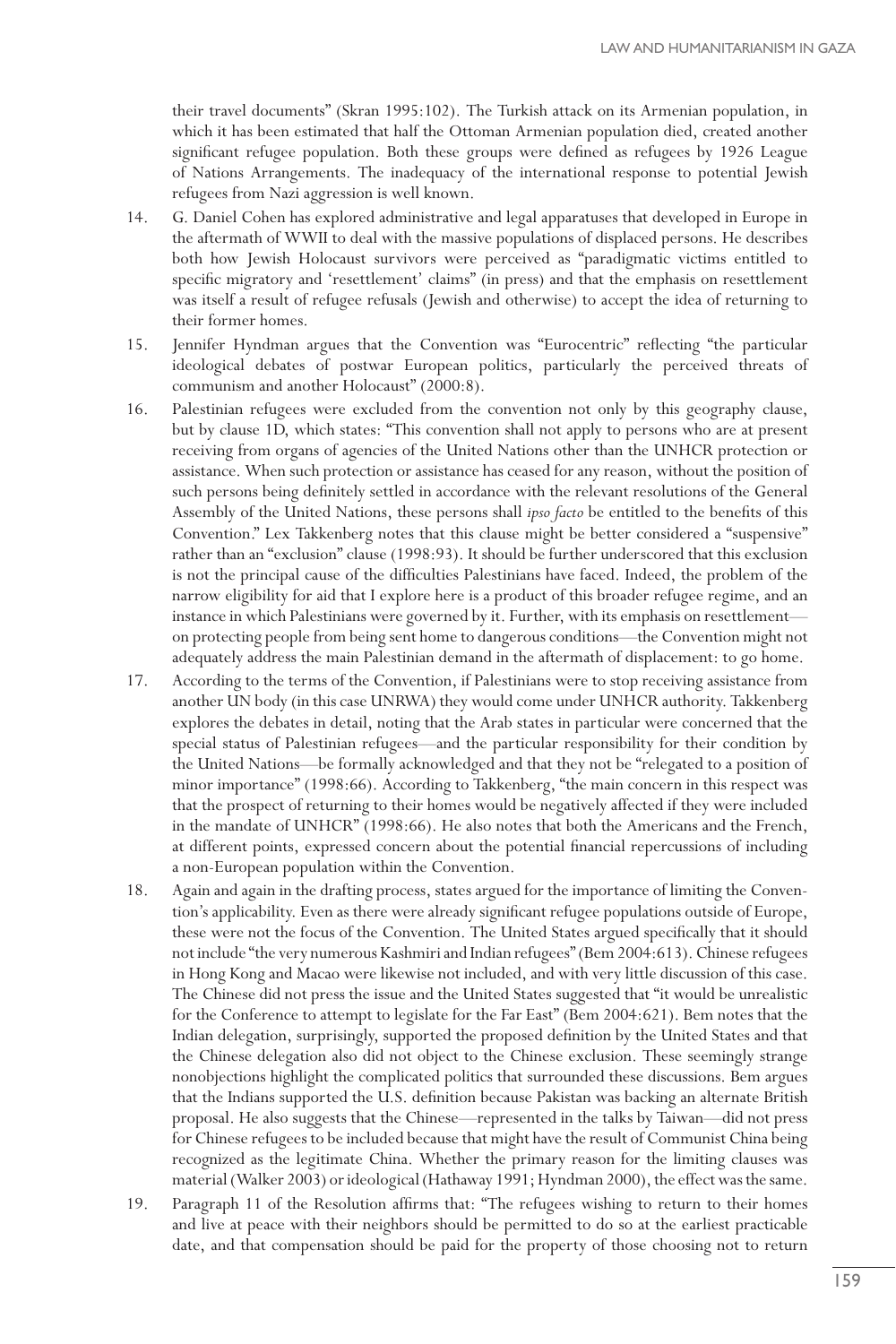and for loss of or damage to property which, under principles of international law or in equity should be made good by the Governments or authorities responsible" (UN1948b). The exact nature of the protections to be derived from this paragraph are matters of considerable political contestation. Although the Israeli position has argued for compensation rather than return, for Palestinians the support for their return appears as the heart of the Resolution.

- 20. Takkenberg notes that when Palestinians were temporarily excluded—*deferred inclusion* was the term suggested by the French—from the Convention and UNHCR jurisdiction, there was little attention to the nonequivalence of UNRWA and the UNHCR as agencies (1998:67). Takkenberg does not explicitly address the causes of this lack of attention, but it may in part have derived from an assumption that the Palestinian problem would be resolved shortly and that therefore the difference would not have long-term repercussions.
- 21. As Takkenberg notes, "the phrase 'whose normal place of residence was Palestine during the period 1 June 1946 to 15 May 1948' at present refers to former 'mandate citizenship' " (1998:78).
- 22. To determine need "a system of income scales was introduced . . . which established the criteria for deciding when refugees became self-supporting and this ceased to be eligible for relief" (Takkenberg 1998:75). A further form of exclusion concerns the women refugees who marry nonrefugees. Not only are the children of such marriages not considered refugees (whereas the children of male refugees married to nonrefugee women are), but these women also become ineligible for most UNRWA benefits (Cervenak 1994).
- 23. Part of the reason for these long-term temporary conditions has been a general unwillingness to acknowledge the failure of efforts to resolve the underlying conflict. The UN Conciliation Commission for Palestine (UNCCP), for instance, which was established to assist in the implementation of UN Resolution 194 and to aid in concluding the conflict, has never been abolished, despite what seems like total lack of success. It continues to submit annual reports to the General Assembly. In recent years, these reports simply "observe that it has nothing new to report since its submission of [the last] report" (see, e.g., UNCCP 2004). In more recent years, continued reference to the Oslo Accords and the Road Map as guiding principles for negotiations between Israel and the Palestinians, even when circumstances on the ground seem to have rendered them irrelevant is another example of this phenomenon.
- 24. Although the AFSC frequently engaged in relief provision, it understood its purpose to be broader. The Quakers hoped through their work to further their peace and justice agenda. Tensions between the demands of relief and these larger principles were a persistent feature of the Gaza project, and AFSC work elsewhere. I explore these tensions, and the light they shed on humanitarianism more generally, in detail elsewhere (Feldman n.d.).
- 25. UN 1949.
- 26. The AFSC later returned to work on an education project in Gaza in the 1970s. Quakers also have an active presence in the West Bank (with a school in Ramallah) and have been involved in activism to promote a solution to the Israeli–Palestinian conflict for a long time.
- 27. The defeat of Egypt in the 1948 war contributed directly to the ouster of King Farouq. It should also be noted that, from the outset, Egyptian policies in Gaza were influenced not simply by concern for the population but also by the rivalry between Egypt and Jordan as well as internal Egyptian concerns (Gerges 2001).
- 28. Changes in Egyptian practice in Gaza were connected to changing attitudes about the population and about the character of their rule there. As I detail elsewhere, Egypt initially governed Gaza in a humanitarian style, reflecting its discomfort about its position there, as well as some distrust of the population. Later, because of both the practical demands of rule and a greater willingness to imagine policies for Gaza, government shifted to a more bureaucratic style. For the Egyptians, humanitarian work provided a concrete mechanism to make it easier to govern Gaza. See Feldman in press.
- 29. American Friends Service Committee Archives (AFSC), Philadelphia, PA, #84 FS Sect Palestine, Memo on visit to Gaza, Arne Barkhuus, November 15, 1948.
- 30. The names of all interviewees have been changed.
- 31. AFSC, #93 FS Sect Palestine, Report on Gaza Trip from Gillespie Evans to Stanton Griffis, December 26, 1948.
- 32. AFSC, #174 FS Sect Palestine 1948: *Administration* Nineteen Points.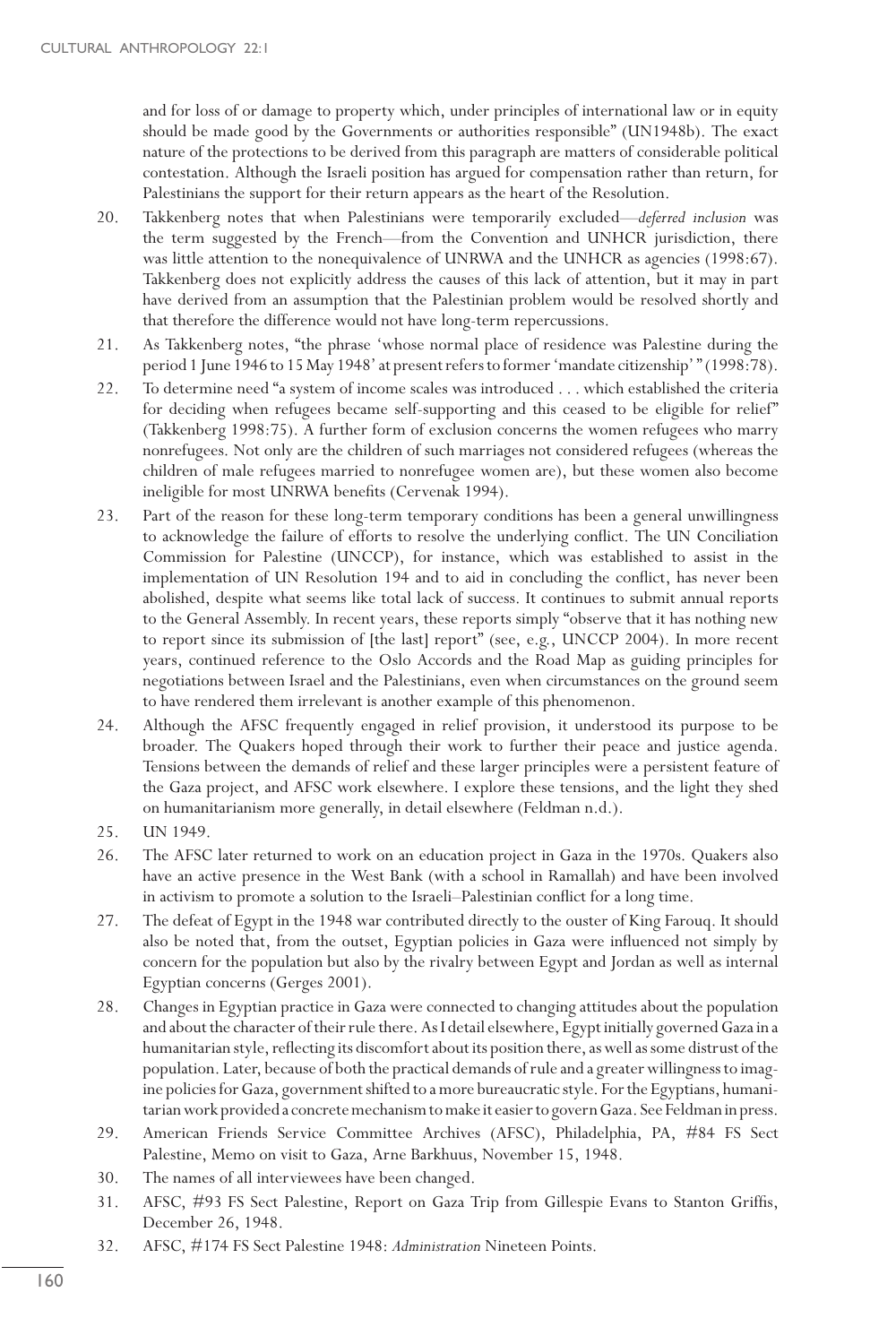- 33. AFSC, #93 FS Sect Palestine, Letter from Colin Bell to Elmore Jackson, November 18, 1948.
- 34. AFSC, #174 FS Sect Palestine, Minutes of Foreign Service Executive Committee, November 17, 1948.
- 35. A report on food rations delivered indicates that in February 1949 refugees received a daily ration amounting to 1411 calories. The plan was to increase that to 2021 calories per day, but a supply shortage meant that, in March at least, rations were cut to 944 calories. This shortage seems to have been short-lived. There are no records of the calorie intake of the native population during this same period (AFSC #83 FS Sect Palestine, Memo on Diet of Refugees in Gaza Area, March 5, 1949).
- 36. AFSC, #103 FS Sect Palestine, Background material on Deir El Balah, February 20, 1949.
- 37. AFSC #36 FS Sect Palestine, Background material on Magazy, February 16, 1949.
- 38. The UN resolution that established the UNRPR was, as the name indicates, explicitly concerned with "the problem of relief of Palestine refugees." This resolution asked for voluntary donations from member countries to provide the \$29,500,000 thought necessary to provide this relief (UN 1948a).
- 39. AFSC, #55 FS Sect Palestine, "An Economic Note on the Gaza Strip," by James Baster, draft, July 12, 1949.
- 40. Alwin Holtz, AFSC Oral History Interview #604, September 19, 1992.
- 41. Hyndman describes the relatively recent emergence of "preventative protection," the provision of assistance to people within their own countries. She connects this assistance—often much needed—to an interest on the part of wealthy countries to keep potential refugees away from their borders (2000:17–28).
- 42. Claudena Skran notes that "the 1926 Arrangement defines refugee status on the basis of country of origin or ethnic group" (1995:109). An Armenian refugee, for example, is defined as "any person of Armenian origin formerly a subject of the Ottoman Empire who does not enjoy or who no longer enjoys the protection of the Government of the Turkish Republic and who has not acquired another nationality" (1995:109). The 1928 Arrangements established a high commissioner to oversee refugee protection.
- 43. For an exploration of Palestinian refugee identity in Lebanon, which also includes a brief discussion of the AFSC project in Gaza, see Peteet 2005.
- 44. AFSC, #40 FS Sect Palestine, Memo from Howard Wriggins, March 18, 1949.
- 45. AFSC, #75 FS Sect Palestine, memo from Howard Wriggins to Colin Bell, May 15, 1949.
- 46. AFSC, #72 FS Sect Palestine, Monthly Report from Emmett Gulley to AFSC, July 18, 1949.
- 47. UNWRA 1950.
- 48. AFSC, #174, "Nineteen Points."
- 49. AFSC, #106 FS Sect Palestine, Monthly Sanitation Report, July 1949. It was also Quaker practice and policy, for instance, "to hire refugees only, unless we cannot find a refugee suitable for a given job" (AFSC, #81 FS Sect Palestine, Minutes Camp Leaders Meeting, December 13, 1949).
- 50. The exclusion of native Gazans was also not total. The desire to break down the strictly maintained "relief" boundary is reflected in an oral history conducted by the AFSC in 1992 with a former volunteer. Describing his work in Gaza, Alwin Holtz recalled that the Quakers had "invented a village" for people to be refugees from as a way of providing aid to some natives: "We created the village . . . and registered about 15,000 people. . . . It was the right thing to do. It was against the rules but it was the right thing to do, and nobody knew we were doing it" (Holtz, Oral History #604). It is hard to imagine how such a ploy could have been possible—given the importance the organization attached to accuracy in records, and the ways it crossed-check its records against those of, for instance, the previous British Mandate government. This recollection does, though, clearly indicate the degree of discomfort that Quakers in the field felt about these restrictions.
- 51. The 1959 Annual Report noted on this matter that "the Assembly has not regarded UNRWA as the appropriate vehicle for assistance to these groups, and the Agency, in the absence of a specific directive, has been unable to extend its services to these other claimants. This year, however, fresh and pressing appeals have been made in favour of extending Agency aid, in particular rations . . . the need is essentially for rations, since the majority of the claimants are already provided with other services by the host Governments" (UNRWA 1959:5).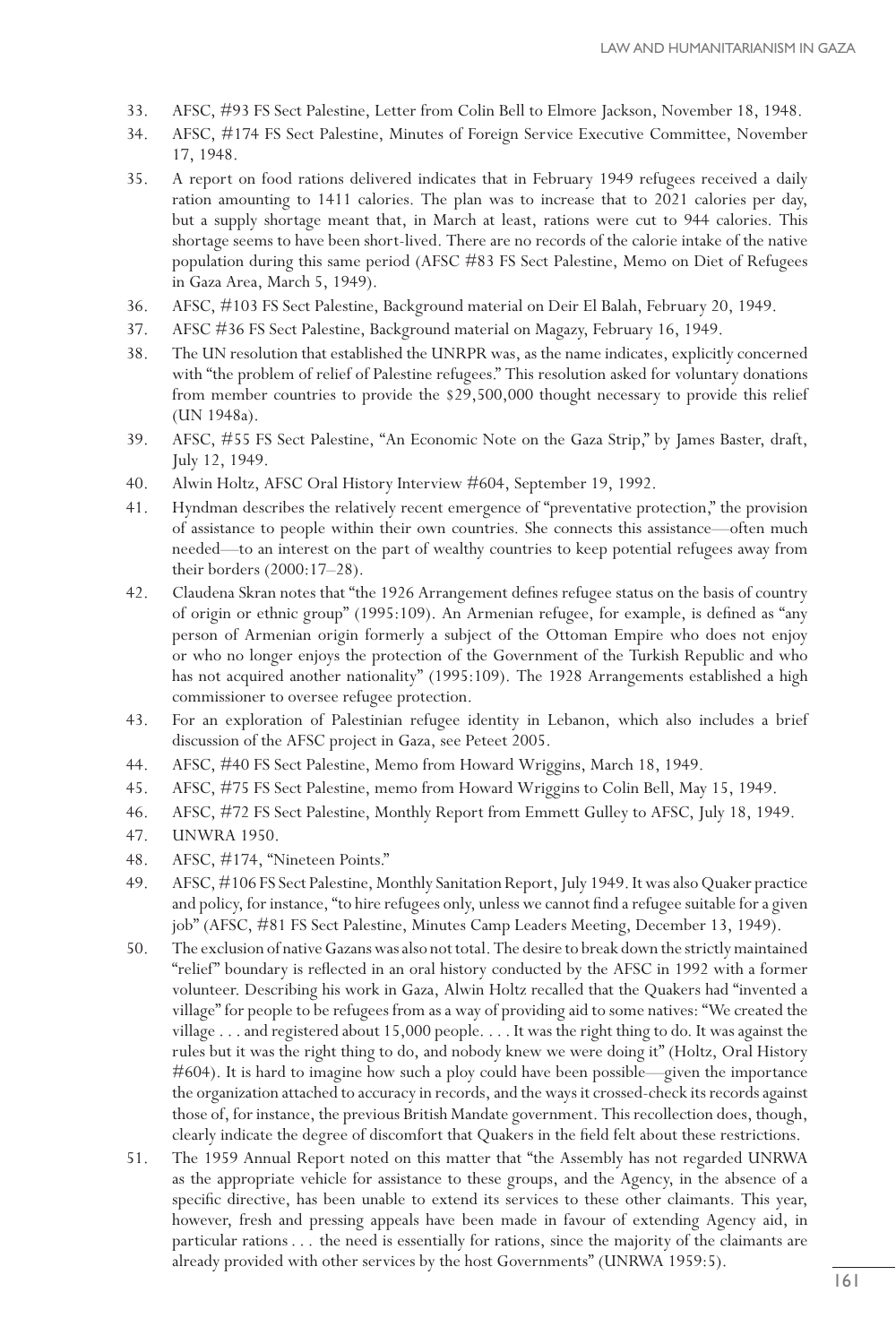- 52. For more on these ethical dilemmas, see Feldman n.d.
- 53. Refugee registration cards were issued by family units. As described a few years later by the Egyptian Department for Refugee and Social Affairs, "On the card is written: full name, family name, original home, the center from which the family gets rations, and the number of family members" (Israel State Archives [ISA], Jerusalem, RG 115, Box 2024, file 14, Report of Department for Refugee and Social Affairs, 1953.
- 54. To determine an accurate count of refugee numbers, the AFSC made use of British Mandate government population figures. These numbers—developed in part to manage WWII rationing—were able to tell the Quakers roughly how many people lived in each village and, therefore, enabled them to determine when the numbers were greatly inflated. They could not, however, tell them which particular people should be on the lists.
- 55. AFSC, #36 FS Sect Palestine, "Background Material on Magazy," February 16, 1949.
- 56. Paul Johnson, AFSC Oral History Interview #601, September 19, 1992.
- 57. Paul Johnson, AFSC Oral History Interview #601, September 19, 1992.
- 58. AFSC, #41 FS Sect Palestine, letter from Howard Wriggins to Colin Bell, February 18, 1949.
- 59. AFSC, #53 FS Sect Palestine, letter from AFSC Gaza Unit to C. Pickett, AFSC Headquarters, October 12, 1949. UNRWA reports note similar attitudes: "The United Nations, in particular certain of the great Powers, are considered by the refugee to be entirely responsible for both his past and present misfortunes, and for his future fate. They say that they have lost faith in United Nations action since, after more than thirty months, the General Assembly resolution recommending their return home, although not revoked, has never been implemented and no progress has been made towards compensation" (UNWRA 1951).
- 60. AFSC, #24 FS Sect Palestine, letter from Charlie Reed to Philadelphia AFSC office, October 15, 1949.
- 61. In an effort to make sure that dead people were removed from the rolls, the Quakers also provided shrouds for burials, thus creating an incentive to notify authorities of the death (AFSC, Oral History #601, Paul Johnson, September 19, 1992).
- 62. AFSC, #128 FS Sect Palestine, letter from Donald Stevenson to Bronson Clark, October 24, 1949.
- 63. AFSC, #80 FS Sect Palestine, "Concerns Expressed at campleaders Meeting and at Staff Meeting, October 13 and 14, 1949.
- 64. AFSC, #83 FS Sect Palestine, "Measures Employed by the American Friends Service Committee to Reduce the Number of Rations Issued Refugees in the Gaza Strip," December 1949.
- 65. Another person recalled similarly: "We used to go to the sea—a big ship would come carrying girls and women from Jaffa. A man would go into the sea carrying a rope, and would swim and swim until he reached the ship. Then he would tie the rope to the ship and 200 or 300 people would pull and pull until they dragged the ship in, carrying the women and children."
- 66. This mix of aid and resentment is not unique to Gaza. See, for instance, Duncan 2005.
- 67. AFSC, #117 FS Sect Palestine, Background material on Gaza City area, January 28, 1949.
- 68. For more detailed discussion of the transformations in the ethic of care produced by the upheavals on displacement and dispossession see Feldman n.d. In recent years, Hamas has developed new institutionalized mechanisms for the delivery of "care" and their kindergartens, educational centers, and mosques have been important resources for Gazans.
- 69. Background material on Gaza City area.
- 70. AFSC, #63 FSC Sect Palestine, "Background Material on Rafah," February 1, 1949.
- 71. AFSC, #67 FS Sect Palestine, "Operational Report of AFSC Palestine Refugee Unit for December, 1949."
- 72. As late as 1964, the Annual Report lamented the large number of men who were "not only unemployed but were virtually unemployable" because of the limited work opportunities in Gaza (UNWRA 1964:2).
- 73. Salim and others also suggested that UNRWA relief was part of a Western imperial plot to make Palestinians accept the loss of their homeland.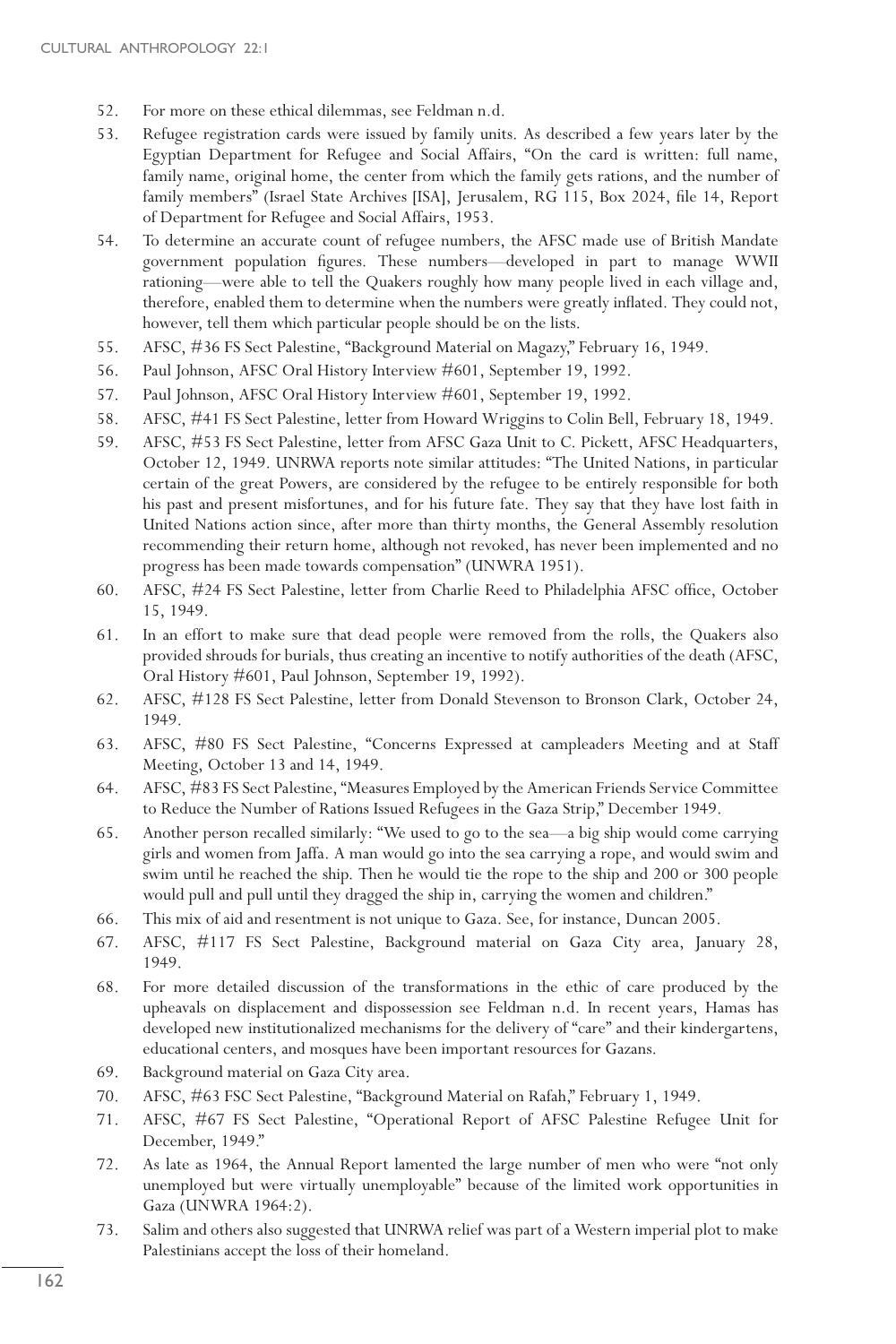- 74. This judgment was sometimes shared by native Gazans. One person described to me, a bit wistfully, how refugees—initially looked down on as poor and illiterate—had become more educated than the native population.
- 75. AFSC, #60 FS Sect Palestine, Report on Education Activities for December 1949.
- 76. The opportunity to work and earn money—whether in an expanding government bureaucracy, for UNRWA, in Arab countries (especially Gulf countries), or, during the first 25 years of the Israeli Occupation, inside Israel—had a transformative effect on the refugee condition. Over the years, fewer and fewer people continued to receive rations from UNRWA. Now only "hardship cases" get rations.
- 77. This was how the legal adviser to the UNCCP put the matter after consultation with the political-juridical protection department of the UNHCR as part of an effort to settle on a definition of a Palestinian refugee (UNCCP 1951).
- 78. Further complicating matters, Palestine had never been fully sovereign (Louis 1969; Wright 1923, 1930). The Palestine Mandate, like the other mandates established in the wake of WWI and the dissolution of the Ottoman Empire and German colonial possessions, was governed by a European power (in this case Great Britain) under the authority of the League of Nations, with the stated purpose shepherding the native population to independence (Upthegrove 1954:17). In practice the Mandatory powers exercised the powers normally associated with sovereignty, although they purported to be doing so on behalf of the governed territory and its "latent sovereignty" (Anghie 2001–02:569). The question of sovereignty was especially complicated in Palestine as a result of conflicting British responsibilities to the native population and to the Jewish settler community. For discussion of struggles over sovereignty and citizenship in different mandates, see Massad 2001 and Thompson 2000.
- 79. At this moment, as in so many others, the fate of Palestine was caught up in struggles for power among various Arab countries. Without any infrastructure or financial base, the APG was unable to operate effectively and could not maintain any independence. Almost as soon as it was established, it was essentially decommissioned and its headquarters were moved to Cairo. The APG thus stands as an example of "theoretical" sovereignty, just as the British Mandate was an instance of "latent" sovereignty. As a practical matter, Egypt exercised control over the territory.
- 80. The PLO was established in 1964 by the Arab League, as much to contain as to support Palestinian national aspirations. It was not until Fatah (founded in 1959) took control of the organization in 1968 that it could be said to be fully Palestinian.
- 81. Many people have explored the complex interplay between what James Holston and Arjun Appadurai identify as the formal and substantive aspects of citizenship (1999). See also Balibar 2004; Berlant 1997; Caldeira 2000; and, for the Middle East, see specifically Davis 1997.
- 82. Ong's earlier articulation of the idea of "graduated sovereignty" highlights the ways that differently located citizens are subject to different modes of domination and come to enjoy different sorts of rights (1999:215). In her case, of course, there is a state—with the power to confer or deny legal rights—which has important consequences for the social processes on which she focuses. Nonetheless, this approach to citizenship is very useful for the Palestinian case.
- 83. The PNA is not identical to the PLO, long recognized as the "sole legitimate representative of the Palestinian people."
- 84. As Rita Giacaman et al. note: "important elements of citizenship [have] resided in membership in the Palestinian community and its institutions" (1996:11).
- 85. For explorations of contests over citizenship other locales see Ferme 2004; Petryna 2002; Sieder 2001.
- 86. The most common word for citizen—*muwatan—*is directly tied to the idea of nation—*watan* in Arabic, although *muwatan* is also widely used in the more local civic way described above.
- 87. It was also an aspiration, about preparation for participation in a future state. In later years these ideas found expression in policy, as people were encouraged to act now like the citizens they would one day be. As the Egyptian Administration later explained its educational objectives in Gaza, the goal was not "to settle them in the places where they are living, but the goal is that they should be good citizens [*muwataniin salahiin*] when they return to their country" (Dar Al-Watha'iq [DW], Cairo, *Qawa*,'im Al-Mushir, Group 41, File 90505, Letter from Director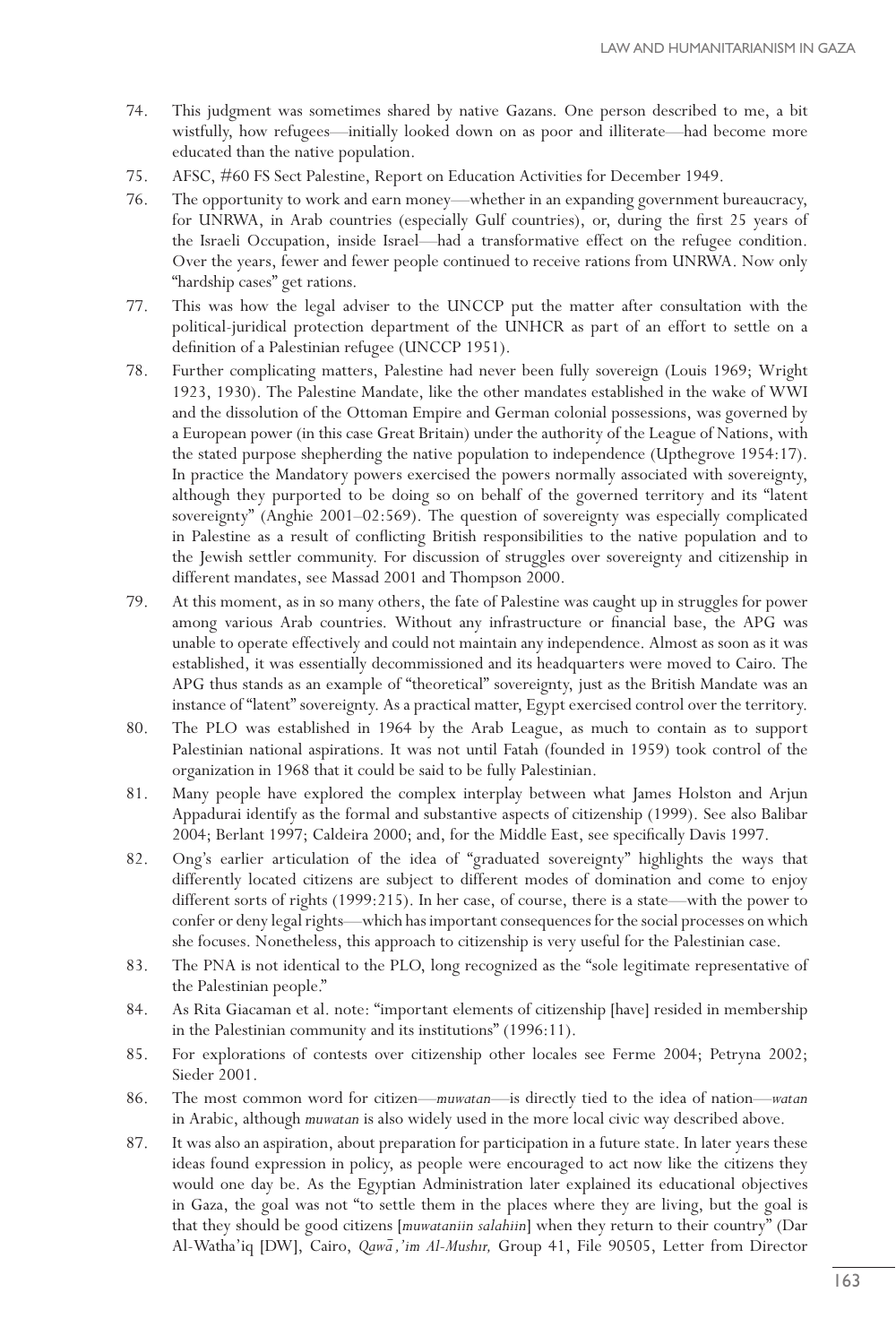of Palestine Affairs Administration to Governor General, March 7, 1960). Changing Egyptian policies and attitudes toward Palestinian organizing in Gaza came to be important in ideas about nationality and citizenship. Egypt always viewed the entire population of Gaza as Palestinian nationals. At the same time, the strong control over political life exerted by the Administration, meant that Palestinian claims about citizenship sometimes produced confrontation with the government. For more on these questions see Feldman in press.

- 88. The idea of a "humanitarian space"—a space apart from conflict in which people can be protected—is a key concept in the later humanitarian practice of Médecins Sans Frontiéres [MSF]. Here I mean it in a more institutional sense.
- 89. The latter exclusion could be dealt with, as it ultimately was, by finding another source of aid. This development did not give natives the international recognition that refugee status conferred.
- 90. Raja Shehadeh notes that the term *sumud* was coined at the 1978 Baghdad Conference. He notes as well that "long before Arab politicians outside defined *sumud* as a pan-Arab objective it had been practised by every man, woman, and child struggling on his or her own to learn to cope with, and resist, the pressures of living as a member of a conquered people" (1982:viii).
- 91. As *sumud* later developed it was precisely in these terms that it became a political value: "Behind this notion lies the assumption . . . that by merely staying on their land, Palestinians were asserting their nationhood—the *natural* expected behavior from them being flight and exile" (Tamari 1991:61–62).
- 92. It should be noted that generally whether Palestinians stayed in their homes or left was determined by circumstance, not because of their particular commitments. It was after the fact that people were judged for this.
- 93. Gaza is often described as a place with a "weak political culture" (Roy 1995:3), but it has proven central to Palestinian political history. Fatah was founded by Gazan refugees (Yasser Arafat among them); Hamas was formed in Gaza; the first intifada began there.
- 94. AFSC #84 FS Sect Palestine, Memo from John Devine to Ambassador Griffis, December 13, 1948.
- 95. Fida'iyyin were most active in Gaza between 1955 and the first Israeli occupation of 1956. After the 1967 occupation of the West Bank and Gaza, fida'iyyin movements developed outside the territories.
- 96. DW, Qawa, 'im Al-Mushir, Group 41, file 90505, Memo from Governor General, November 15, 1958.
- 97. A debate in the Gaza Legislative Council in 1959 about this question illuminates these tensions. When one native Gazan council member (Hassan Shawa) complained about the universal appellation refugee, others responded that this universality was crucial to the goal of keeping the concept of a Palestinian entity alive (DW, *Qawa*, 'im Al-Mushir, Group 41, File 91215, Report of the 5th Regular Session of the Legislative Council, July 11, 1959). Although Shawwa argued, from the position of the individual citizen, that it would make travel easier if the documents distinguished between refugees and nonrefugees, his objections were overridden.
- 98. The Israeli occupation of Gaza in 1967 once again transformed the political landscape, although, as I have indicated, these distinctions have continued to matter.
- 99. Even as over the years the particular sufferings that made Quakers so aware of this inadequacy were addressed through other means, including both finding other sources for assistance to natives and a general improvement of economic conditions that made life easier for everyone (although they have at times been replaced by new suffering) the sense of distinction has been long lasting.
- 100. A 1993 change in UNRWA's registration rules, which made it possible for more people to register by eliminating "the requirement of need and initial flight in 1948 to a country within UNRWA's area of operations" (Cervenak 1994:313), seems an acknowledgment precisely of the broad importance of refugee status. These new registration rules "effectively eliminate[e] the need requirement for UNRWA assistance" (Cervenak 1994:315). Only "hardship cases" receive rations now, but anyone who fit into the category of a refugee is potentially eligible for UNRWA education and health services.
- 101. That the Oslo Accords, which were intended to provide a path to find a solution for Israel and Palestine, seemed to so inadequately address the concerns of refugees (especially those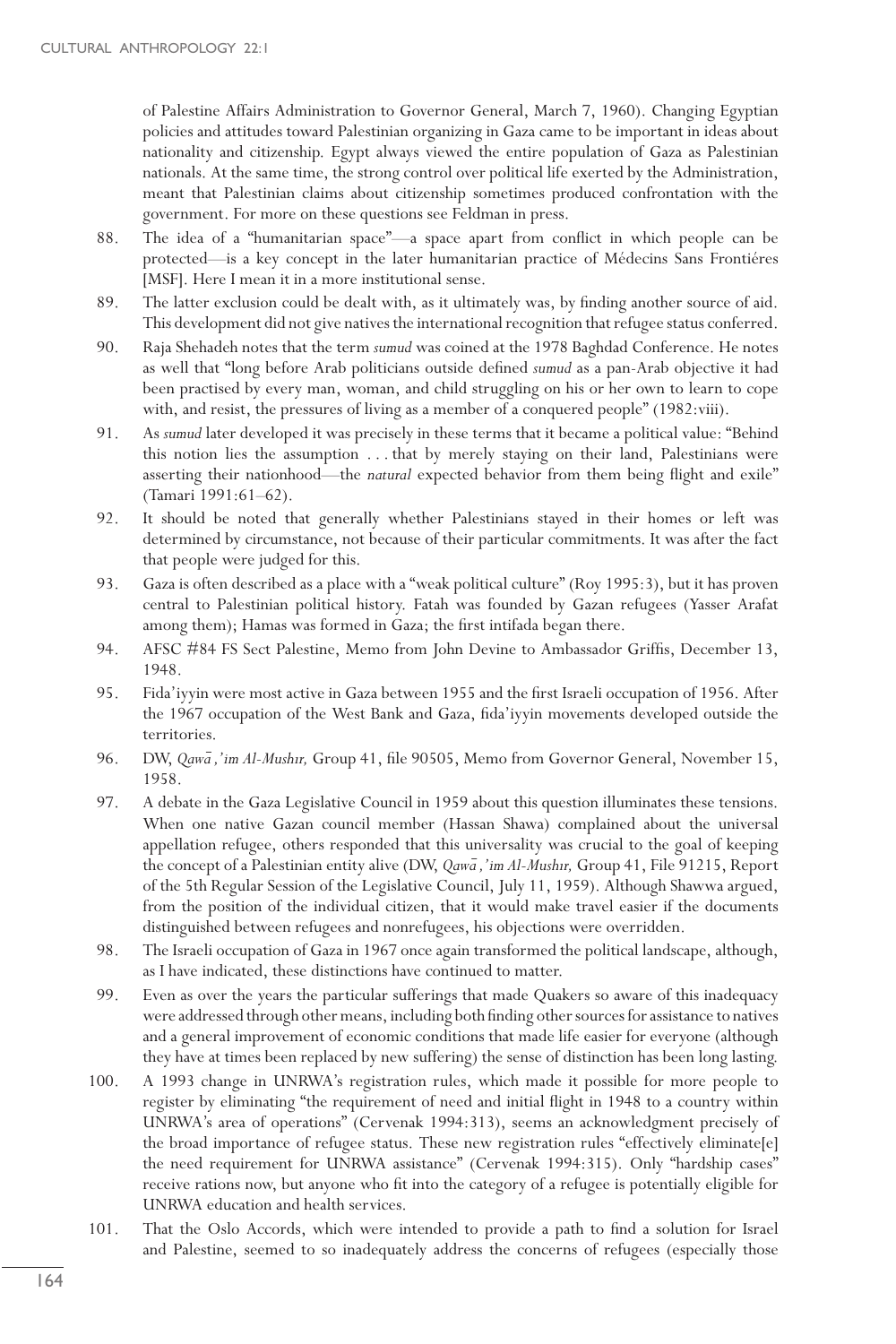living outside the territories) was one reason they were so sharply critiqued by many Palestinians.

- 102. The plight of Sudanese refugees in Egypt—where the processing of applications was halted after a peace accord was signed in Sudan, leaving people in a limbo where they are permitted to remain in Egypt but not recognized as UNHCR refugees—highlights the significant impact of the loss of formal status (Ghazaleh 2002; Makar n.d).
- 103. *Editor's Note*: *Cultural Anthropology* has published a number of articles on the cultural dimensions of humanitarianism, and also on Palestine. On humanitarianism, articles include Amitav Ghosh's "The Global Reservation: Notes toward an Ethnography of International Peacekeeping (1994), Liisa Malkki's "Speechless Emissaries: Refugees, Humanitarianism, and Dehistoricization" (1996), Peter Redfield's "Doctors, Borders, and Life in Crisis (2005) and Dider Fassin's "Compassion and Repression: The Moral Economy of Immigration Policies in France" (2005). On Palestine, articles include Ted Swedenburg's "Occupational Hazards: Palestine Ethnography" (1989), Julie Peteet's "The Writing on the Walls: The Graffiti of the Intifada (1996), Ulf Hannerz's "Reporting from Jerusalem" (1998), and Iris Jean-Klein's " Nationalism and Resistance: The Two Faces of Everyday Activism in Palestine during the Intifada" (2001).

## **REFERENCES CITED**

# Abu Naml, Husayn

1979 Qit*a*¯' Ghazzah, 1948–1967: Tatawwarat Iqtisadiya wa-Siyasiya wa-Ijtimaiya wa-Askariya. Beirut: PLO Research Center.

# Agamben, Giorgio

1998 Homo Sacer: Sovereign Power and Bare Life. Stanford: Stanford University Press<br>1995 We Refugees. M. Rocke, trans. Symposium 49(2):114–119.

We Refugees. M. Rocke, trans. Symposium 49(2):114–119.

#### Anghie, Antony

2001–02 Colonialism and the Birth of International Institutions: Sovereignty, Economy, and the Mandate System of the League of Nations. New York University Journal of International Law and Politics 34(3):513–633

#### Arendt, Hannah

1973[1951] On Totalitarianism. New York: Harcourt Brace Jovanovich

#### Arzt, Donna

1997 Refugees into Citizens: Palestinians and the End of the Arab–Israeli Conflict. New York: Council on Foreign Relations.

#### Associated Press

2006 UN Relief Agency Gives Food to Unpaid PA Government Workers. Ha'aretz, June 7.

### Balibar, Etienne

2004 We, the People of Europe? Reflections on Transnational Citizenship. Princeton: Princeton University Press.

### Barnett, Michael

- ▶ 2005 Humanitarianism Transformed. Perspectives on Politics 3(4):723–740.<br>▶ 2001 Humanitarianism with a Sovereign Face: UNHCR in the Global Undert
	- Humanitarianism with a Sovereign Face: UNHCR in the Global Undertow. International Migration Review 35(1):244–277.

#### Bem, Kazimierz

2004 The Coming of a "Blank Cheque"—Europe, the 1951 Convention, and the 1967 Protocol. International Journal of Refugee Law 16(4):609–627.

#### Berlant, Lauren Gail

1997 The Queen of America Goes to Washington City: Essays on Sex and Citizenship. Durham, NC: Duke University Press.

#### Brubaker, Rogers

1998 Immigration, Citizenship, and the Nation-State in France and Germany. *In* The Citizenship Debates. Gershon Shafir, ed. Pp. 131–164. Minneapolis: University of Minnesota Press.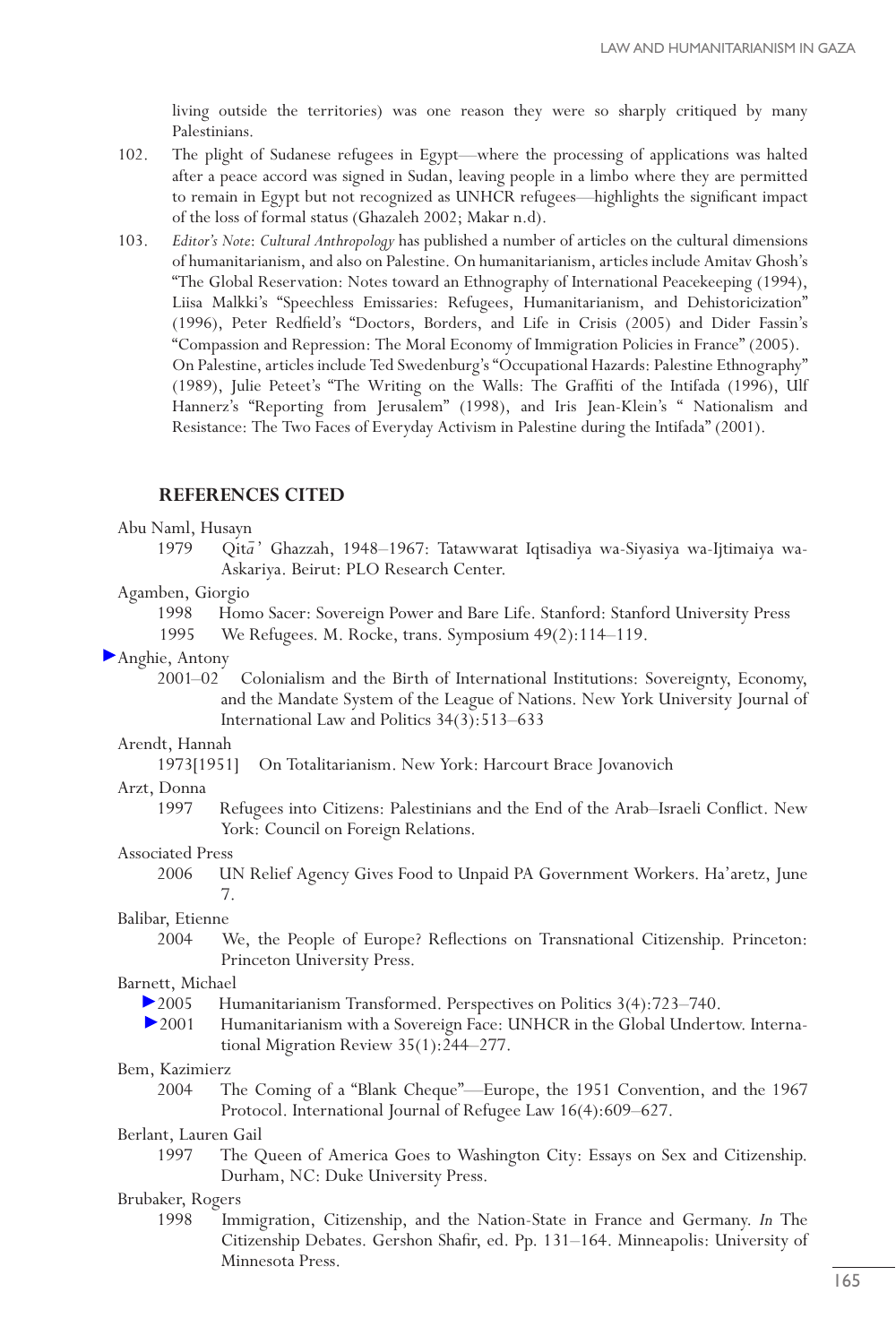# Caldeira, Teresa

City of Walls: Crime, Segregation, and Citizenship in São Paulo. Berkeley: University of California Press.

#### Cervenak, Christine

1994 Promoting Inequality: Gender-Based Discrimination in UNRWA's Approach to Palestine Refugee Status. Human Rights Quarterly 16(2):300–374.

# Chandler, David

Road to Military Humanitarianism: How the Human Rights NGOs Shaped a New Humanitarian Agenda. Human Rights Quarterly 23(3):678–700.

#### Cohen, Daniel

In press The Politics of Recognition: Jewish Refugees in Relief Policies and Human Rights Debates, 1945–1950. Immigrants and Minorities.

# Cohen, Roberta<br>2006 D

Developing an International System for Internally Displaced Persons. International Studies Perspectives 7(2):87–101.

# Daniel, E. V., and J. C. Knudsen

Mistrusting Refugees. Berkeley: University of California Press.

# Davis, Uri

1997 Citizenship and the State: A Comparative Study of Citizenship Legislation in Israel, Jordan, Palestine, Syria and Lebanon. Reading, UK: Ithaca Press.

# Duncan, Christopher<br>2005 Unwelc

Unwelcome Guests: Relations between Internally Displaced Persons and Their Hosts in North Sulawesi, Indonesia. Journal of Refugee Studies 18(1):25–46.

# Fassin, Didier

Compassion and Repression: The Moral Economy of Immigration Policies in France. Cultural Anthropology 20(3):362–387.

#### Feldman, Ilana

- In press Governing Gaza: Bureaucracy, Authority, and the Work of Rule, 1917–67. Durham, NC: Duke University Press.
- N.d. The Quaker Way: Ethical Labor and Humanitarian Relief. Unpublished MS, Kevorkian Center for Near Eastern Studies, New York University.

#### Ferme, Mariane

2004 Deterritorialized Citizenship and the Resonances of the Sierra Leonean State. *In* Anthropology in the Margins of the State. Veena Das and Deborah Poole, eds. Pp. 81–115. Santa Fe: School of American Research Press.

### Fortun, Kim

2001 Advocacy after Bhopal: Environmentalism, Disaster, New Global Orders. Chicago: University of Chicago Press.

#### Gatrell, Peter

1999 A Whole Empire Walking: Refugees in Russia during World War I. Bloomington: Indiana University Press.

# Gerges, Fawaz

Egypt and the 1948 War: Internal Conflict and Regional Ambition. *In* The War for Palestine: Rewriting the History of 1948. Eugene Rogan and Avi Shlaim, eds. Pp. 151–177. Cambridge: Cambridge University Press.

# Ghazaleh, Pascale<br>2002 Two

Two Miles into Limbo: Displaced Sudanese in a Cairo Slum. Middle East Report 225  $32(4):2-7.$ 

#### Ghosh, Amitav

1994 The Global Reservation: Notes toward an Ethnography of International Peacekeeping Cultural Anthropology 9(3):412–422.

#### Giacaman, Rita, Islah Jad, and Penny Johnson

1996 For the Common Good? Gender and Social Citizenship in Palestine. Middle East Report 198 26(1):11–16.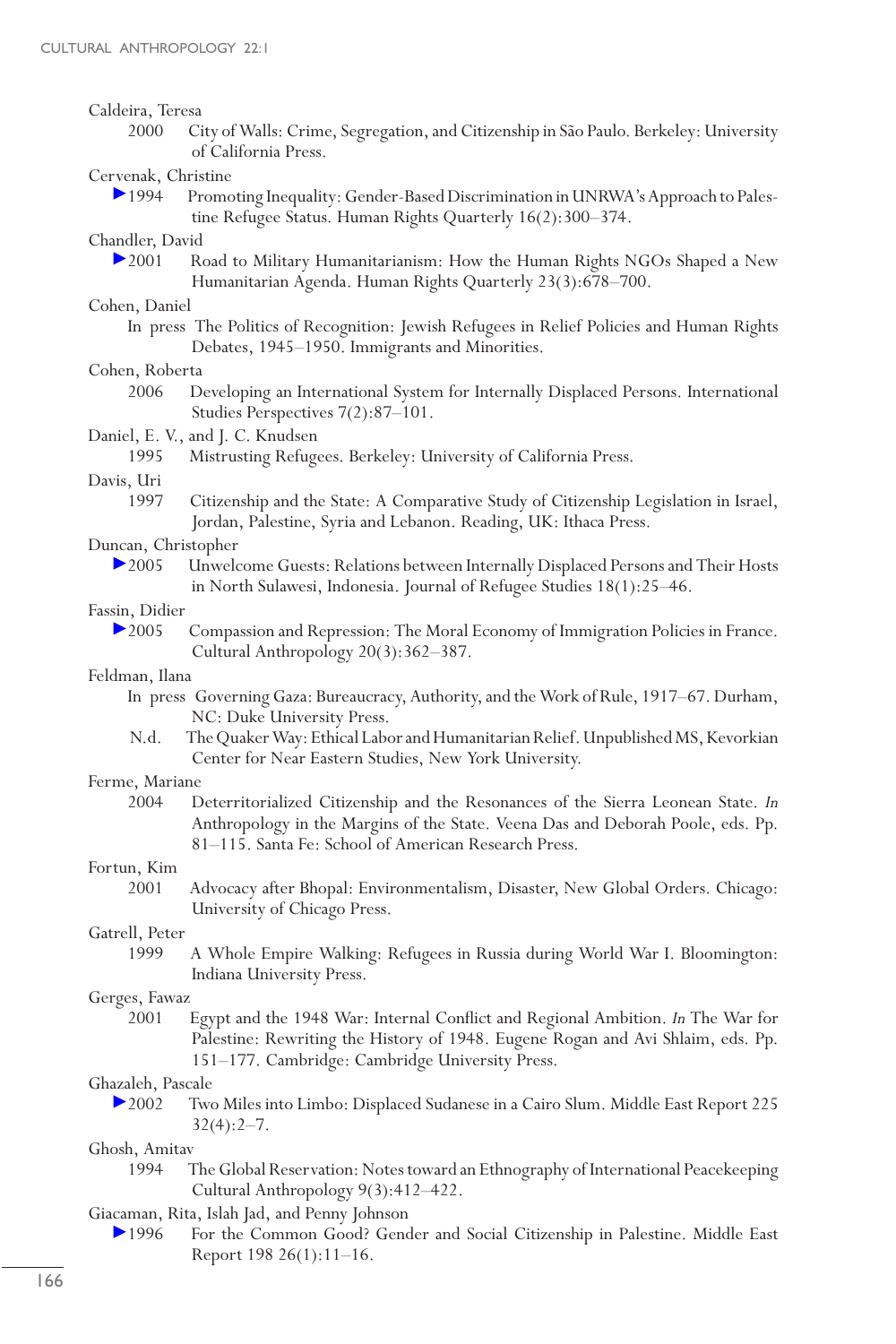| Hannerz, Ulf                                 |                                                                                                                                                                                                                                                   |  |
|----------------------------------------------|---------------------------------------------------------------------------------------------------------------------------------------------------------------------------------------------------------------------------------------------------|--|
| $\blacktriangleright$ 1998                   | Reporting from Jerusalem. Cultural Anthropology 13(4):548–574.                                                                                                                                                                                    |  |
| Hathaway, James                              |                                                                                                                                                                                                                                                   |  |
| 1991<br>$\blacktriangleright$ 1984           | The Law of Refugee Status. Toronto: Butterworths.<br>The Evolution of Refugee Status in International Law: 1920-1950. The International<br>and Comparative Law Quarterly 33(2):348–380.                                                           |  |
| 2003                                         | Holzgrefe, J. L., and Robert Keohane, eds.<br>Humanitarian Intervention: Ethical, Legal, and Political Dilemmas. Cambridge:<br>Cambridge University Press.                                                                                        |  |
| 1999                                         | Holston, James, and Arjun Appadurai<br>Introduction: Cities and Citizenship. In Cities and Citizenship. James Holston, ed.<br>Pp. 1-20. Durham, NC: Duke University Press.                                                                        |  |
| Hyndman, Jennifer<br>2000                    | Managing Displacement: Refugees and the Politics of Humanitarianism. Minneapolis:                                                                                                                                                                 |  |
| $\blacktriangleright$ 2005                   | University of Minnesota Press.<br>Migration Wars: Refuge or Refusal? Geoforum 36(1):3-6.                                                                                                                                                          |  |
| Jad, Islah, Penny Johnson, and Rita Giacaman |                                                                                                                                                                                                                                                   |  |
| 2000                                         | Transit Citizens: Gender and Citizenship under the Palestinian Authority. In Gender<br>and Citizenship in the Middle East. Suad Joseph, ed. Pp. 137–157. Syracuse: Syracuse<br>University Press.                                                  |  |
| Jean-Klein, Iris                             |                                                                                                                                                                                                                                                   |  |
| $\blacktriangleright$ 2001                   | Nationalism and Resistance: The Two Faces of Everyday Activism in Palestine during<br>the Intifada. Cultural Anthropology $16(1)$ :83-126.                                                                                                        |  |
| Kassim, Anis<br>2000                         | The Palestinians: From Hyphenated to Integrated Citizenship. In Citizenship and the<br>State in the Middle East. Nils Butenschon, Uri Davis, and Manuel Hassassian, eds.<br>Pp. 201–224. Syracuse: Syracuse University Press.                     |  |
| Kennedy, David                               |                                                                                                                                                                                                                                                   |  |
| 2004                                         | The Dark Sides of Virtue: Reassessing International Humanitarianism. Princeton:<br>Princeton University Press.                                                                                                                                    |  |
| Louis, Wm. Roger<br>1969                     | The United Kingdom and the Beginning of the Mandates System, 1919–1922. Inter-<br>national Organization $23(1)$ :73-96.                                                                                                                           |  |
| Malkki, Liisa                                |                                                                                                                                                                                                                                                   |  |
| $\blacktriangleright$ 1995                   | Refugee and Exile: From "Refugee Studies" to the National Order of Things. Annual<br>Review of Anthropology (24):495–523.                                                                                                                         |  |
| $\blacktriangleright$ 1996                   | Speechless Emissaries: Refugees, Humanitarianism, and Dehistoricization. Cultural<br>Anthropology 11(3):377-404.                                                                                                                                  |  |
| Makar, Ashley                                |                                                                                                                                                                                                                                                   |  |
| N.d.                                         | The Lost Boys of Sudan Calling Out of Egypt. Unpublished MS, Kevorkian Center<br>for Near Eastern Studies, New York University.                                                                                                                   |  |
| Massad, Joseph<br>2001                       | Colonial Effects: The Making of National Identity in Jordan. New York: Columbia<br>University Press.                                                                                                                                              |  |
| Milton-Edwards, Beverley                     |                                                                                                                                                                                                                                                   |  |
| 2000                                         | Internal Security and Citizenship under the Palestinian National Author-<br>ity. In Citizenship and the State in the Middle East. Nils Butenschon, Uri<br>Davis, and Manuel Hassassian, eds. Pp. 338–367. Syracuse: Syracuse University<br>Press. |  |
| Ong, Aihwa                                   |                                                                                                                                                                                                                                                   |  |
| 1999                                         | Flexible Citizenship: The Cultural Logics of Transnationality. Durham, NC: Duke                                                                                                                                                                   |  |

University Press.

2003 Buddha Is Hiding: Refugees, Citizenship, the New America. Berkeley: University of California Press.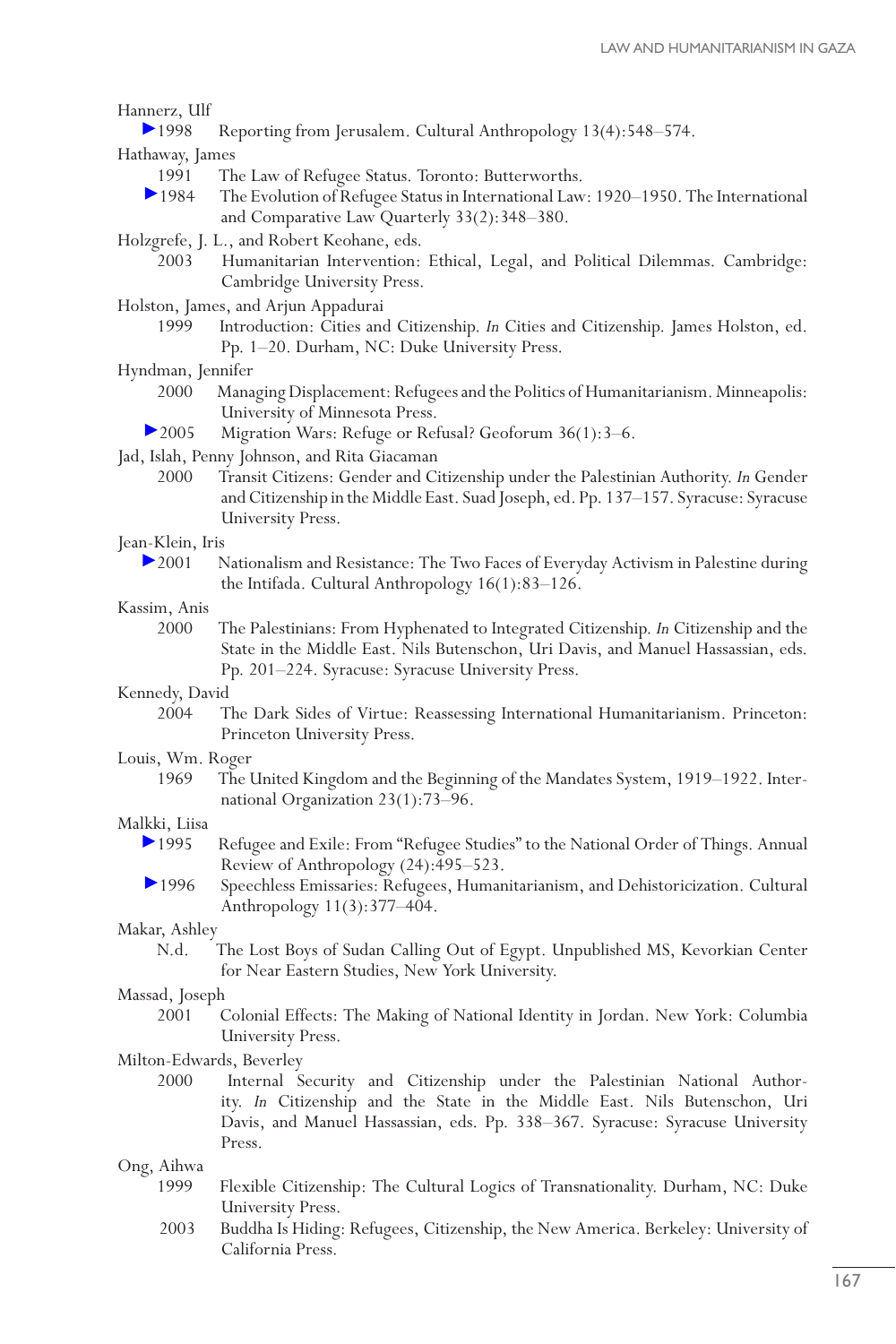| Pandolfi, Mariella<br>2003                                                                                                        | Contract of Mutual (In)Difference: Governance and the Humanitarian Apparatus<br>in Contemporary Albania and Kosovo. Indiana Journal of Global Legal Studies<br>$10(1):369-381.$            |  |
|-----------------------------------------------------------------------------------------------------------------------------------|--------------------------------------------------------------------------------------------------------------------------------------------------------------------------------------------|--|
| Peteet, Julie<br>$\blacktriangleright$ 1996                                                                                       | The Writing on the Walls: The Graffiti of the Intifada. Cultural Anthropology                                                                                                              |  |
| 2005                                                                                                                              | $11(2):139-159.$<br>Landscape of Hope and Despair: Palestinian Refugee Camps. Philadelphia: University<br>of Pennsylvania Press.                                                           |  |
| Petryna, Adriana<br>2002                                                                                                          | Life Exposed: Biological Citizens after Chernobyl. Princeton: Princeton University<br>Press.                                                                                               |  |
| Phuong, Catherine                                                                                                                 |                                                                                                                                                                                            |  |
| $\blacktriangleright$ 2005                                                                                                        | Office of the United Nations High Commissioner for Refugees and Internally Dis-<br>placed Persons. Refugee Survey Quarterly 24(3):71–83.                                                   |  |
| Redfield, Peter<br>$\blacktriangleright$ 2005<br>Doctors, Borders, and Life in Crisis. Cultural Anthropology 20(3):328–361.       |                                                                                                                                                                                            |  |
| Rieff, David                                                                                                                      |                                                                                                                                                                                            |  |
| 1999                                                                                                                              | Humanitarian Intervention. In Crimes of War: What the Public Should Know. Roy<br>Gutman and David Rieff, eds. Pp. 181-185. New York: W. W. Norton.                                         |  |
| 2002                                                                                                                              | A Bed for the Night: Humanitarianism in Crisis. New York: Simon and Schuster.                                                                                                              |  |
| Roy, Sara<br>1995                                                                                                                 | The Gaza Strip: The Political Economy of De-Development. Washington, DC: In-<br>stitute for Palestine Studies.                                                                             |  |
| Said, Edward<br>1985                                                                                                              | After the Last Sky: Palestinian Lives. New York: Pantheon.                                                                                                                                 |  |
| Sayigh, Yazid<br>1997                                                                                                             | Armed Struggle and the Search for State: The Palestinian National Movement, 1949–<br>1993. Oxford: Oxford University Press.                                                                |  |
| 2003                                                                                                                              | Schulz, Helena Lindholm, and Juliane Hammer<br>The Palestinian Diaspora: Formation of Identities and Politics of Homeland. London:<br>Routledge.                                           |  |
| Sieder, Rachel                                                                                                                    |                                                                                                                                                                                            |  |
| 2001                                                                                                                              | Rethinking Citizenship: Reforming the Law in Postwar Guatemala. In States of<br>Imagination. Thomas Blom Hansen and Finn Steppuat, eds. Pp. 203-220. Durham,<br>NC: Duke University Press. |  |
| Shehadeh, Raja                                                                                                                    |                                                                                                                                                                                            |  |
| 1982                                                                                                                              | The Third Way: A Journal of Life in the West Bank. New York: Quartet Books.                                                                                                                |  |
| Shlaim, Avi<br>$\blacktriangleright$ 1990                                                                                         | The Rise and Fall of the All-Palestine Government in Gaza. Journal of Palestine<br>Studies $20(1):37-53$ .                                                                                 |  |
| Skran, Claudia<br>1995                                                                                                            | Refugees in Inter-War Europe: The Emergence of a Regime. Oxford: Clarendon<br>Press.                                                                                                       |  |
| Swedenburg, Ted<br>$\blacktriangleright$ 1989<br>Occupational Hazards: Palestine Ethnography. Cultural Anthropology 4(3):265–272. |                                                                                                                                                                                            |  |
| Takkenberg, Lex<br>1998<br>The Status of Palestinian Refugees in International Law. Oxford: Clarendon Press.                      |                                                                                                                                                                                            |  |
| Tamari, Salim<br>$\blacktriangleright$ 1991                                                                                       | The Palestinian Movement in Transition: Historical Reversals and the Uprising.<br>Journal of Palestine Studies 20(2):57–70.                                                                |  |
| Terry, Fiona<br>2002                                                                                                              | Condemned to Repeat? The Paradox of Humanitarian Action. Ithaca, NY: Cornell<br>University Press.                                                                                          |  |